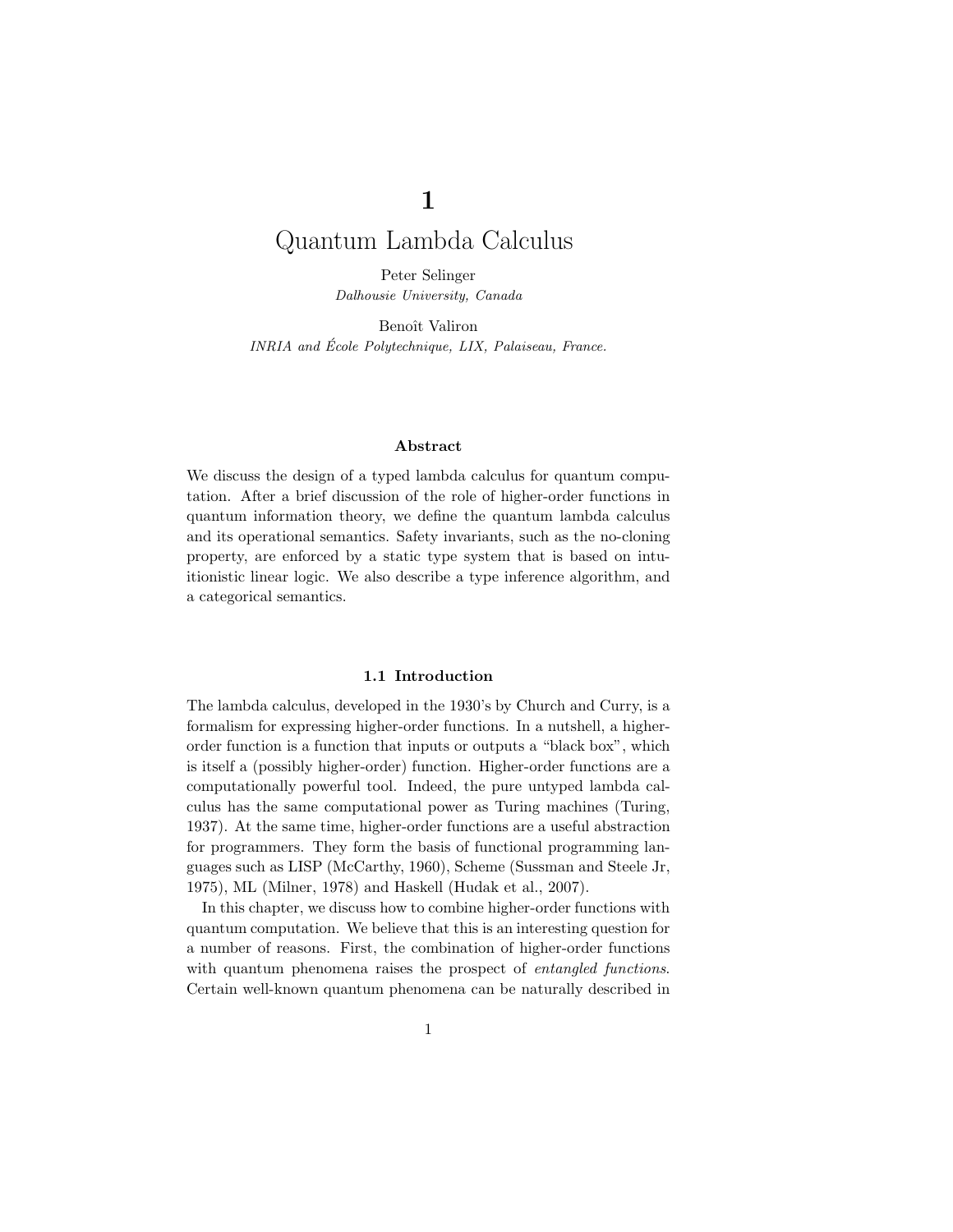terms of entangled functions, and we will give some examples of this in Section 1.2.

Another interesting aspect of higher-order quantum computation is the interplay between classical objects and quantum objects in a higherorder context. A priori, quantum computation operates on two distinct kinds of data: classical data, which can be read, written, duplicated, and discarded as usual, and quantum data, which has state preparation, unitary maps, and measurements as primitive operations. The higherorder computational paradigm introduces a third kind of data, namely functions, and one may ask whether functions behave like classical data, quantum data, or something intermediate.

The answer is that there will actually be two kinds of functions: those that behave like "quantum" objects, and those that behave like "classical" objects. Functions of the first kind carry the potential to be entangled, and can only be used once. They are effectively a "quantum state with an interface". Functions of the second kind carry no possibility of being entangled, and can be duplicated and reused at will. Interestingly, this classification of functions in not directly related to the types of their inputs and outputs: as we will see, there exist quantum-like functions that act on classical data, as well as classical-like functions that act on quantum data. In Section 1.3.2, we will discuss a type system by which one can mechanically determine, for every expression of the quantum lambda calculus, which of these categories it falls into.

When designing a quantum lambda calculus, one naturally has to make a number of choices. We do not attempt to present all possible design choices that could have been made; instead, we present one set of coherent choices that we think is particularly useful, with occasional comments on possible alternatives. Various aspects of our quantum lambda calculus and its semantics were developed in (Valiron, 2004a,b; Selinger and Valiron, 2005, 2006, 2008b,a; Valiron, 2008). We briefly discuss some of the main design choices, as well as related work, in Section 1.3.8.

The remainder of this paper is organized as follows. In Section 1.2, we give some examples of the use of higher-order functions in quantum computation. In Section 1.3, we introduce the quantum lambda calculus, its syntax, type system, and operational semantics. A type inference algorithm is described in Section 1.4. We discuss an extension of the language with infinite data types in Section 1.5. Finally, in Section 1.6 we discuss the category-theoretic semantics of the quantum lambda calculus.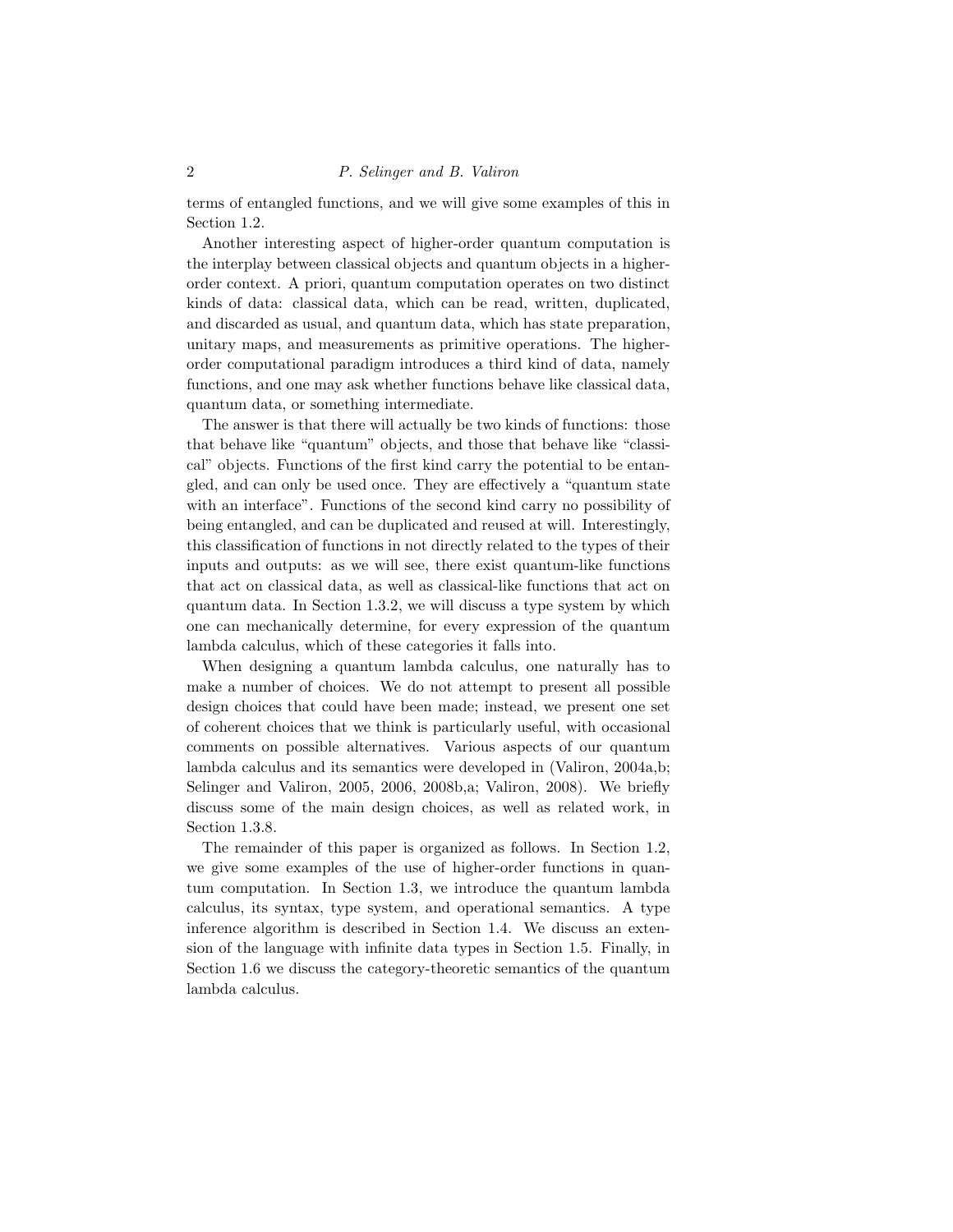

Fig. 1.1. The Deutsch-Jozsa algorithm.

Errata. This version of the paper differs from the published version. A typo in Definition 1.6.21 has been corrected.

#### 1.2 Higher-order quantum computation examples

At the heart of the higher-order computation paradigm is the idea that "functions are data". As such, functions can appear in any context in which data is normally used. In particular, they can appear as inputs to other functions, appear as outputs of other functions, or be stored in data structures (such as a pair of functions, or a list of functions). An important restriction of higher-order computation is that all functions must be accessed via their interface. In other words, a program may interact with a function-as-data by applying it to an argument, but not, for instance, by examining its code.

We give some examples illustrating how some common phenomena in quantum computation can be interpreted in terms of higher-order functions. In these examples, we will informally use some concepts (such as types) that will be more rigorously defined in later sections.

#### *1.2.1 The Deutsch-Jozsa algorithm*

Maybe the easiest example to interpret in the context of higher-order is the Deutsch-Jozsa algorithm (Deutsch and Jozsa, 1992). In its simplest form, this algorithm decides whether a boolean function  $f : bit \rightarrow bit$  is balanced or constant. It does so by interacting with an encoding of  $f$ , and uses this encoding only once (contrary to the classical case, where two calls to  $f$  are needed).

The function  $f$  must be provided in the form of a unitary 2-qubit circuit  $U_f$ , where  $U_f(|x\rangle \otimes |y\rangle) = |x\rangle \otimes |y \oplus f(x)\rangle$ . The algorithm constructs and runs the circuit shown in Figure 1.1. It measures the indicated qubit and returns  $f(0) + f(1)$ . As the Deutsch-Jozsa algorithm inputs a binary gate, which is a function of type  $qbit \otimes qbit \rightarrow qbit \otimes qbit$ , and outputs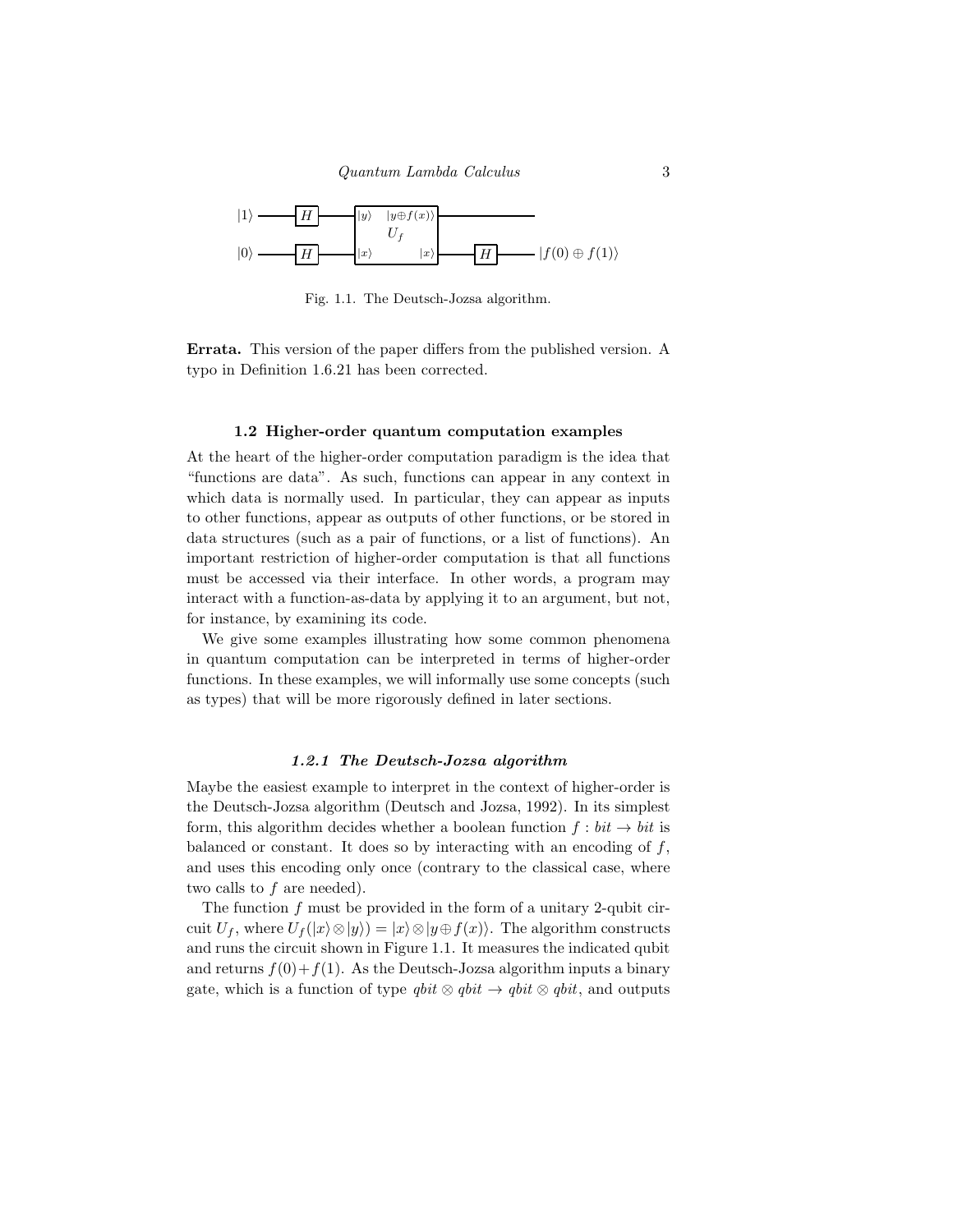

Fig. 1.2. Quantum teleportation protocol.

a classical bit, its type is:

$$
(qbit \otimes qbit \rightarrow qbit \otimes qbit) \rightarrow bit.
$$

We note that the preparation of the encoding  $U_f$  from the original boolean function  $f$  is itself a higher-order function of type

 $(bit \rightarrow bit) \rightarrow (qbit \otimes qbit \rightarrow qbit \otimes qbit).$ 

However, this latter function must still call  $f$  twice (or else, it must examine the implementation of  $f$ , which is not allowed in the higherorder paradigm).

#### *1.2.2 The teleportation procedure*

The teleportation algorithm (Bennett et al., 1993) is a procedure for sending a quantum bit in an unknown state  $|\phi\rangle$  from a location A to a location B using two classical bits. The procedure can be reversed to send two classical bits using a quantum bit. In this case it is called the *dense coding algorithm* (Bennett and Wiesner, 1992). The teleportation procedure is summarized in Figure 1.2. The parts  $(1)$ ,  $(2)$  and  $(3)$  can be described functionally as follows:

- (1) takes no input and outputs an EPR pair of entangled quantum bits. Its type is therefore ⊤ → *qbit* ⊗ *qbit*.
- (2) performs a Bell measurement on two quantum bits and outputs two classical bits x, y. Its type is thus  $qbit \otimes qbit \rightarrow bit \otimes bit$ .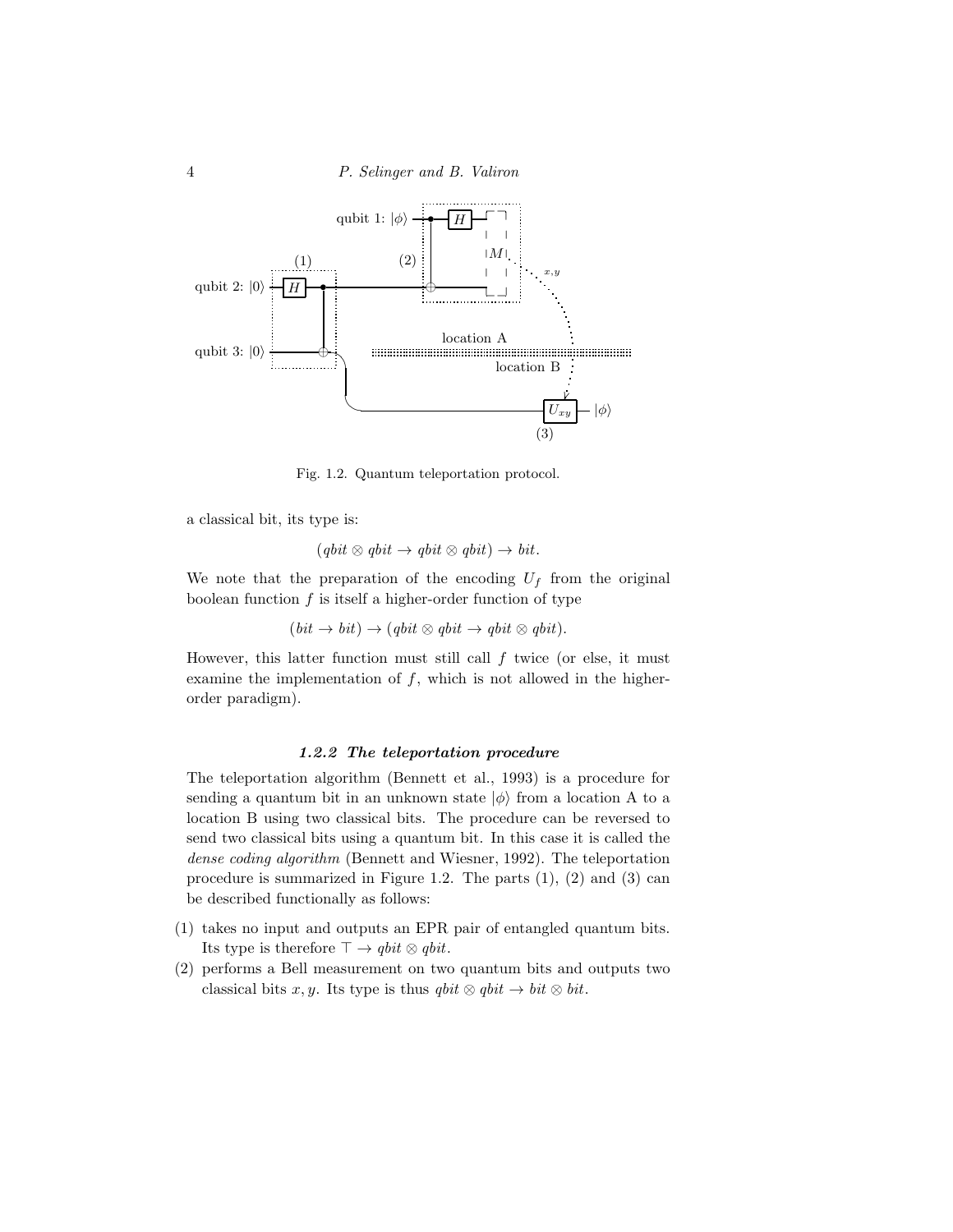(3) performs a correction. It takes one quantum bit, two classical bits, and outputs a quantum bit. It has a type of the form  $qbit \otimes bit \otimes bit \rightarrow qbit$ .

If one curries† parts (2) and (3), one gets two respective functions

 $qbit \rightarrow (qbit \rightarrow bit \otimes bit),$   $qbit \rightarrow (bit \otimes bit \rightarrow qbit).$ 

Tensoring them and composing with (1) yields a map

$$
\top \to qbit \otimes qbit \to (qbit \to bit \otimes bit) \otimes (bit \otimes bit \to qbit).
$$

That is, the teleportation algorithm produces a pair of entangled functions

$$
f: qbit \to bit \otimes bit, \qquad g: bit \otimes bit \to qbit,
$$

such that  $g(f(|\phi\rangle)) = |\phi\rangle$  for all qubits  $|\phi\rangle$ , and  $f(g(x, y)) = (x, y)$  for all booleans  $x$  and  $y$ . These two functions are each other's inverse, but because they contain an embedded qubit each, they can only be used once. They can be said to form a "single-use isomorphism" between the (otherwise non-isomorphic) types *qbit* and *bit* ⊗ *bit*.

Note that the two functions  $f$  and  $g$  are entangled, since they still share the created EPR pair. One can also identify the "location" of each function: f is located at B while q is located at A. The tensor " $\otimes$ " acts as "space-like" separation.

#### *1.2.3 Bell's experiment*

Recall Bell's experiment (Bell, 1964). Two quantum bits A and B are created in the maximally entangled state  $|\phi_{AB}\rangle = \frac{1}{\sqrt{2}}$  $\frac{1}{2}(|0\rangle \otimes |1\rangle - |1\rangle \otimes |0\rangle).$ These qubits are sent to Alice and Bob, respectively. Suppose that Alice and Bob can independently choose one of the following three bases  ${a, b, c}$  for measuring their qubit:

$$
|0_a\rangle = |0\rangle, |0_b\rangle = \frac{1}{2}|0\rangle + \frac{\sqrt{3}}{2}|1\rangle, |0_c\rangle = \frac{1}{2}|0\rangle - \frac{\sqrt{3}}{2}|1\rangle,
$$
  

$$
|1_a\rangle = |1\rangle, |1_b\rangle = \frac{\sqrt{3}}{2}|0\rangle - \frac{1}{2}|1\rangle, |1_c\rangle = \frac{\sqrt{3}}{2}|0\rangle + \frac{1}{2}|1\rangle.
$$

The question is to compute the probability of obtaining the same output when measuring  $A$  and  $B$  with respect to each of the nine possible choices of a pair of bases.

<sup>†</sup> Consider a function of two arguments  $h : A \times B \to C$ . Currying h means building a function  $h' : A \to (B \to C)$  as follows: h' is the function that outputs the function  $x \mapsto h(a, x)$  when given the input a.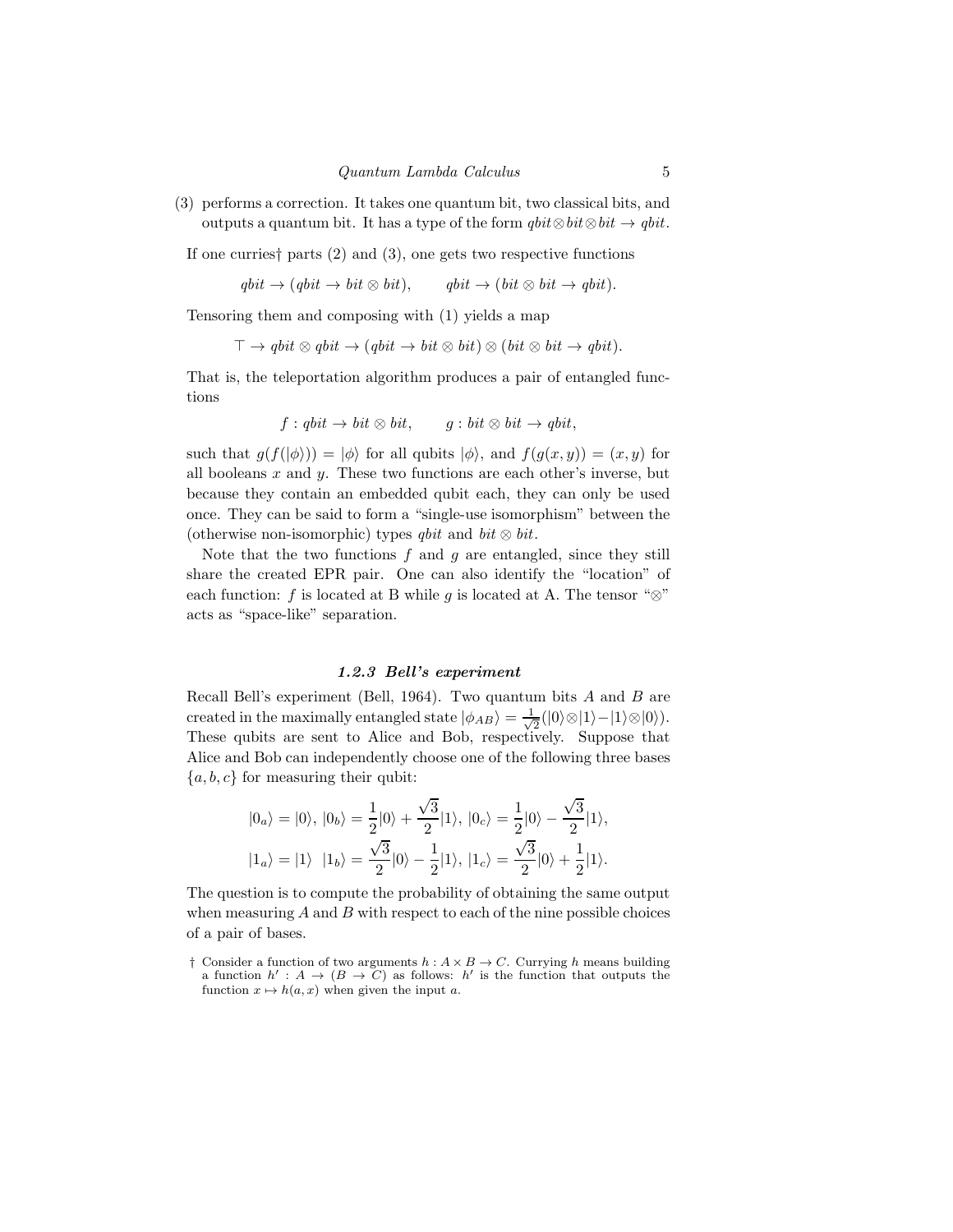One can interpret this experiment in the context of higher-order quantum computation. First, the state preparation can be viewed as a map **EPR** :  $\top \rightarrow qbit \otimes qbit$ . Then each of Alice and Bob takes one qubit, chooses a basis, and measures: the measurement they perform is then a function  $f : qbit \otimes trit \rightarrow bit$ , where  $trit = \{0, 1, 2\}$  is a classical threeelement type. One can curry this function to  $f' : qbit \rightarrow (trit \rightarrow bit)$ .

The Bell experiment can be viewed as the composition

$$
\top \xrightarrow{\textbf{EPR}} qbit \otimes qbit \xrightarrow{f' \otimes f'} (trit \to bit) \otimes (trit \to bit),
$$

which produces a term of type  $(trit \rightarrow bit) \otimes (trit \rightarrow bit)$ , i.e., a pair  $\langle f, g \rangle$  of entangled functions. Although this final type is purely classical, the Bell inequalities prove that there is no classical probabilistic pair of functions exhibiting the same behavior, namely, such that  $f(x) = q(y)$ with probability 1 if  $x = y$ , but with probability  $1/4$  if  $x \neq y$ .

#### 1.3 Design of a typed quantum lambda calculus

In this section, we describe the design of a lambda calculus for quantum computation in which one can, in particular, interpret the algorithms described in Section 1.2.

# *1.3.1 Terms*

We begin by defining a generic lambda calculus to support the following programming constructs: higher-order functions, tuples, disjoint unions, and recursive function definitions.

Definition 1.3.1 We define a set of *lambda terms* by the following abstract syntax:

$$
M, N, P ::= c | x | \lambda x.M | MN |
$$
  
\n
$$
\langle M, N \rangle | * | let \langle x, y \rangle = M in N |
$$
  
\n
$$
inj_{l}(M) | inj_{r}(M) | match P with (x \rightarrow M | y \rightarrow N) |
$$
  
\n
$$
let rec f x = M in N.
$$

Here, c ranges over a given set of term constants (to be instantiated below), the symbol x ranges over a fixed given infinite set of *term variables*.

The intended meaning of the different terms is as follows. The term  $\lambda x.M$  denotes the function  $x \mapsto M$ . For example,  $\lambda x.x$  is the identity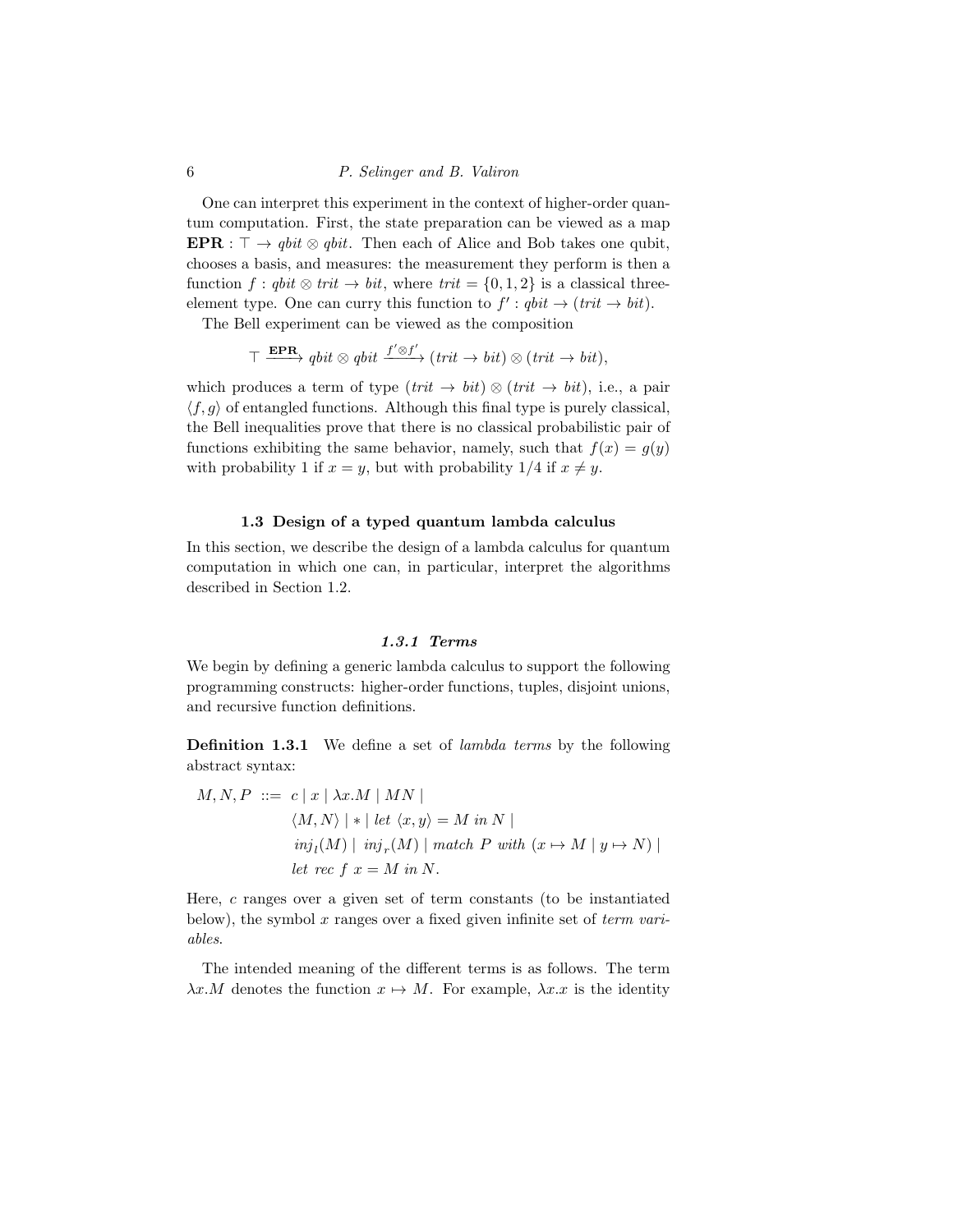function. The term  $MN$  stands for the application of the function  $M$ to the argument N. The term  $\langle M, N \rangle$  represents a pair, and  $*$  is the unique 0-tuple. The term *let*  $\langle x, y \rangle = M$  *in* N is the program which first evaluates M to compute a pair  $\langle V, W \rangle$ , then assigns V to x and W to y before executing N. The terms  $\frac{inj_l(M)}{M}$  and  $\frac{inj_r(M)}{M}$  denote the left and right inclusion function of data into a disjoint union, whereas the term *match* P with  $(x \mapsto M \mid y \mapsto N)$  evaluates P to an element of a disjoint union, and then proceeds by case distinction depending on whether  $P$  is of the form  $inj_l(x)$  or  $inj_r(y)$ . Finally, the term *let rec*  $f$   $x = M$  *in* N defines a recursive function  $f(x) = M$  before evaluating N.

The notions of free and bound variables, of substitution and of  $\alpha$ equivalence are defined in a standard way (see e.g. Barendregt, 1984). We identify terms up to renaming of bound variables, so for instance,  $\lambda x.x$  and  $\lambda y.y$  are regarded as equal.

Convention 1.3.2 The set of terms defined in Definition 1.3.1 is somewhat spartan. Following common practice, we will use the following shorthand notations to make terms more readable:

$$
\lambda x_1 \dots x_n.M = \lambda x_1.\lambda x_2 \dots \lambda x_n.M
$$
  
\n
$$
M_1M_2 \dots M_n = (\dots((M_1M_2)M_3) \dots M_n)
$$
  
\n
$$
\langle M_1, \dots, M_n \rangle = \langle M_1, \langle M_2, \dots \rangle \rangle
$$
  
\n
$$
\lambda \langle x, y \rangle.M = \lambda z.(let \langle x, y \rangle = z \text{ in } M)
$$
  
\n
$$
\lambda *.M = \lambda z.M \quad \text{(where } z \text{ is fresh)},
$$
  
\nlet  $x = M$  in  $N = (\lambda x.N)M$   
\nlet  $x = M$  in  $N = (\lambda z.N)M$  (where  $z$  is fresh)  
\nlet  $f y_1 \dots y_n = M$  in  $N = let f = (\lambda y_1 \dots y_n.M)$  in  $N$   
\nlet rec  $f x y_1 \dots y_n = M$  in  $N = let rec f x = (\lambda y_1 \dots y_n.M)$  in  $N$   
\n $0 = inj_r(*)$   
\n $1 = inj_l(*)$   
\nif  $P$  then  $M$  else  $N = match P$  with  $(x \mapsto M \mid y \mapsto N)$   
\n(where  $x, y$  are fresh)

We now specify a set of term constants specific to quantum computation. The constants are:

• *new* is a function for state preparation. It inputs a classical bit (i.e., 0 or 1 as defined in Convention 1.3.2), and outputs a quantum bit prepared in state  $|0\rangle$  or  $|1\rangle$ , respectively.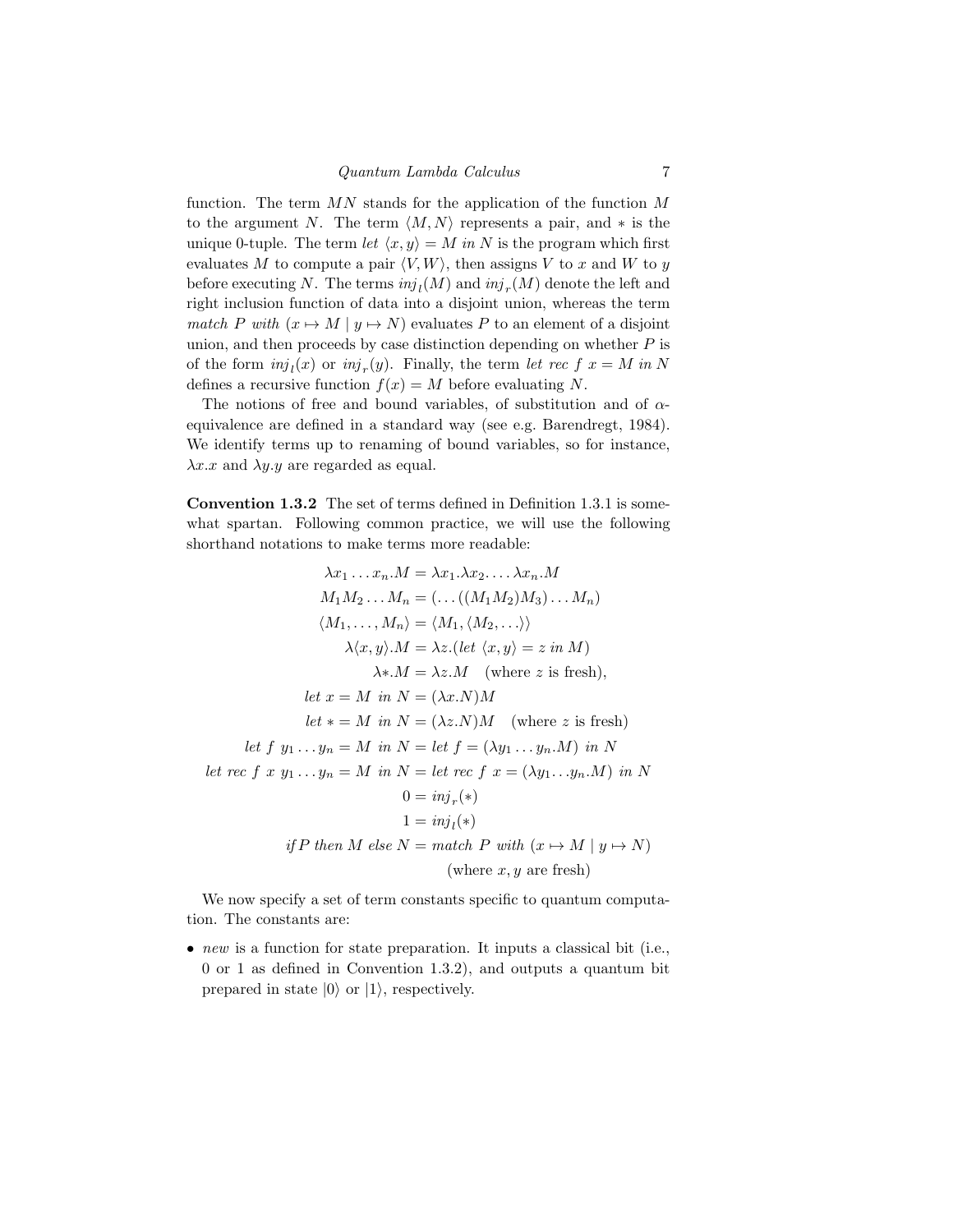- *meas* is a function for measurement. It inputs a quantum bit, measures it in the standard basis  $\{|0\rangle, |1\rangle\}$ , and outputs the result as a classical bit.
- a set of constants  $U$ , ranging over some fixed universal set of unitary gates of varying arities.

The set of constants can be expanded when it is convenient to do so, for example to include new language features. We will make use of this prerogative in Section 1.5.1.

Example 1.3.3 In this language, one can write lambda terms that compute quantum algorithms. For example, a fair coin can be implemented as  $\mathbf{c} = \lambda * \mathbf{v} \cdot \text{meas}(H(\text{new 0})),$  where H is the Hadamard gate. More examples will be given in Section 1.3.4.

### *1.3.2 Types*

Clearly, not every term defined in Section 1.3.1 makes sense in every possible context. For example, the term  $MN$  only makes sense if  $M$  is a function; the term *let*  $\langle x, y \rangle = M$  *in* N only makes sense when M is a pair; the term *match* P with  $(x \mapsto M \mid y \mapsto N)$  only makes sense when P is a member of a disjoint union; and the term *meas* M only makes sense if  $M$  is a quantum bit.

Moreover, a term such as  $\lambda x.\langle x,x \rangle$  only makes sense when x is a duplicable value, such as a classical bit, and not, for example, a quantum bit (which cannot be duplicated by the no-cloning theorem).

As is common in programming languages, we define a type system to rule out terms that "don't make sense". An important feature of a static type system is that well-typedness can be checked when a term is written, and not when it is executed. Another useful feature of some type systems is that types can be inferred automatically, rather than having to be explicitly specified by the programmer. As we will see, the type system we are about to introduce has all of the above properties.

Informally, and as a first approximation, it is useful to think of a type as a set of values. For example, *qbit* is the set of all one-qubit states, whereas *bit* is the set of classical booleans.  $A \otimes B$  is the set of (possibly entangled) pairs of an element of type A and and element of type  $B$ . ⊤ is a singleton type, and  $A \oplus B$  is the disjoint union of A and B. Since we are interested in higher-order computation, the functions from A to B also form a type, which we write as  $A \rightarrow B$ . Finally, we write !A for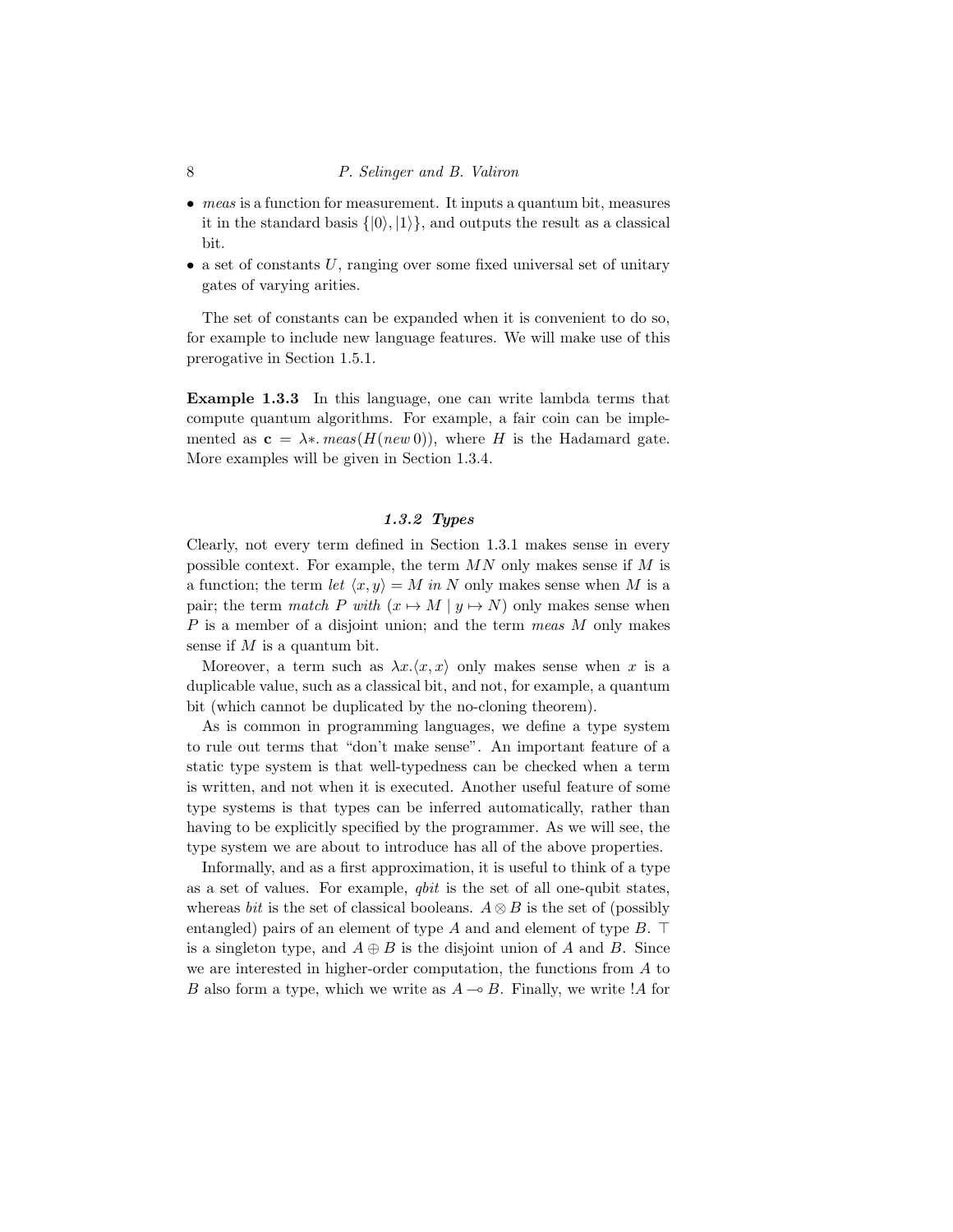the subset of values of type  $A$  that have the additional property of being re-usable (i.e., duplicable, cloneable).

The type systems is based on intuitionistic linear logic (Girard, 1987), and is formally defined as follows.

Definition 1.3.4 The set of *types* for the quantum lambda calculus is given by the following abstract syntax.

 $Type A, B ::= qbit \mid |A \mid (A \multimap B) \mid \top \mid (A \otimes B) \mid (A \oplus B).$ 

We call the operator "!" the *exponential*.

**Convention 1.3.5** We write  $\mathbb{I}^n A$  for  $\mathbb{II} \dots \mathbb{II} A$ , with n repetitions of  $\mathbb{I}$ . We also use the notation  $A^{\otimes n}$  for the *n*-fold tensor product

$$
A\otimes\ldots\otimes A=(\ldots(A\otimes A)\ldots\otimes A).
$$

Similarly, we write  $A^{\oplus n}$  for the *n*-fold sum:

$$
A\oplus\ldots\oplus A=(\ldots(A\oplus A)\ldots\oplus A).
$$

Finally, we use the shorthand notation  $bit = \top \oplus \top$ .

When it is convenient, the set of types can be extended to support new language features. For example, in Section 1.5.1, we will define a type  $list(A)$  of list of elements of type  $A$ .

#### *1.3.3 Typing rules*

We have stated informally that  $A$  is the set of values of type  $A$  that have the additional property of being re-usable. Consequently, any term that has type !A should automatically also have type A. We say that !A is a *subtype* of A. The concept of a subtype also extends to composite types, for instance, any function of type  $A \rightarrow B$  that can accept an argument of type A can also accept a re-usable argument of type A. Therefore,  $A \rightarrow B$  is a subtype of  $A \rightarrow B$ . This motivates the following definition:

Definition 1.3.6 We define the *subtyping relation* <: to be the smallest relation on types satisfying the rules in Table 1.1, using the overall condition on *n* and *m* that  $(m = 0) \vee (n \ge 1)$ .

Note that the rules in Table 1.1 should be read as follows: if the premises (above the horizontal line) are all true, then the conclusion (below the horizontal line) is true.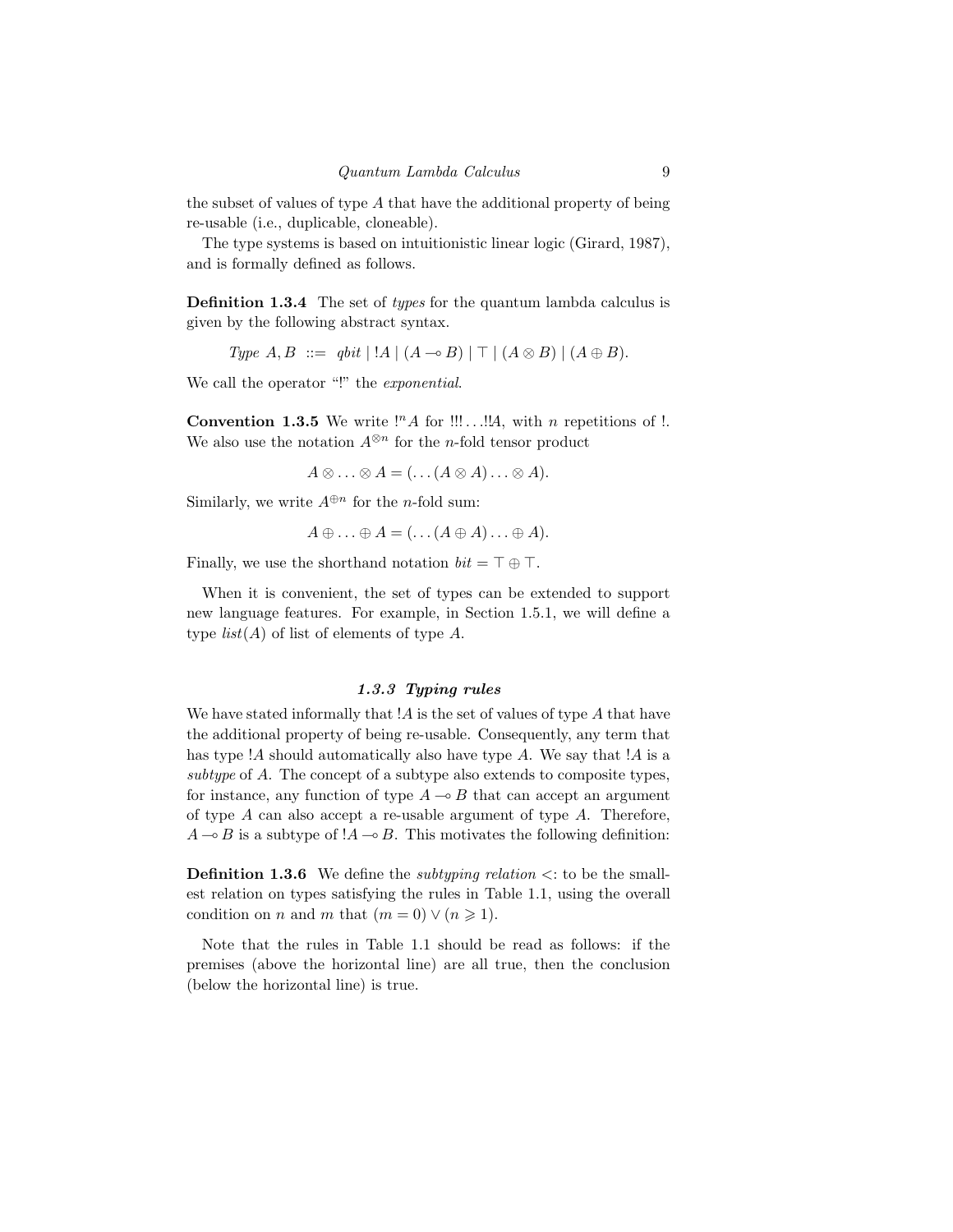$$
\frac{A_1 \leq B_1 \quad A_2 \leq B_2}{P(A_1 \otimes A_2) \leq P(B_2)} \quad (\otimes), \quad \frac{A \leq A' \quad B \leq B'}{P(A_1 \otimes A_2) \leq P(B_1 \otimes B_2)} \quad (\otimes), \quad \frac{A \leq A' \quad B \leq B'}{P(A' \rightarrow B) \leq P(A' \rightarrow B')} \quad (-\circ),
$$
\n
$$
\frac{A_1 \leq B_1 \quad A_2 \leq B_2}{P(A_1 \oplus A_2) \leq P(B_1 \oplus B_2)} \quad (\oplus).
$$

Table 1.1. *Subtyping relation*

Lemma 1.3.7 *The subtyping relation* <: *is reflexive and transitive.*

**Lemma 1.3.8** If  $A \leq B$ , then  $A = A'$  for some type A'. Dually, if A *is not of the form*  $A'$  *and if*  $A \leq B$ *, then*  $B$  *is not of the form*  $B'$ *.* 

The purpose of the type system is to assign a (not necessarily unique) type to each well-formed term, with the goal that a well-typed term can never perform an illegal operation. We write  $M : A$  to indicate that the term  $M$  is well-typed of type  $A$ . In general, it is not sufficient to reason about judgements of the form  $M : A$ , because the well-typedness of a term M also depends on the types of all of the free variables that appear in M. We therefore introduce the notion of a typing context.

**Definition 1.3.9** A *typing context* is a finite set  $\{x_1 : A_1, \ldots, x_n : A_n\}$ of pairs of a variable and a type, such that no variable occurs more than once. We often write  $\Delta$  for a typing context, and we write  $|\Delta|$  =  ${x_1, \ldots, x_n}$  and  $\Delta(x_i) = A_i$ . We also write ! $\Delta$  for a context of the form  ${x_1 : A_1, \ldots, x_n : A_n}$ . If  $|\Delta|$  and  $|\Delta'|$  are disjoint, we write  $\Delta, \Delta'$  for the union of two typing contexts. Moreover, we extend the subtyping relation to contexts as follows. We write  $\Delta \langle \cdot, \Delta' \rangle$  if and only if  $|\Delta| = |\Delta'|$ and for all  $x \in |\Delta|$ ,  $\Delta(x) < \Delta'(x)$ .

Definition 1.3.10 A *typing judgement* is an expression of the form  $\Delta \triangleright M : B$ , where  $\Delta$  is a typing context, M is a term, and B is a type. A typing derivation is called *valid* if it can be inferred from the rules in Table 1.2.

In the table, the symbol  $c$  ranges over the set of term constants  ${meas, new, U}$ . To each constant c we associate a type  $A_c$ , as follows:

$$
A_{new} = bit \multimap qbit, \quad A_U = qbit^{\otimes n} \multimap qbit^{\otimes n}, \quad A_{meas} = qbit \multimap !bit.
$$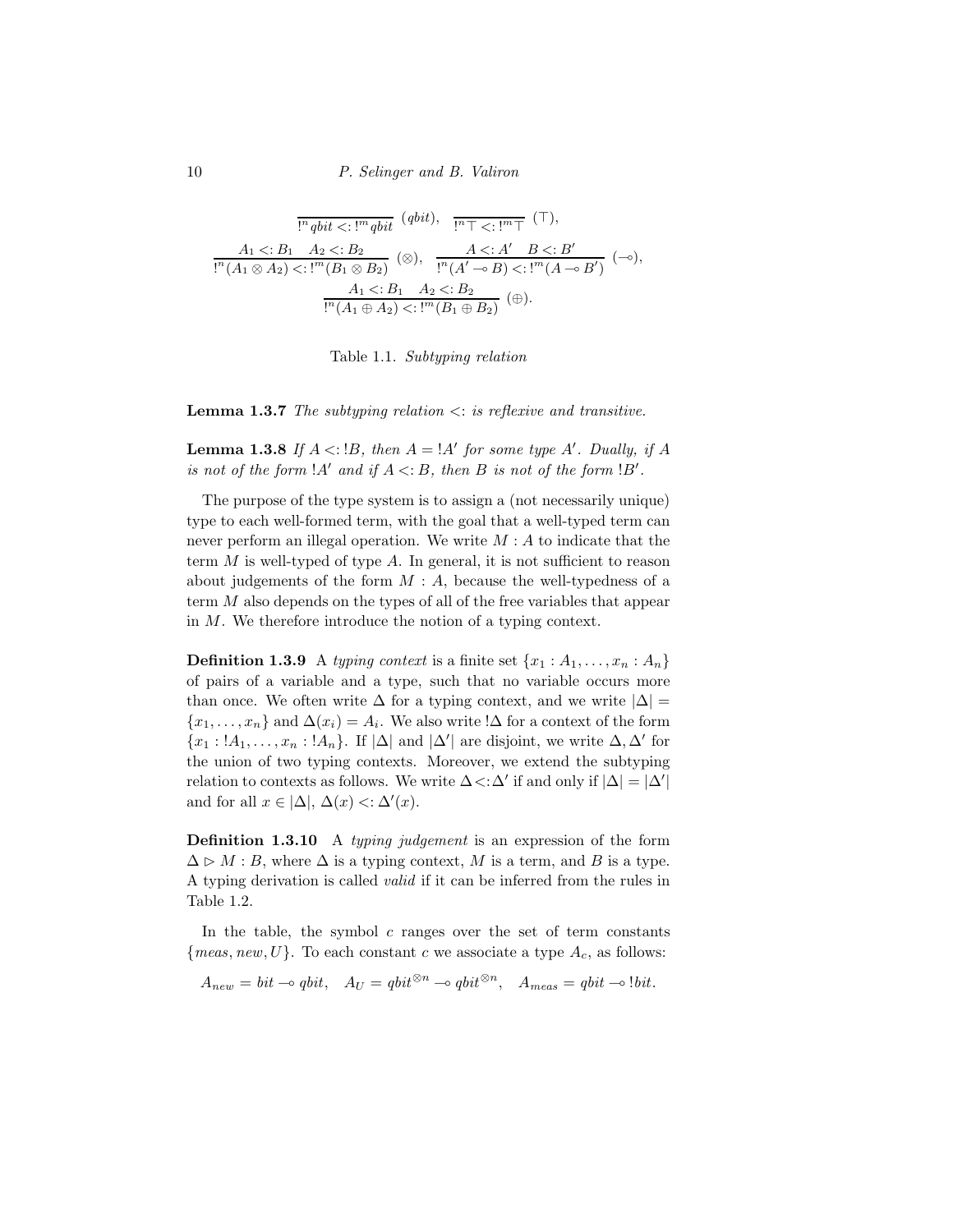*Quantum Lambda Calculus* 11

$$
\frac{A \leq: B}{\Delta, x : A \rhd x : B} (ax_1) \qquad \frac{1A_c \leq: B}{\Delta \rhd c : B} (ax_2)
$$
\n
$$
\frac{\Delta \rhd M : !^n A}{\Delta \rhd inj_l(M) : !^n (A \oplus B)} (\oplus I_1) \qquad \frac{\Delta \rhd N : !^n B}{\Delta \rhd inj_r(N) : !^n (A \oplus B)} (\oplus I_2)
$$
\n
$$
\frac{1\Delta, \Gamma_1 \rhd P : !^n (A \oplus B) \quad 1\Delta, \Gamma_2, y : !^n A \rhd M : C}{\Gamma_1, \Gamma_2, 1\Delta \rhd match P \text{ with } (x \mapsto M \mid y \mapsto N) : C} (\oplus E)
$$
\n
$$
\frac{\Gamma_1, 1\Delta \rhd M : A \multimap B \quad \Gamma_2, 1\Delta \rhd N : A}{\Gamma_1, \Gamma_2, 1\Delta \rhd MM : B} (app)
$$
\n
$$
\frac{x : A, \Delta \rhd M : B}{\Delta \rhd \lambda x . M : A \multimap B} (\lambda_1) \qquad \frac{\Gamma_1, 1\Delta, x : A \rhd M : B}{\Gamma_1, 1\Delta \rhd \lambda x . M : !^n (A \multimap B)} (\lambda_2)
$$
\n
$$
\frac{1\Delta, \Gamma_1 \rhd M_1 : !^n A_1 \quad 1\Delta, \Gamma_2 \rhd M_2 : !^n A_2}{\Gamma_1, 1\Delta \rhd \lambda x . M : !^{n+1} (A \multimap B)} (\lambda_2)
$$
\n
$$
\frac{1\Delta, \Gamma_1 \rhd M : !^n A_1 \quad 1\Delta, \Gamma_2 \rhd M_2 : !^n A_2}{\Gamma_1, \Gamma_2 \rhd (M_1, M_2) : !^n (A_1 \otimes A_2)} (\otimes I) \qquad \frac{\Delta \rhd \ast : !^n \top}{\Delta \rhd \ast : !^n \top} (\top)
$$
\n
$$
\frac{1\Delta, \Gamma_1 \rhd M : !^n (A_1 \otimes A_2) \quad 1\Delta, \Gamma_2, x_1 : !^n A_1, x_2 : !^n A_2 \rhd N : A}{\Gamma_1, 1\Delta, \Gamma_1, \Gamma_2 \rhd \text{let } (
$$

Table 1.2. *Typing rules*

Lemma 1.3.11 *The following are derived rules:*

$$
\overline{\triangleright} \ 0: \mathsf{!}^n \text{ bit}, \ (bit.I_1) \qquad \overline{\triangleright} \ 1: \mathsf{!}^n \text{ bit}, \ (bit.I_2)
$$

$$
\frac{!\Delta,\Gamma_1 \rhd P : bit \quad !\Delta,\Gamma_2 \rhd M, N : A}{;\Delta,\Gamma_1,\Gamma_2 \rhd if P then M else N : A} \quad (bit.E)
$$

*Proof* The proof is straightforward using the typing rules and Conventions 1.3.2 and 1.3.5.  $\Box$ 

**Remark 1.3.12** The type  $A_c$  is understood as being the "most generic" one for  $c$ , as enforced by the typing rule  $(ax<sub>2</sub>)$ . For example, we defined  $A_{new}$  to be *bit*  $\rightarrow$  *qbit*. Since by the rule  $(ax_2)$ , *new* can take any type B such that  $A_c < B$ , the term *new* can be typed with any type in the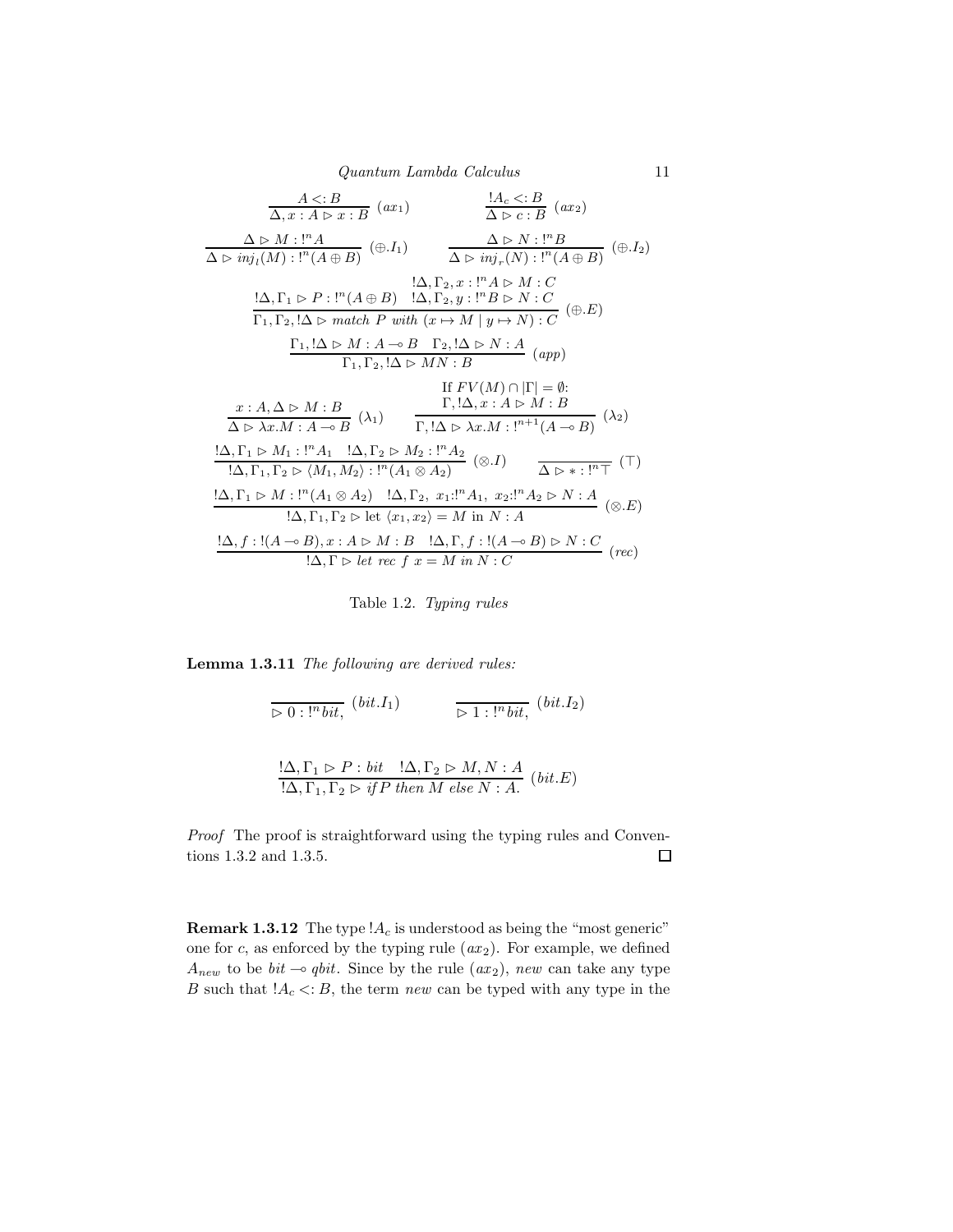following poset:

$$
!(bit \multimap qbit) \underbrace{-\langle \cdot, \cdot \cdot \rangle}_{\text{bit} \multimap qbit} \underbrace{! (bit \multimap qbit)}_{\text{bit} \multimap qbit} \underbrace{-\langle \cdot, \cdot \cdot \rangle}_{\text{bit} \multimap qbit}.
$$

This implies, as expected, that no created quantum bit can have the type !*qbit*.

Remark 1.3.13 Note that the type system enforces the requirement that variables holding quantum data cannot be freely duplicated; thus  $\lambda x.\langle x, x \rangle$  is not a valid term of type *qbit* ⊸ *qbit* ⊗ *qbit*. On the other hand, we allow variables to be discarded freely.

Note also that due to rule  $(\lambda_2)$  the term  $\lambda x.M$  is duplicable only if all the free variables of  $M$  (other that  $x$ ) are duplicable. This answers the question, raised in the introduction, what it means for a higherorder function to be "classical". A function is classical (and therefore re-usable) if and only if it does not contain any embedded non-duplicable data. This definition is of course recursive, in a way that is made precise by the typing rules.

### *1.3.4 Examples*

**Example 1.3.14** The term  $\mathbf{c} = \lambda * \cdot meas(H(new 0))$  of Example 1.3.3 can be typed as  $\rhd$  **c** :  $\top \neg$  *bit*.

Example 1.3.15 Consider the term

$$
M = let rec f x = (if(c*) then H(f x) else x) in f p,
$$

where  $c$  is the fair coin of Example 1.3.14. Intuitively, this term applies the Hadamard gate a random number of times to a qubit  $p$ . We claim that  $p : qbit \geq M : qbit$  is a valid typing judgement. Indeed, assuming that  $\rhd$  **c** :  $\top \neg$  *bit* is a valid typing judgement, one can write the following typing derivation:

| $1 \quad (ax_1)$    | $f$ : $!(qbit \rightarrow qbit), x : qbit \rhd x : qbit$             |
|---------------------|----------------------------------------------------------------------|
| 2 $(-\circ)$        | $!(qbit \neg oqbit) \leq qbit \neg oqbit$                            |
| 3 $(2, ax_1)$       | $f:!(qbit \rightarrow qbit) \triangleright f: qbit \rightarrow qbit$ |
| $4 \quad (3,1,app)$ | $f:!(qbit \rightarrow qbit), x: qbit \rhd (fx): qbit$                |
| 5 $(2, ax_2)$       | $\triangleright$ H : gbit $\multimap$ gbit                           |
|                     |                                                                      |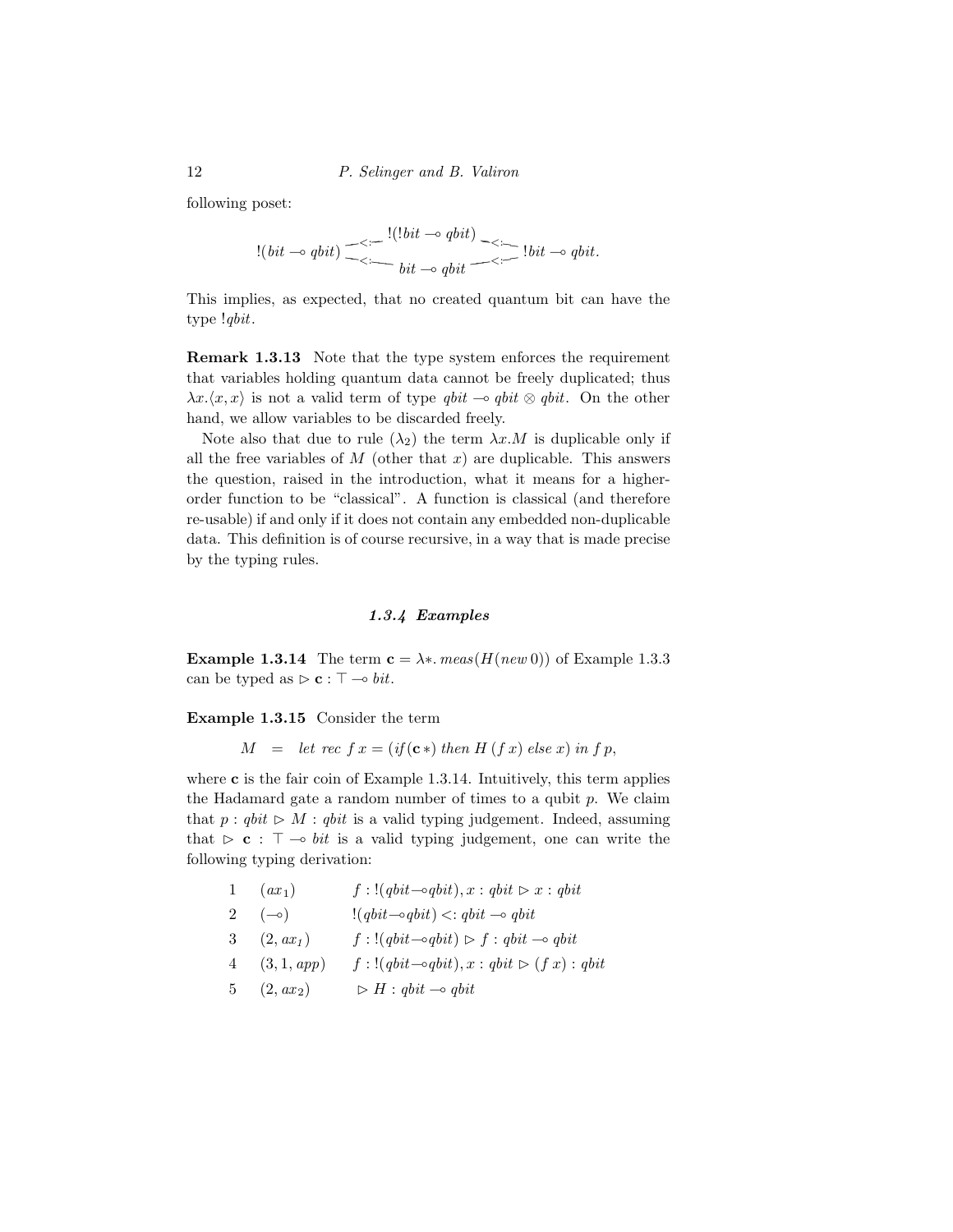*Quantum Lambda Calculus* 13

6 (5, 4, *app*)  $f : !(qbit \neg qbit), x : qbit \rhd H(fx) : qbit$ 7 (Ex.1.3.14) ⊳ **c** :  $\top \multimap bit$ 8 (⊤.*I*) ⊳ ∗ : ⊤ 9  $(7, 8, app)$   $\triangleright$  **c** $* : bit$ 10  $(9, 6, 1, if)$   $f : !(qbit \neg qbit), x : qbit \rhd$  $if(c*)$  *then*  $H(fx)$  *else*  $x : qbit$ 11  $(ax_1)$  p : *qbit* ⊳ p : *qbit* 12 (3, 11, *app*)  $p : qbit, f : !(qbit \multimap qbit) \triangleright f p : qbit$ 13 (10, 12, *rec*)  $p : qbit \geq let \text{rec } fx =$ *if*  $(c * )$  *then*  $H(f x)$  *else*  $x)$ *in* f p : *qbit*

Here, we have used the notation  $(x,y,z,R)$  for "The rule R is used with hypothesis lines x, y and z". The rule  $(-\circ)$  refers to Table 1.1.

Example 1.3.16 Consider the Deutsch-Jozsa algorithm introduced in Section 1.2.1. We claimed that one can interpret it as a term of type

 $(qbit \otimes qbit \rightarrow qbit \otimes qbit) \rightarrow bit.$ 

Here is an implementation in the quantum lambda calculus, using the notations of Convention 1.3.2:

*let* Deutsch  $U_f$  = let **tens**  $f \, g = \lambda \langle x, y \rangle \langle fx, gy \rangle$  *in* let  $\langle x, y \rangle$  = (tens H  $(\lambda x.x)(U_f \langle H(new 0), H(new 1) \rangle)$  *in meas* x,

One can check that

⊲ Deutsch : !((*qbit* ⊗ *qbit* ⊸ *qbit* ⊗ *qbit*) ⊸ *bit*)

is a well-typed typing judgement. Note that Deutsch is duplicable, and that  $U_f$  does not need to be duplicable, since it is used only once.

Example 1.3.17 The teleportation algorithm can similarly be defined. Part (1) is the function **EPR** : !(⊤ – $\circ$  (*qbit*  $\otimes$  *qbit*)), defined as

$$
EPR = \lambda x. CNOT \langle H(new 0), new 0 \rangle.
$$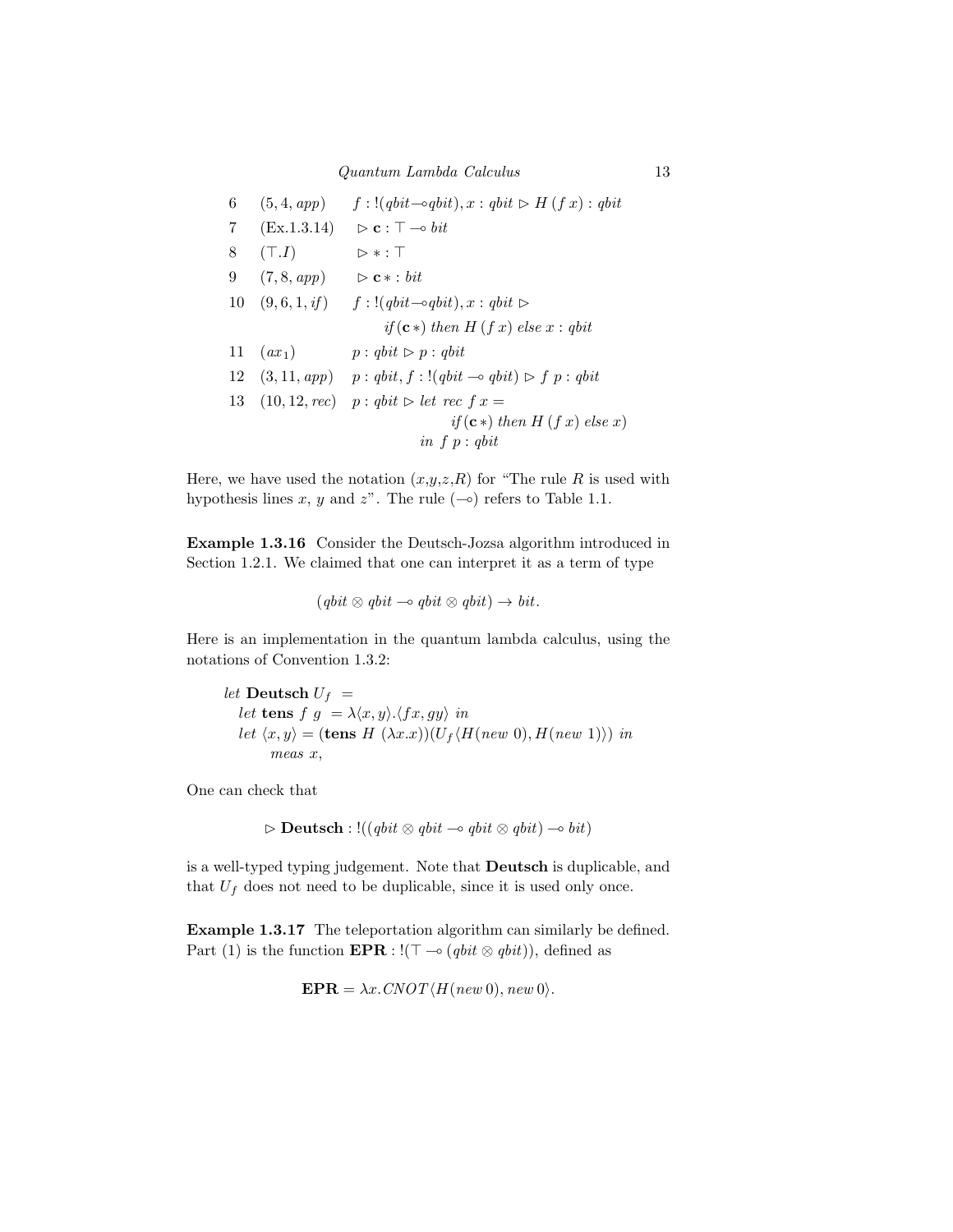Part (2) is the function **BellMeasure** :  $!(qbit \rightarrow (qbit \rightarrow bit \otimes bit))$ , defined as

#### BellMeasure =

 $\lambda q_2 \cdot \lambda q_1 \cdot (let \langle x, y \rangle = CNOT \langle q_1, q_2 \rangle \text{ in } \langle meas(Hx), meas y \rangle.$ 

Part (3) is the function  $\mathbf{U}$  : !(*qbit* ⊸ (*bit* ⊗ *bit* ⊸ *qbit*)) defined as

$$
\mathbf{U} = \lambda q. \lambda \langle x, y \rangle \text{ if } x \text{ then (if } y \text{ then } U_{11}q \text{ else } U_{10}q)
$$
  
else (if  $y \text{ then } U_{01}q$  else  $U_{00}q$ ).

The teleportation procedure as described in Section 1.2.2 can be written with the following code:

telep =

\n
$$
\begin{aligned}\n\text{let } \langle x, y \rangle &= \text{EPR} * in \\
\text{let } f &= \text{BellMeasure } x \text{ in} \\
\text{let } g &= \text{U } y \\
&= \text{in } \langle f, g \rangle.\n\end{aligned}
$$

It can then be shown that

 $\triangleright$  **telep** : (*qbit*  $\multimap$  *bit*  $\otimes$  *bit*)  $\otimes$  (*bit*  $\otimes$  *bit*  $\multimap$  *qbit*)

is a valid typing judgement (for details, see Selinger and Valiron, 2006).

#### *1.3.5 The evaluation of terms: operational semantics*

So far, we have concentrated on the static properties of lambda terms, and have only informally described their intended behavior. In this section, we will present the formal computation rules by which terms are evaluated.

Our informal description of the behavior of lambda terms has left many details undefined. For example, when evaluating a pair of terms  $\langle M, N \rangle$ , we have not specified whether M or N will be evaluated first. Similarly, in terms such as *let*  $x = M$  *in*  $N$ , we have not specified whether  $M$  should be evaluated immediately, or whether it should be reevaluated each time the term  $N$  needs to access the value of the variable x. Such seemingly arbitrary choices actually can affect the outcome of the computation, as the following example shows.

Example 1.3.18 Consider the boolean addition function, defined as

 $plus = \lambda xy.$ *if* x *then* (*if* y *then* 0 *else* 1) *else* (*if* y *then* 1 *else* 0).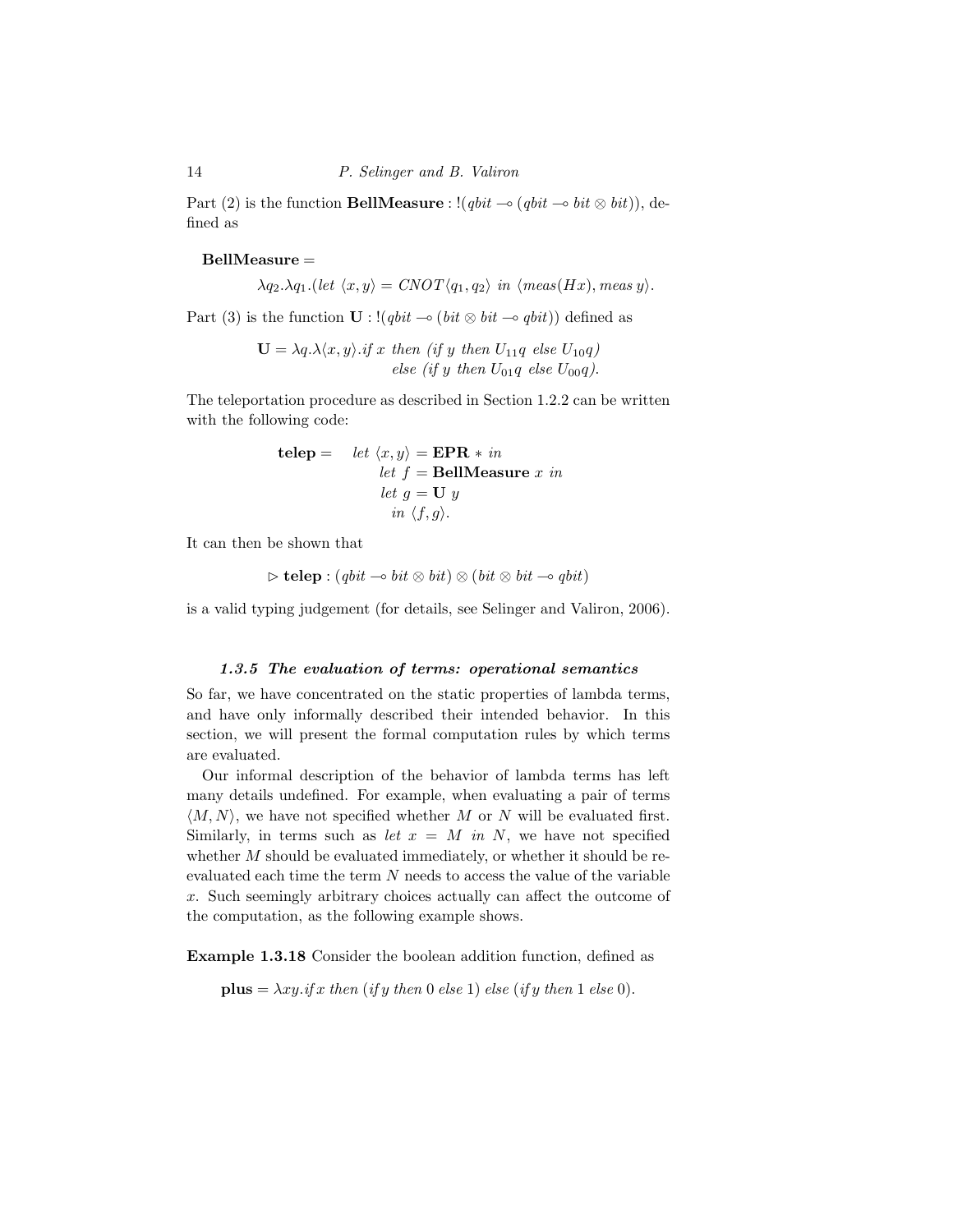Now consider the term

$$
let x = \mathbf{c} * in \, \mathbf{plus} \, x \, x,
$$

where c is the fair coin from Example 1.3.3. If we evaluate  $c *$  each time the variable x is needed, we obtain  $plus(c*)$  (c<sup>\*</sup>), which will be 0 or 1 with equal probability. On the other hand, if we evaluate  $c *$  ahead of time, we obtain either  $plus 00$  or  $plus 11$ , and in either case the final answer is 0. The former evaluation method is called the *call-by-name* method, and the latter is called the *call-by-value* method.

One of the reasons we give a formal definition of the behavior of lambda terms is to resolve such imprecisions. Thus, we will have to make a specific choice in each instance where an ambiguity might arise. For example, we will be choosing the call-by-value reduction strategy. Another reason for making a formal definition is that this will allow us to prove meta-theorems about the behavior of quantum lambda terms. For example, we will prove in Section 1.3.7 that a well-typed lambda term never executes an illegal operation such as attempting to clone a quantum bit.

**Definition 1.3.19** A *quantum closure* (or *state*) is a tuple  $[Q, L, M]$ , where

- Q is a normalized vector of  $\otimes_{i=1}^n \mathbb{C}^2$ , for some integer  $n \geq 0$ . The vector Q is called the *quantum array*;
- L is a list of n distinct term variables, written as  $|x_1, \ldots, x_n\rangle$ .
- $M$  is a lambda term whose free variables all appear in  $L$ .

We write  $|L| = \{x_1, \ldots, x_n\}$ , and we also write  $L(x_i) = i$  for the position of a variable  $x_i$  in the list.

The purpose of a quantum closure is to provide a mechanism to talk about terms with embedded quantum data. The idea is that the variable  $x_i$  is bound in the term M to qubit number  $L(x_i)$  of the state Q. So for example, the quantum closure

$$
[\frac{1}{\sqrt{2}}(|00\rangle + |11\rangle), \quad |pq\rangle, \quad \lambda x. xpq]
$$

denotes a term  $\lambda x.\text{xpq}$  with two embedded qubits  $p, q$  in the entangled state  $|pq\rangle = \frac{1}{\sqrt{2}}$  $\frac{1}{2}(|00\rangle + |11\rangle).$ 

The notion of  $\alpha$ -equivalence extends naturally to quantum closures, for instance, the states  $[Q, x\lambda, \lambda y.x]$  and  $[Q, z\lambda, \lambda y.z]$  are equivalent. We identify quantum closures up to renaming of bound variables.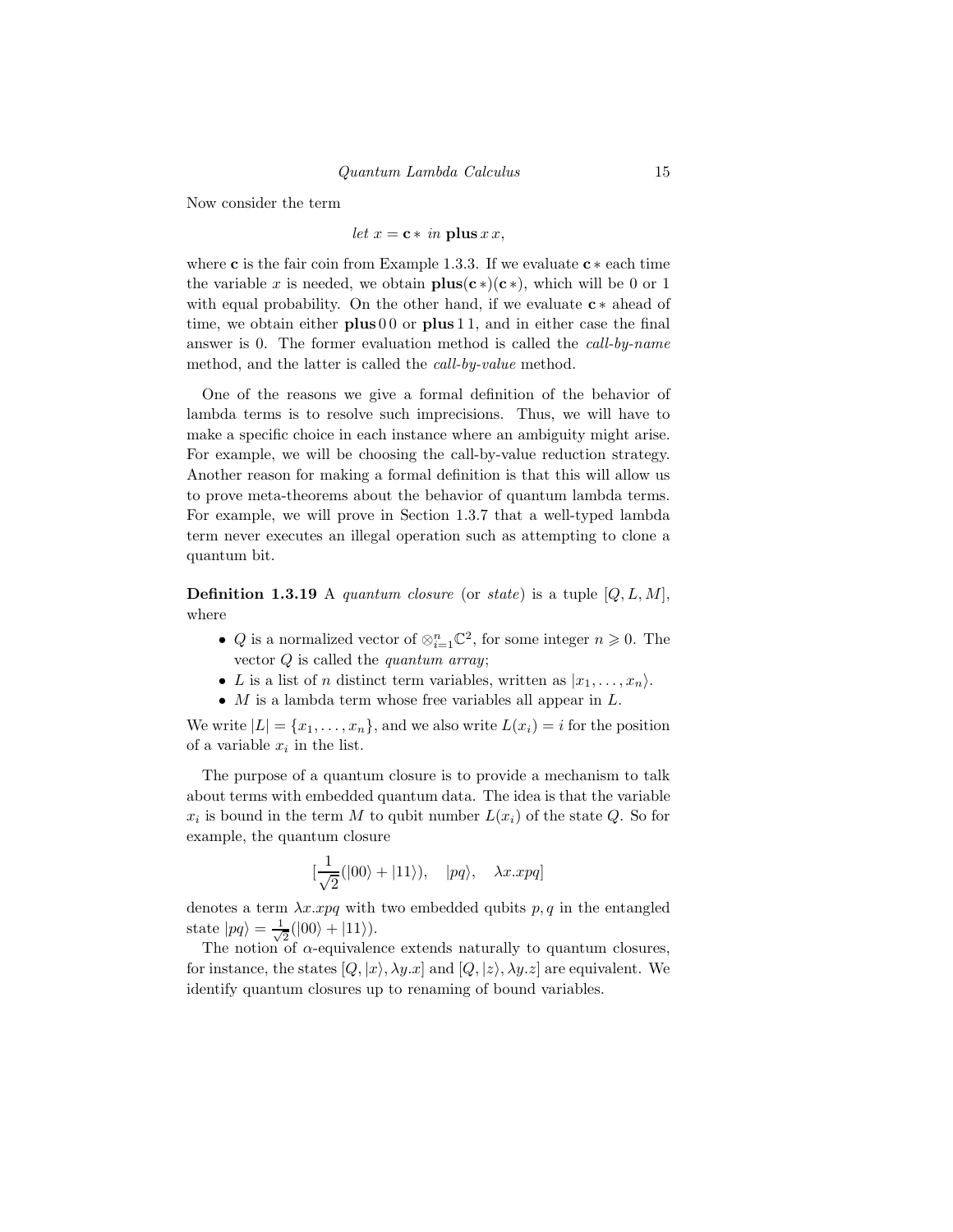$[ Q, L, let x = V \text{ in } M ] \rightarrow_1 [ Q, L, M [V/x] ]$  $[ Q, L, let \langle x, y \rangle = \langle V, W \rangle \text{ in } N ] \rightarrow_1 [ Q, L, N [ V / x, W / y ] ]$  $[Q, L, match \; inj<sub>l</sub>(V) \; with \; (x \mapsto M \mid y \mapsto N)] \rightarrow_1 [Q, L, M[V/x]]$  $[Q, L, match\ inj_r(W)\ with\ (x \mapsto M \mid y \mapsto N)] \rightarrow_1 [Q, L, N[W/y]]$  $[Q, L, let \trec \tfrac{f}{g}x = M \t{in} N]$  $\rightarrow_1[Q, L, N]\lambda x.$  (let rec f  $x = M$  in M) / f]



 $[Q, |x_1...x_n\rangle, U\langle x_{j_1},...,x_{j_n}\rangle] \rightarrow_1 [Q', |x_1...x_n\rangle, \langle x_{j_1},...,x_{j_n}\rangle]$  $[\alpha|Q_0\rangle + \beta|Q_1\rangle, |x_1 \dots x_n\rangle, meas \ x_i] \rightarrow_{|\alpha|^2} [[Q_0\rangle, |x_1 \dots x_n\rangle, 0]$  $[\alpha|Q_0\rangle + \beta|Q_1\rangle, |x_1 \dots x_n\rangle,$  meas  $x_i] \rightarrow_{|\beta|^2} [[Q_1\rangle, |x_1 \dots x_n\rangle, 1]$  $[ Q, |x_1 \dots x_n \rangle, new \space 0 \rightarrow_1 [ Q \otimes |0\rangle, |x_1 \dots x_{n+1}\rangle, x_{n+1} ]$  $[ Q, |x_1 \dots x_n \rangle, new \ 1 \rightarrow_1 [ Q \otimes |1 \rangle, |x_1 \dots x_{n+1} \rangle, x_{n+1} ]$ 

Table 1.4. *Reductions rules: quantum data*

The evaluation of quantum lambda terms will be defined as a probabilistic rewrite procedure on quantum closures, using a call-by-value reduction strategy.

Definition 1.3.20 A *value* is a term defined with the following grammar.

Value 
$$
V, W ::= c | x | \lambda x.M | inj, V | inj, V | * | \langle V, W \rangle
$$

The quantum closure  $[Q, L, V]$  is called a *value state* if V is a value.

Definition 1.3.21 The reduction rules are shown in Tables 1.3–1.5. We write  $[Q, L, M] \rightarrow_{p} [Q', L', M']$  for a single-step reduction of quantum closures that takes place with probability p. In the rules for *let*, *let rec*, and *match*,  $M[V/x]$  denotes the term M where the free variable x has been replaced by V (renaming bound variables as necessary). In the rule for reducing the term  $U\langle x_{j_1},\ldots,x_{j_n}\rangle$ , U is an *n*-ary built-in unitary gate,  $j_1, \ldots, j_n$  are pairwise distinct, and  $Q'$  is the quantum state obtained from Q by applying this gate to qubits  $j_1, \ldots, j_n$ . In the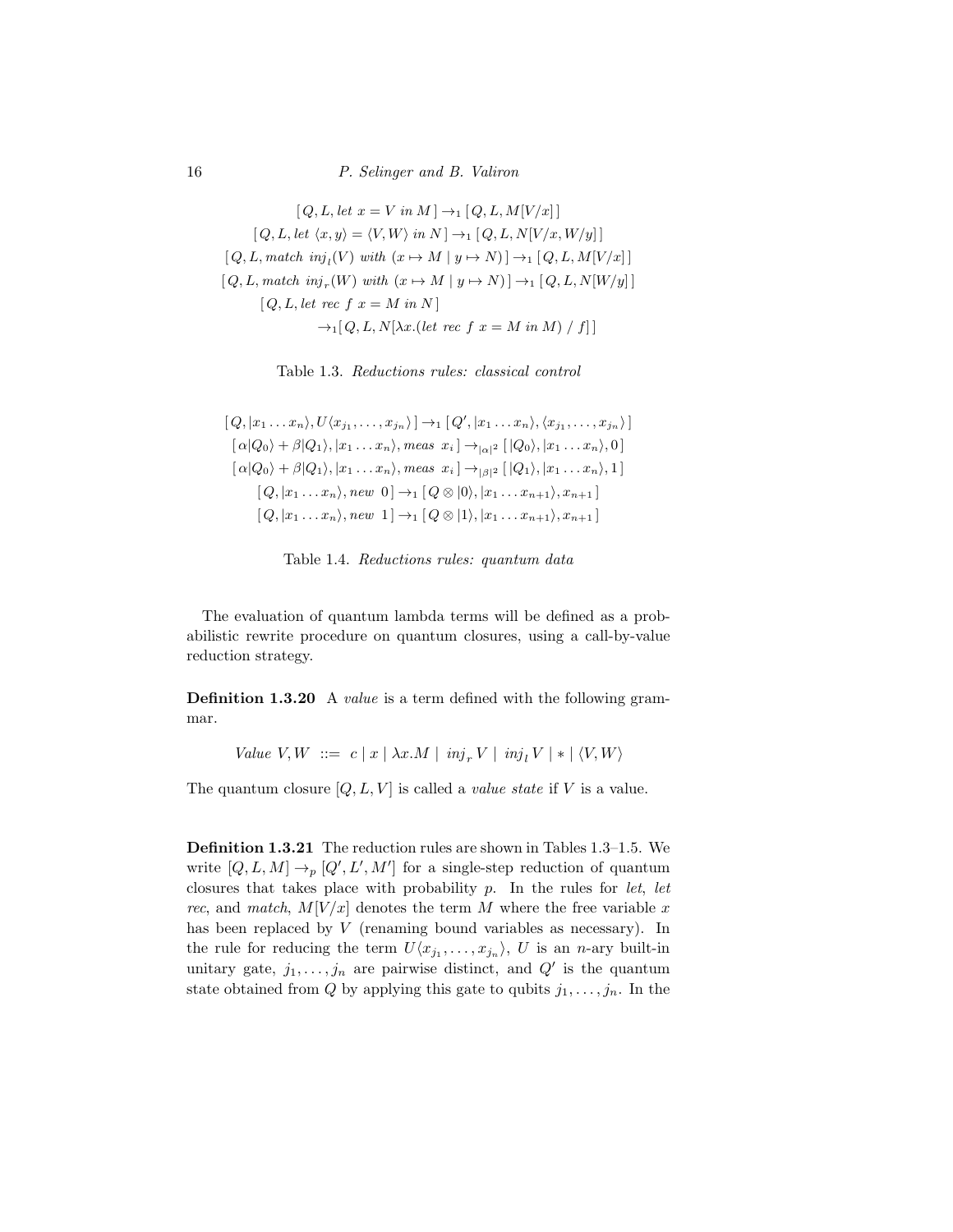*Quantum Lambda Calculus* 17

$$
\frac{[Q, L, N] \rightarrow_{p} [Q', L', N']}{[Q, L, MN] \rightarrow_{p} [Q', L, MN']} \n\frac{[Q, L, M] \rightarrow_{p} [Q', L, MN']}{[Q, L, MV] \rightarrow_{p} [Q', L', M']} \n\frac{[Q, L, M'] \rightarrow_{p} [Q', L', M']}{[Q, L, M''] \rightarrow_{p} [Q', L', M_2']} \n\frac{[Q, L, M_1] \rightarrow_{p} [Q', L', M_1']}{[Q, L, \langle M_1, M_2 \rangle] \rightarrow_{p} [Q', L', \langle M_1, M_2' \rangle]} \n\frac{[Q, L, M_1] \rightarrow_{p} [Q', L', M_1']}{[Q, L, \langle M_1, V_2 \rangle] \rightarrow_{p} [Q', L', \langle M_1', V_2 \rangle]} \n\frac{[Q, L, M] \rightarrow_{p} [Q', L', \langle M_1', W_2 \rangle]}{[Q, L, \text{inj}_l(M)] \rightarrow_{p} [Q', L', \text{inj}_l(M')]} \n\frac{[Q, L, M] \rightarrow_{p} [Q', L', \text{inj}_r(M')]}{[Q, L, \text{inj}_r(M)] \rightarrow_{p} [Q', L', \text{inj}_r(M')]}
$$
\n
$$
\frac{[Q, L, P] \rightarrow_{p} [Q', L', P']}{[Q, L, \text{match } P \text{ with } \dots] \rightarrow_{p} [Q', L', \text{match } P' \text{ with } \dots]}
$$
\n
$$
[Q, L, M] \rightarrow_{p} [Q', L', \text{let } \langle x, y \rangle = M' \text{ in } N]
$$

Table 1.5. *Reductions rules: congruence rules*

rule for measurement,  $|Q_0\rangle$  and  $|Q_1\rangle$  are normalized states of the form

$$
|Q_0\rangle = \sum_j \alpha_j |\phi_j^0\rangle \otimes |0\rangle \otimes |\psi_j^0\rangle, \quad |Q_1\rangle = \sum_j \beta_j |\phi_j^1\rangle \otimes |1\rangle \otimes |\psi_j^1\rangle,
$$

where  $\phi_j^0$  and  $\phi_j^1$  are *i*-qubit states (so that the measured qubit is the one pointed to by  $x_i$ ). In the rule for  $new$ ,  $Q$  is an  $n$ -qubit state, so that  $Q \otimes |i\rangle$  is an  $(n + 1)$ -qubit state.

We write  $\rightarrow$  for the reduction  $\rightarrow_1$ , and  $\rightarrow^*$  for the reflexive, transitive closure of  $\rightarrow.$ 

Note that the only probabilistic reduction step is the one corresponding to measurement.

Example 1.3.22 Consider the term

$$
M = let rec f x = (if(c*) then H(f x) else x) in f p
$$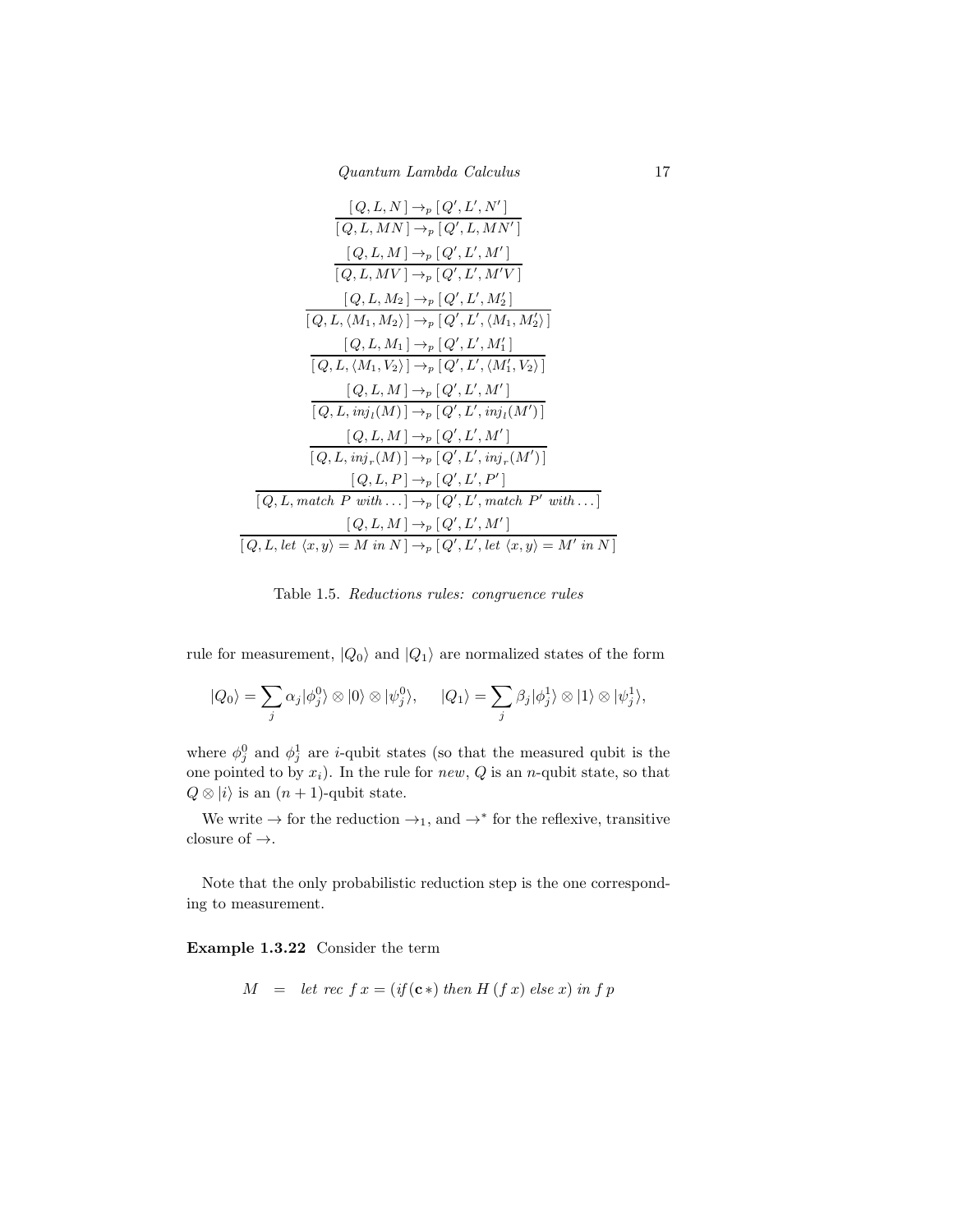from Example 1.3.15. Let us write

$$
P = if(\mathbf{c}*) \text{ then } H \text{ (}f \text{ }x \text{) } \text{ }else \text{ } x
$$
\n
$$
R = let \text{ } rec \text{ } f \text{ } x = P \text{ } in \text{ } P.
$$

We have

$$
M \rightarrow [0\rangle, |p\rangle, (f p)[\lambda x.R / f]]
$$
  
\n
$$
\rightarrow [0\rangle, |p\rangle, (\lambda x.R)p]
$$
  
\n
$$
\rightarrow [0\rangle, |p\rangle, (if (c * ) then H (f p) else p)]
$$
  
\n
$$
\rightarrow [0\rangle, |p\rangle, (if (c * ) then H (f p) else p)[\lambda x.R / f]]
$$
  
\n
$$
\rightarrow [0\rangle, |p\rangle, if (c * ) then H ((\lambda x.R) p) else p]
$$
  
\n
$$
= [0\rangle, |p\rangle, if (meas(H(new 0))) then H ((\lambda x.R) p) else p]
$$
  
\n
$$
\rightarrow [00\rangle, |pq\rangle, if (meas(H q)) then H ((\lambda x.R) p) else p]
$$
  
\n
$$
\rightarrow [\frac{1}{\sqrt{2}}( |00\rangle + |01\rangle), |pq\rangle, if (meas q) then H ((\lambda x.R) p) else p]
$$
  
\n
$$
\rightarrow \left\{ \begin{array}{l} [00\rangle, |pq\rangle, if 0 then H ((\lambda x.R) p) else p] \\ [01\rangle, |pq\rangle, if 1 then H ((\lambda x.R) p) else p] \end{array} \right\}
$$
  
\n
$$
\rightarrow \left\{ \begin{array}{l} [00\rangle, |pq\rangle, p] \\ [01\rangle, |pq\rangle, H (letrec f x = P in \\ if (c * ) then H ((\lambda x.R) p) else p] \end{array} \right\}
$$
  
\n
$$
\rightarrow \left\{ \begin{array}{l} [00\rangle, |pq\rangle, p] \\ [01\rangle, |pq\rangle, p] \end{array} \right\}
$$
  
\n
$$
\rightarrow \left\{ \begin{array}{l} [00\rangle, |pq\rangle, p] \\ [010\rangle, |pq\rangle, p] \end{array} \right\}
$$
  
\n
$$
\rightarrow \left\{ \begin{array}{l} [00\rangle, |pq\rangle, p] \\ [010\rangle, |pqr\rangle, H if 0 then H ((\lambda x.R) p) else p] \end{array} \right\}
$$
  
\n
$$
\rightarrow \left\{ \begin{array}{l} [00\rangle, |pq\rangle, p] \\ [011\rangle, |pqr\rangle, H if 1 then H ((\lambda x.R) p) else p] \end
$$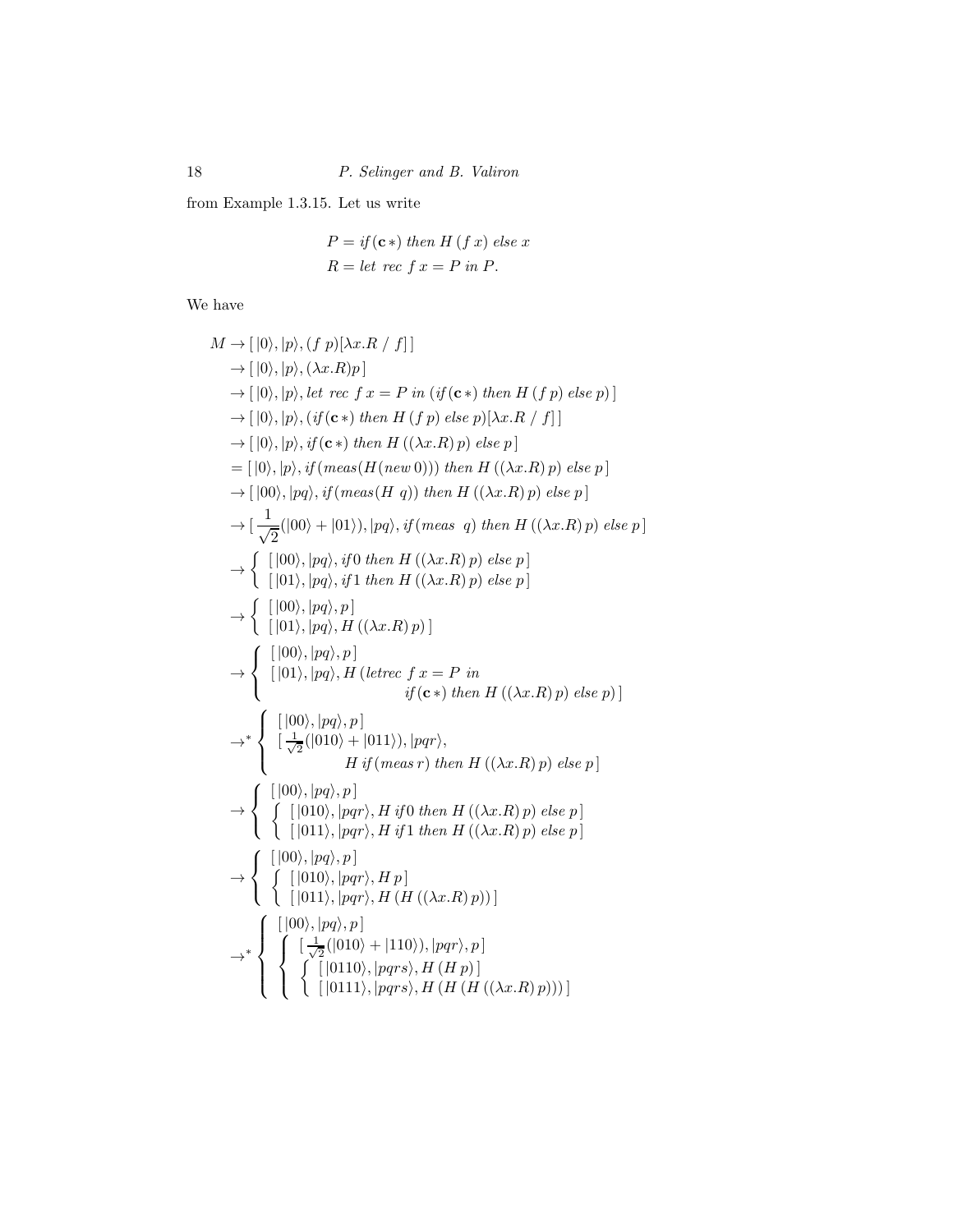*Quantum Lambda Calculus* 19

$$
\rightarrow^* \left\{\begin{array}{l} [ \, | 00 \rangle, | p q \rangle, p \, ] \\ \, \left\{\begin{array}{l} [\, \frac{1}{\sqrt{2}}(|010 \rangle + |110 \rangle), |p q r \rangle, p \, ] \\ \, \left\{\begin{array}{l} [\, | 0110 \rangle, |p q r s \rangle, p \, ] \\ \, \left\{\begin{array}{l} [\, \frac{1}{\sqrt{2}}(|01110 \rangle + |11110 \rangle), |p q r s t \rangle, p \, ] \\ \cdots \end{array}\right. \end{array}\right. \end{array}\right.
$$

where each split occurs with probability  $\frac{1}{2}$ , and where the result is read as the term part of the value state. On average, the term  $M$  reduces to  $|0\rangle$  with probability

$$
\frac{1}{2} \sum_{n=0}^{\infty} \frac{1}{2^{2n}} = \frac{1}{2} \left( \frac{1}{1 - \frac{1}{4}} \right) = \frac{2}{3}
$$

and to  $\frac{1}{\sqrt{2}}$  $\frac{1}{2}(|0\rangle + |1\rangle)$  with probability  $\frac{1}{3}$ . Note that since there is no garbage collection, the quantum array is filled up with unused quantum bits. It is possible to define an operational semantics that removes unused quantum bits (see e.g. Selinger and Valiron, 2008b).

Remark 1.3.23 (Error states) The purpose of the reduction rules is to evaluate a quantum closure until a value state is reached. However, this does not always succeed: there are states (so-called *error states*) that are not values, but from which no reduction is possible. Such states correspond to run-time errors of the programming language (and in actual implementations, these would either lead to run-time error messages, or to undefined behavior). Examples of error states are the quantum closures  $[Q, L, let \langle x, y \rangle = inj<sub>l</sub>(M) \text{ in } N], [Q, L, meas(\lambda x.x)],$ and  $[Q, |xyz\rangle, U\langle x, x\rangle].$ 

In Sections 1.3.2 and 1.3.3, we introduced a type system precisely for the purpose of ruling out such error states. And indeed, we will show in Section 1.3.7 that well-typed closure can never lead to an error state.

# *1.3.6 Properties of the type system*

Before we can prove type soundness of the reduction rules, we need to record some basic properties of the type system.

#### Lemma 1.3.24

- *(1) If*  $x \notin FV(M)$  *and*  $\Delta, x : A \triangleright M : B$ *, then*  $\Delta \triangleright M : B$ *.*
- *(2) If*  $\Delta \triangleright M : A$ *, then*  $\Gamma, \Delta \triangleright M : A$ *.*
- *(3)* If  $\Gamma$  <:  $\Delta$  *and*  $\Delta \triangleright M : A$  *and*  $A \leq B$ *, then*  $\Gamma \triangleright M : B$ *.*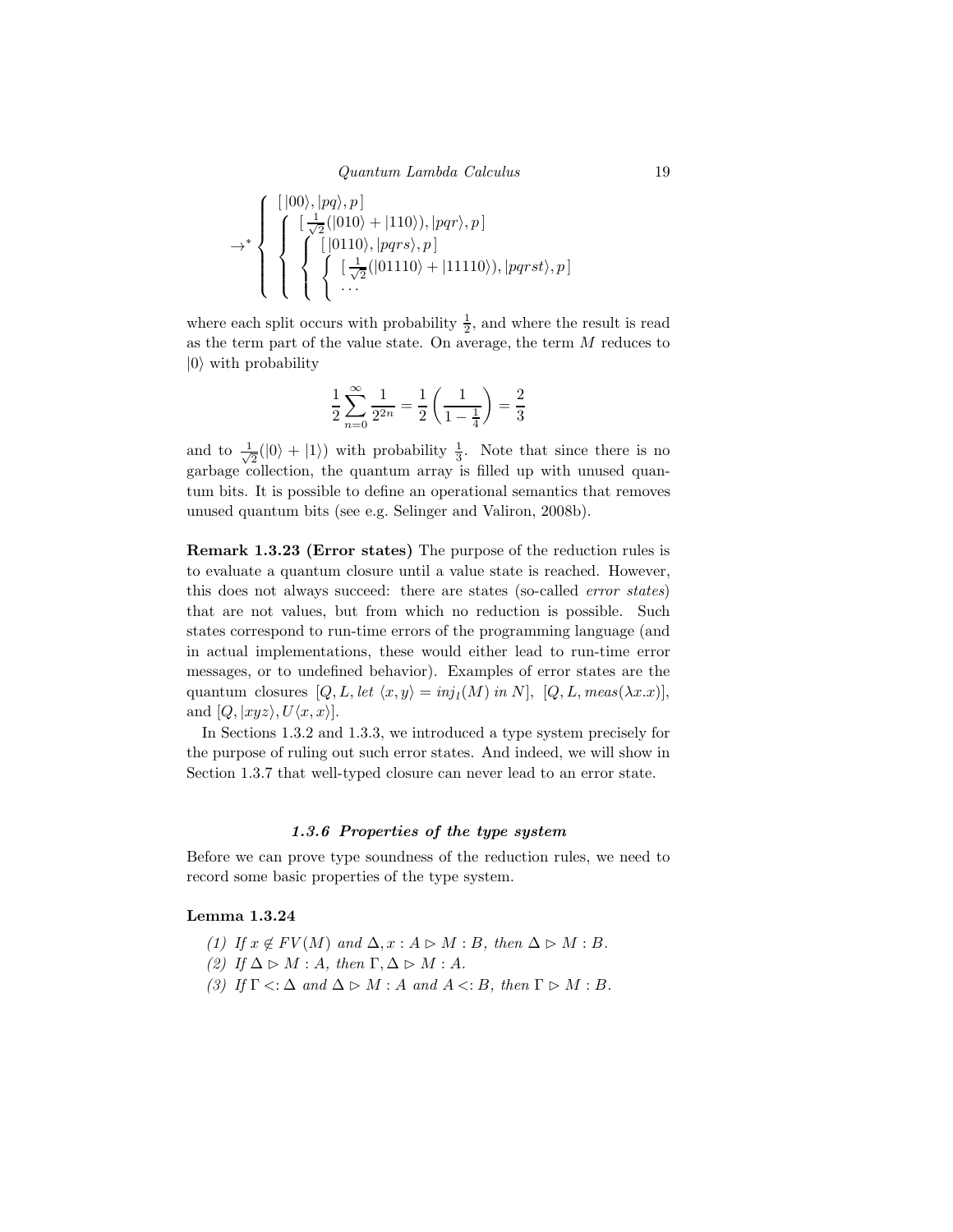*Proof* By structural induction on the type derivation of M.

The next lemma is crucial in the proof of the substitution lemma. Note that it is only true for a value  $V$ , and in general fails for an arbitrary term M.

**Lemma 1.3.25** *If V is a value and*  $\Delta \triangleright V$  : !A, then for all  $x \in FV(V)$ , *there exists some type B such that*  $\Delta(x) = B$ *. Conversely, if*  $FV(V) =$  $|\Delta|$  *and if*  $!\Delta, \Gamma \triangleright V : A$  *is valid, so is*  $!\Delta, \Gamma \triangleright V : A$ *.* 

*Proof* By structural induction on V.

Lemma 1.3.26 (Substitution) *If V is a value such that*  $\Gamma_1$ ,  $\Delta$ , x :  $A \rhd M : B \text{ and } \Gamma_2, \Delta \rhd V : A, \text{ then } \Gamma_1, \Gamma_2, \Delta \rhd M[V/x] : B.$ 

*Proof* By structural induction on the derivation of the typing judgement  $\Gamma_1, \Delta, x : A \triangleright M : B$ , using Lemma 1.3.24. In the case  $(\lambda_2)$ , one uses Lemma 1.3.25.  $\Box$ 

Remark 1.3.27 Those readers familiar with intuitionistic linear logic (Girard, 1987; Troelstra, 1992) may note that all the rules of affine intuitionistic logic are derived rules of our type system, *except* for the general promotion rule

$$
\frac{!\Delta\vartriangleright M:A}{!\Delta\vartriangleright M:\mathord!A.}
$$

The absence of this rule is necessary: indeed, although the typing judgement ⊳  $new0$ : *qbit* is valid, the judgement ⊳  $new0$ : *!qbit* should not be allowed. However, as stated in Lemma 1.3.25, the promotion rule is true if  $M$  is a value. This point will be further developed in Section 1.6 when we study the categorical semantics.

## *1.3.7 Safety properties*

In this section, we wish to show that a well-typed program cannot reach an error state. We first define what it means for a quantum closure to be well-typed:

**Definition 1.3.28** Consider the quantum closure  $[Q, L, M]$  where  $L =$  $|x_1 \dots x_k\rangle$ . We say that  $[Q, L, M]$  is *well-typed* (or *valid*) of type C,

 $\Box$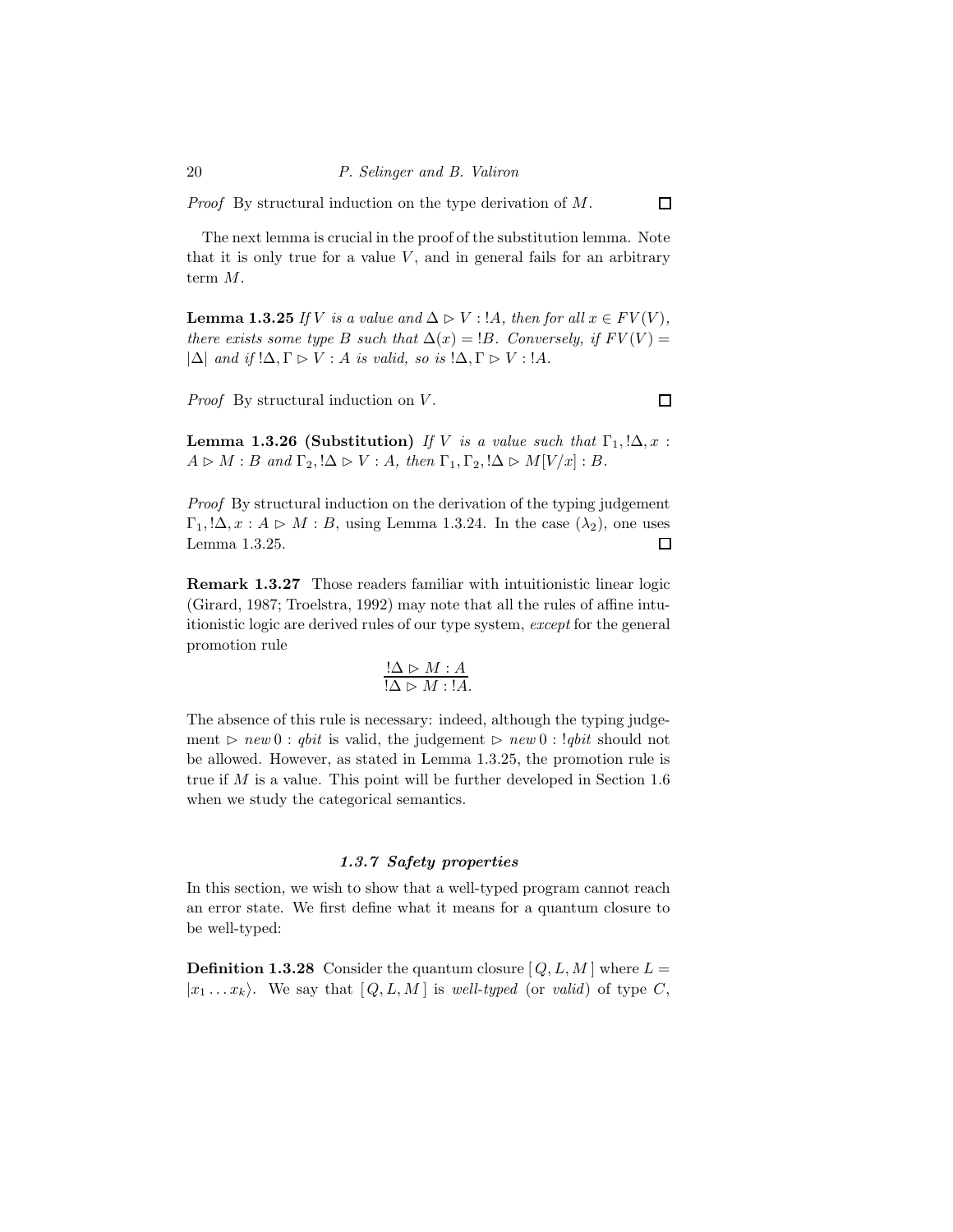written  $[Q, L, M] : C$ , if  $x_1 : qbit, \ldots, x_k : qbit \triangleright M : C$  is a valid typing judgement. A well-typed quantum closure is also called a *program*.

The first step in proving type safety is to show that well-typedness is preserved by the reduction rules. This property is known as the *subject reduction property*. In order to get the strongest possible result, we will prove that type safety holds even in the presence of decoherence and imprecision of the physical operations. To that end, we define a notion of reachability of quantum closures that includes reduction steps of probability 0, as well as arbitrary perturbations of the quantum state.

**Definition 1.3.29** The *reachability relation*  $\sim$  is the smallest transitive reflexive relation on quantum closures such that  $[Q, L, M] \leadsto [Q', L', M']$ holds whenever  $[Q, L, M] \rightarrow_{p} [Q', L', M']$  with some probability  $p$  (even for  $p = 0$ , and such that  $[Q, L, M] \rightsquigarrow [Q', L, M]$  whenever  $Q'$  is a normalized vector of dimension equal to that of Q.

Theorem 1.3.30 (Subject reduction) *Suppose* [Q, L, M ] : A *and*  $[Q, L, M] \rightsquigarrow [Q', L', M']$ . Then  $[Q', L', M']$ : A.

*Proof* Since well-typedness is defined without reference to Q, it suffices to show that if  $[Q, L, M] : A$  and if  $[Q, L, M] \rightarrow_p [Q', L', M']$ , then  $[Q', L', M'] : A$ . This is proved by induction on the derivation of the reduction, using Lemma 1.3.26 in the "*let*", "*let rec*" and "*match*" cases.

We detail one of the less immediate cases, the case *let rec*. Suppose that

$$
\begin{array}{c}\n\vdots \pi_1 & \vdots \pi_2 \\
\frac{! \Delta, f : !(A \multimap B), x : A \triangleright M : B \quad ! \Delta, \Gamma, f : !(A \multimap B) \triangleright N : C}{\Delta, \Gamma \triangleright let \ rec \ f \ x = M \ in \ N : C}\n\end{array}
$$

is a valid derivation. Then so is

$$
\begin{array}{rcl}\n&\vdots & \pi_1 & \vdots & \pi_1 \\
\frac{! \Delta, f : !(A \multimap B), x : A \triangleright M : B \quad !\Delta, f : !(A \multimap B), x : A \triangleright M : B}{\Delta, x : A \triangleright let \ rec \ f \ x = M \ in \ M : B} \\
&\frac{! \Delta, x : A \triangleright let \ rec \ f \ x = M \ in \ M : B}{\Delta \triangleright \lambda x. (let \ rec \ f \ x = M \ in \ M) : !(A \multimap B).\n\end{array}
$$

By Lemma 1.3.26, one concludes

$$
!\Delta, \Gamma \rhd N[\lambda x. (let \ rec \ f \ x = M \ in \ M) / f]: C.
$$

 $\Box$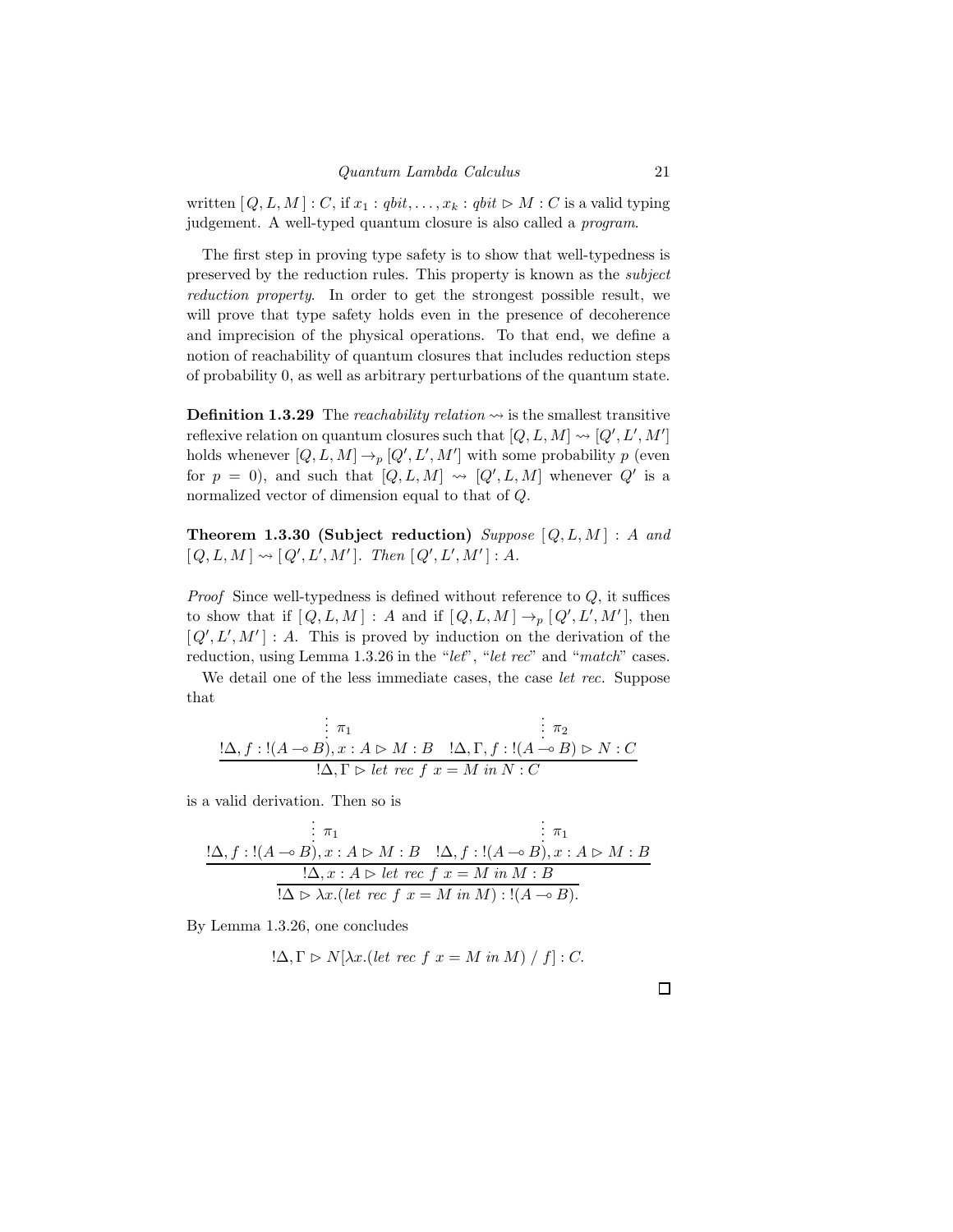Lemma 1.3.31 *A well-typed value is either a constant, a variable, or one of the following case occurs: if it is of type*  $\lbrack n(A \oplus B), i t \text{ is of the}$  $\emph{form inj}_{l}(V) \emph{ or inj}_{r}(V) \emph{ with } V \emph{ a value; if it is of type } !^{n}(A \otimes B), \emph{ it is of }$ *the form*  $\langle V, W \rangle$  *with* V *and* W *values; if it is of type* !<sup>*n*</sup>⊤*, it is precisely the term*  $*$ *; if it is of type*  $!^n(A \neg oB)$ *, it is a lambda-abstraction.* 

*Proof* By structural induction on the derivation of the typing judgement. 口

**Theorem 1.3.32 (Progress)** Let  $[Q, L, M]$  be a program of type B. *Then either*  $[Q, L, M]$  *is a value state, or there is a program*  $[Q', L', M']$  $such that [Q, L, M] \rightarrow_{p} [Q', L', M']$ . Moreover, the total probability of *all possible single-step reductions from*  $[Q, L, M]$  *is* 1*.* 

*Proof* By structural induction on the derivation of the reduction of  $[Q, L, M]$ , using Lemma 1.3.31.  $\Box$ 

Corollary 1.3.33 (Type safety) *A well-typed program does not reach an error state. In particular, any probabilistic computation path of a well-typed program is either infinite, or reaches a value state in a finite number of steps.*

Remark 1.3.34 The evaluation rules of the quantum lambda calculus were defined on untyped quantum closures. This is in line with our remark, in Section 1.3.2, that well-typedness is a property to be checked when a term is written, and not when it is executed. In other words, once it is established that a term is well-typed, it can be safely executed, without further well-typedness checks at runtime, and the type safety property guarantees that there will be no errors. In particular, the type system introduces no computational overhead in the evaluation of terms.

#### *1.3.8 Design choices and some related work*

We briefly discuss some of the design decisions underlying our quantum lambda calculus.

Classical control. Our quantum lambda calculus has *classical control*, by which we mean that it essentially fits into the QRAM paradigm of quantum computing (Knill, 1996). This means that, while programs operate on quantum data, the programs themselves are classical. For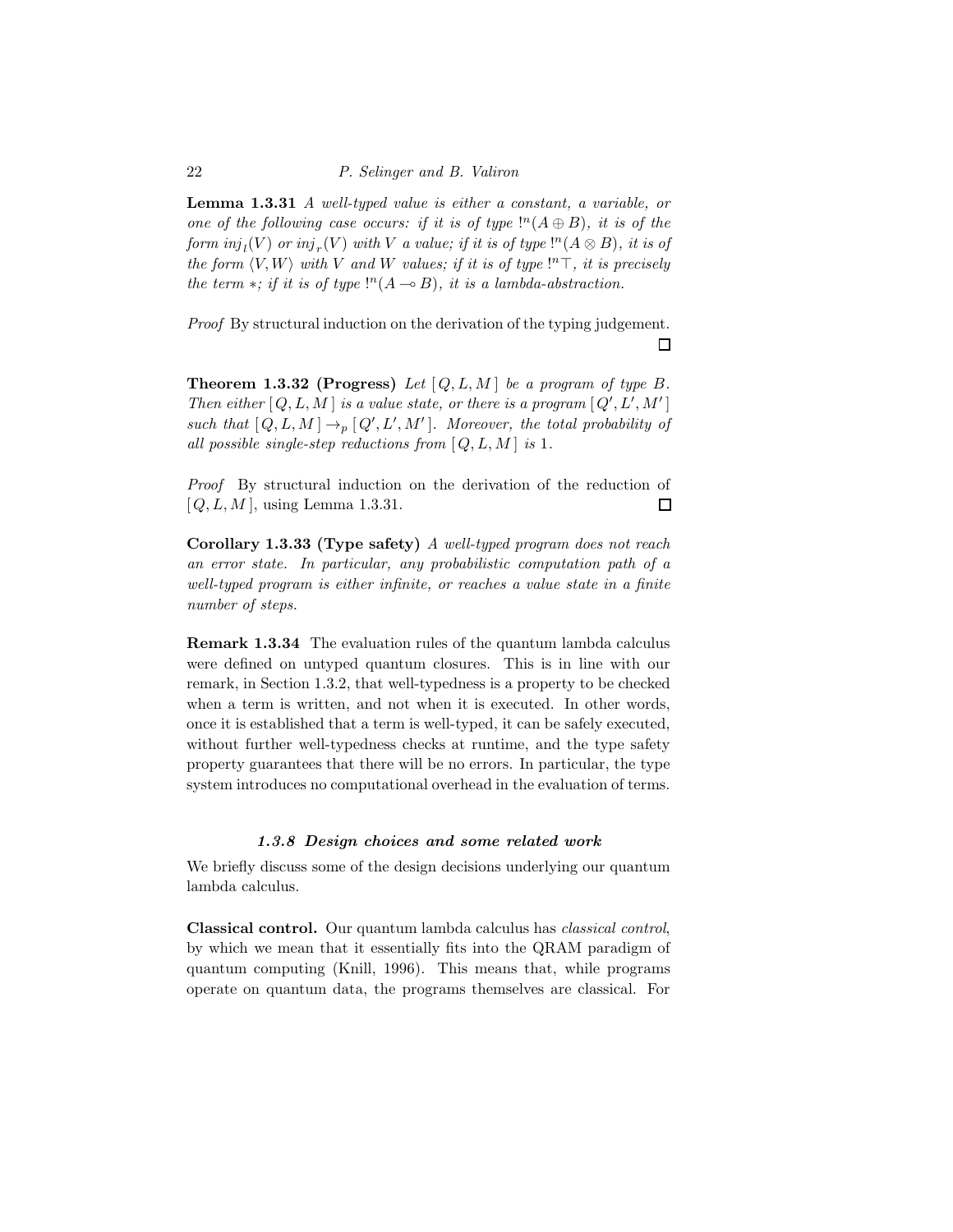example, we do not allow superpositions of two arbitrary lambda terms. Van Tonder (2004) gives convincing evidence that this choice is essentially necessary.

Call-by-value reduction. We have equipped the quantum lambda calculus with a *call-by-value* reduction strategy, which means that the arguments to any function call are completely evaluated before the function is called. This is in contrast to *call-by-name* or *lazy* languages, which evaluate the arguments only if they are actually needed. Example 1.3.18 shows that it is necessary to choose a reduction strategy; the actual choice is largely a matter of taste.

Uniformity of data. Our language treats classical and quantum data uniformly. This means that we do not have, for example, distinct sets of classical variables and quantum variables. For example, we use the same syntax for a function, regardless of whether the function accepts a classical argument, a quantum argument, or indeed, a more complex object (such as a pair of a classical bit and a quantum bit). We use a type system to ensure well-formedness of programs.

Implicit linearity tracking. Perhaps the most important choice that we have made, which distinguishes the quantum lambda calculus from other linear lambda calculi in the literature, is that there is no explicit syntax for linearity in the untyped language. This was motivated by the desire to design a language for practical use, which would be as natural as possible to the programmer.

The literature contains a number of lambda calculi for intuitionistic linear logic. For example, the linear lambda calculi of (Abramsky, 1993) and (Benton et al., 1993b; Benton, 1995; Benton and Wadler, 1996) have typing rules such as

$$
\frac{\Delta \rhd M: !A}{\Delta \rhd \text{derelict}(M): A} \qquad \frac{\Gamma \rhd M: !A \qquad \Delta, x: !A, y: !A \rhd N: B}{\Gamma, \Delta \rhd \text{copy } M \text{ as } x, y \text{ in } N: B}
$$
\n
$$
\frac{\Gamma \rhd M: !A \qquad \Delta \rhd N: B}{\Gamma, \Delta \rhd \text{discard } M \text{ in } N: B}
$$

This means, if one has a variable  $x$  of duplicable type  $!A$ , and one wants to use this variable twice, then one must write

copy x as 
$$
x_1, x_2
$$
 in  $f$ (derelict $(x_1)$ , derelict $(x_2)$ ),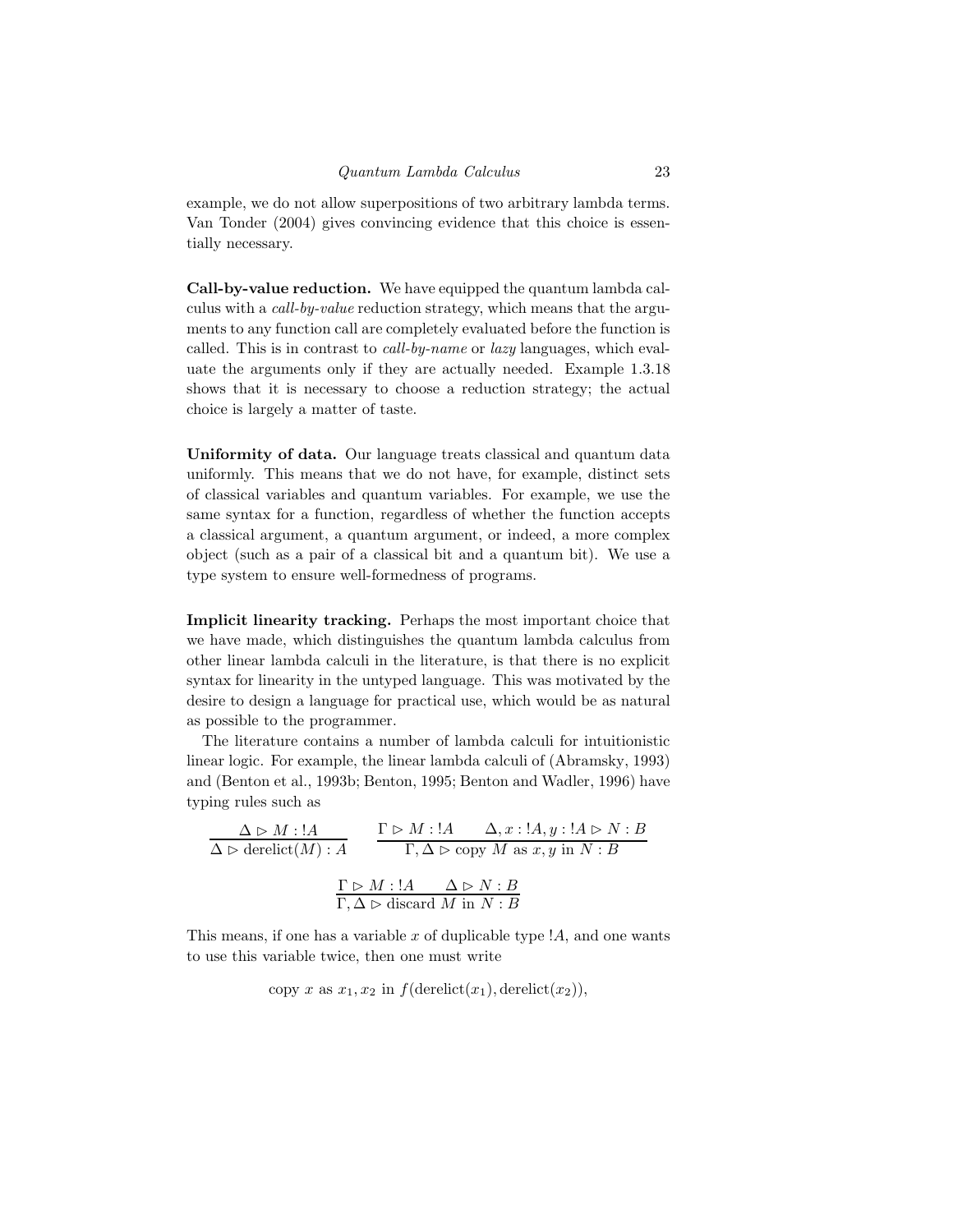whereas in the quantum lambda calculus, we would simply write

$$
f(x,x).
$$

Our syntax is less faithful to the inference rules of intuitionistic linear logic. For example, the term  $f(g(x, x))$  in the quantum lambda calculus could ambiguously refer to either of the following two terms in the language of Benton et al.:

> copy x as  $x_1, x_2$  in  $f(g(\text{derelict}(x_1), \text{derelict}(x_2))),$  or  $f(copy x as x_1, x_2 in g(derelict(x_1), derelict(x_2))).$

Our point of view is that this apparent ambiguity does not matter from a practical point of view, because the two terms will compute precisely the same thing. Therefore, the programmer should not have to worry about such details as the precise time of the duplication of a particular value.

While this makes programming in the quantum lambda calculus simpler, it leads to a more complicated meta-theory. Some of the technical complications are: we need to introduce a subtyping relation, which complicates the proofs of type soundness. Also, because of the above ambiguities, typing derivations are not unique in the quantum lambda calculus, which means that we have to work harder to prove that the meaning of terms is independent of the typing derivation used (see Theorem 1.6.30 below).

Ultimately, we feel that this is a worthwhile trade-off, as the more complicated meta-theory can be settled once and for all. Moreover, it is reassuring to know that type checking, including checking of linearity constraints, can be completely automated by a type inference algorithm (see Section 1.4), so that the slightly more complicated type system does not result in a burden to the programmer.

Type isomorphisms. In our formulation of the quantum lambda calculus, we have a type isomorphism  $\mathsf{H} \cong \mathsf{H}$ , which is not valid e.g. in Benton's system. This is a necessary consequence of our choice of implicit linearity tracking, as a value of type !A can be used with type !!A and vice versa. For similar reasons, we have a type isomorphism  $!(A \otimes B) \cong !A \otimes !B$ , which is not valid in general linear logic. This is because in the quantum lambda calculus, a pair  $\langle x, y \rangle$  of type  $A \otimes B$  is duplicable if and only if  $x$  and  $y$  are duplicable.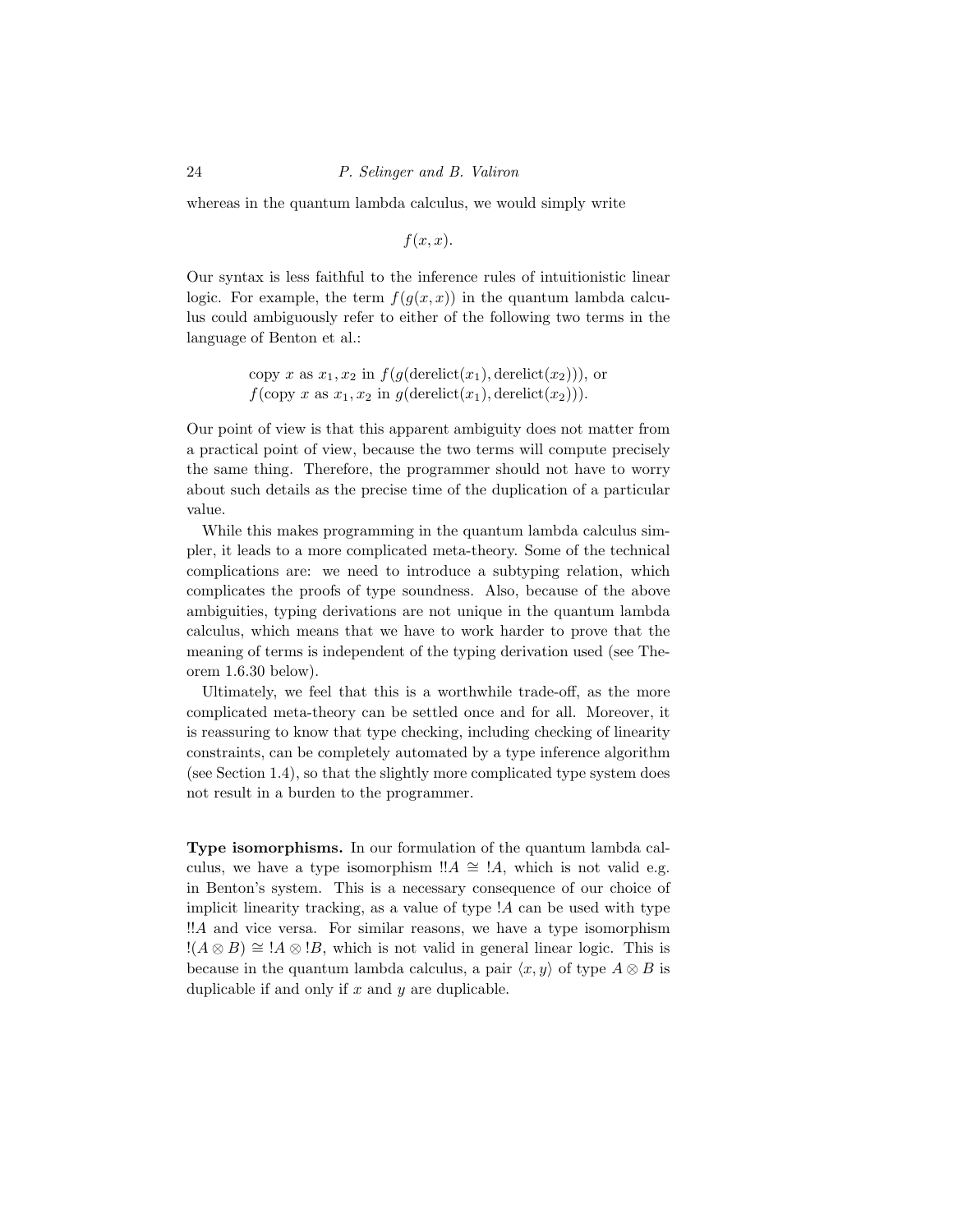Copying vs. cloning. Altenkirch and Grattage (2005) have described a quantum programming language where implicit copying of quantum data is allowed, but is interpreted as creating an entangled pair, rather than as cloning. This, however, requires an explicit operation for discarding unused data, similar to Benton et al.'s "discard" operation.

#### 1.4 Type inference algorithm

When writing programs in the quantum lambda calculus, it is an important task, as we have seen in the previous section, to check that the program is well-typed. One way to ensure this would be to require the programmer to supply all type information. This means, the programmer would have to explicitly state the type of every variable and subexpression used in the program. In practice, this is quite cumbersome, as the types can be long and error-prone to write, and make the program hard to read.

Fortunately, the process can be automated. A *type inference algorithm* is an algorithm that inputs an untyped quantum closure, and either outputs a possible type for it, or else announces that no such type exists. When a type inference algorithm exists, the programmer is free to write terms in an untyped way and can rely on the type inference algorithm to point out any potential safety problems.

In "classical" lambda calculus, there exists a well-known type inference algorithm (for a reference, see e.g. Pierce, 2002), which is based on the fact that every term admits a *principal type*. A type is *principal* among the possible types of a term if any other possible type can be obtained from it by *instantiation* of type variables. For example, in simply typed lambda calculus, the term  $M = \lambda f x . f x$  admits a principal type of the form  $(X \Rightarrow Y) \Rightarrow (X \Rightarrow Y)$ . Here, X and Y are type variables, and any valid type of M, such as  $(A \Rightarrow (B \Rightarrow A)) \Rightarrow (A \Rightarrow (B \Rightarrow A))$ , can be obtained by substituting particular types for  $X$  and  $Y$ .

The quantum lambda calculus of this chapter does not satisfy the principal type property. The main complication is the subtyping relation <:, which allows a term to possess multiple types that are not instances of each other. Indeed, consider again the term  $M = \lambda f x . f x$ . Naively, a principal type would be (1) the most general with respect to instantiation of type variables, and (2) the smallest with respect to the subtyping relation. Here are some possible types for  $M$ , ordered by the subtyping relation (from left to right) as shown in Table 1.6. Note that the types  $!((X \neg Y) \neg (X \neg Y))$  and  $(X \neg Y) \neg (X \neg Y)$  are not valid for the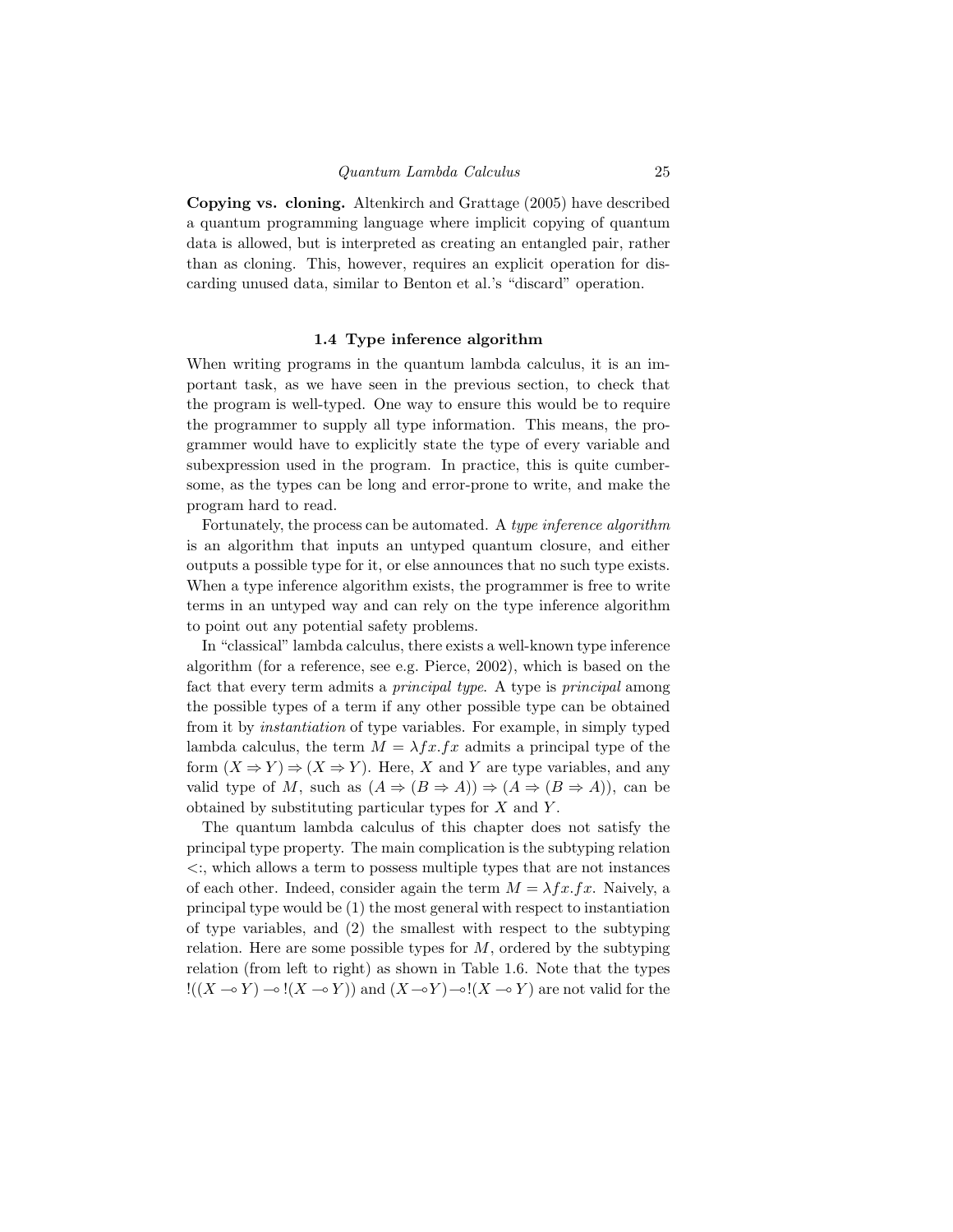$$
!((X\multimap Y)\multimap(X\multimap Y)) \xrightarrow{\bullet} (X\multimap Y)\multimap(X\multimap Y)
$$
  

$$
!((X\multimap Y)\multimap(X\multimap Y)) \xrightarrow{\bullet} ((X\multimap Y)\multimap(X\multimap Y))
$$
  

$$
!((X\multimap Y)\multimap!(X\multimap Y)) \xrightarrow{\bullet} ((X\multimap Y)\multimap!(X\multimap Y))
$$

Table 1.6. *Partial ordering of some possible types of*  $\lambda f x.f x$ 

term  $M$ . Therefore, there is no smallest element in the set of possible types for M.

Despite the absence of principal types, it is nevertheless possible to find a type inference algorithm for the quantum lambda calculus. The idea is to proceed in two steps: first, find the principal type derivation for M in a simply-typed version of the language (i.e., without the operator  $\mathcal{I}$ , and without any restriction on duplication). Second, try to "annotate" this type derivation by putting "!" in the smallest possible number of locations to satisfy the constraints of the linear type system. It was shown in (Valiron, 2004a) that this algorithm succeeds if and only if the term  $M$  is typable in the quantum lambda calculus. We refer the reader to (Valiron, 2004a; Selinger and Valiron, 2006) for the full discussion.

#### 1.5 Extending the language with an infinite data type

For a computational formalism to be fully expressive, it must be able to operate on data of unlimited size. For example, in the quantum circuit model, an algorithm is not given by a single quantum circuit, but rather, by a uniform family of circuits, one for each possible size of input.

In the form given in Section 1.3, the quantum lambda calculus is only able to operate on finite dimensional data, and therefore, it is not universal for quantum, or even classical, computation. This situation can be easily remedied by adding an unbounded data type, such as a type of lists. We describe such an extension in Section 1.5.1, and then illustrate its use in Section 1.5.2 with the Quantum Fourier Transform on an unbounded number of qubits.

#### *1.5.1 The type list*(A)

The notion of a list can be easily defined recursively: a list of objects of type A is either the empty list, or else it is a pair consisting of a *head*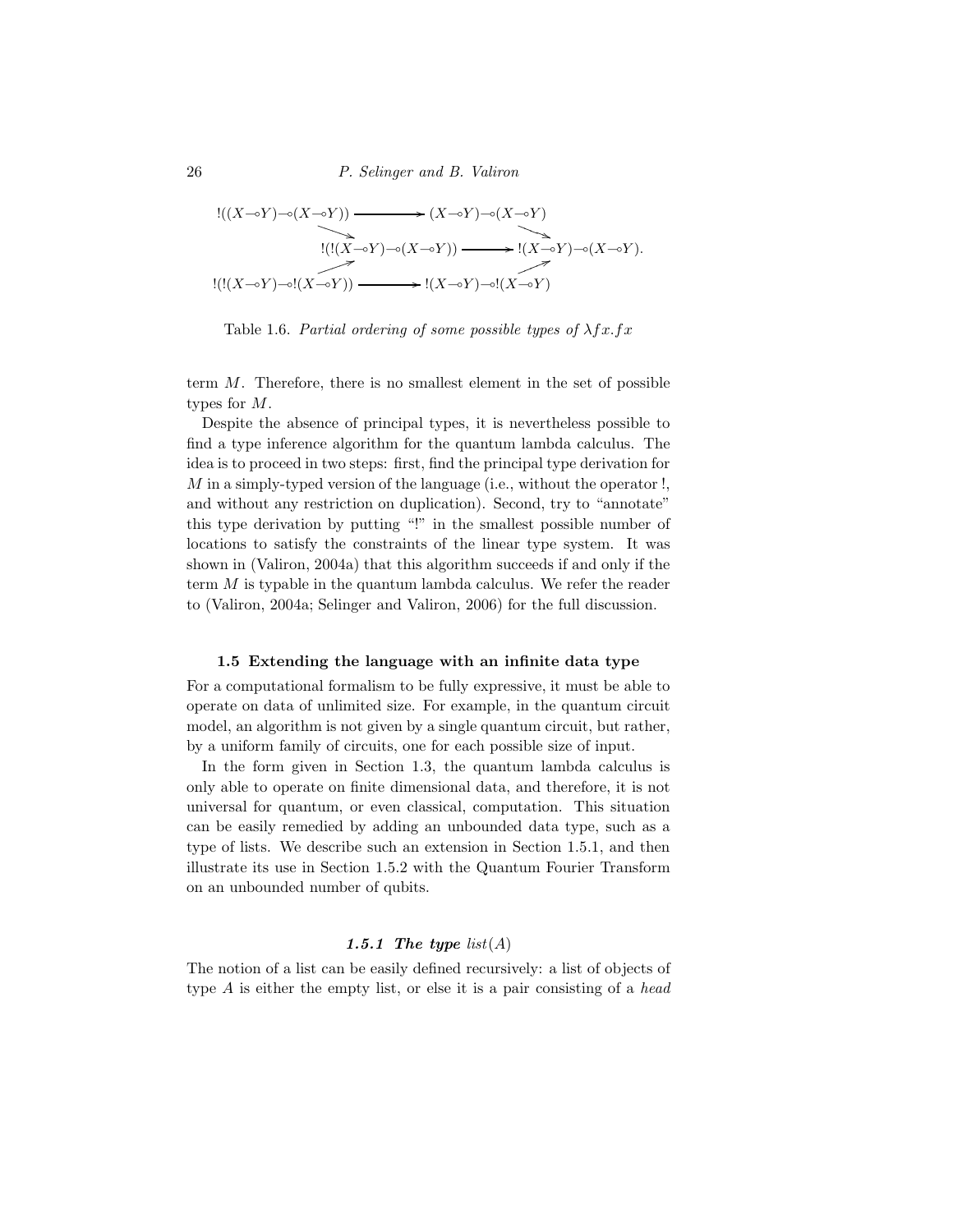of type A and a *tail* that is another list of objects of type A. Therefore, if  $list(A)$  is the type of lists of elements of type  $A$ , then the following recursive equation is satisfied:

$$
list(A) = \top \oplus (A \otimes list(A)).
$$

To add such list types to the quantum lambda calculus, we extend:

- the type formation rules: whenever  $A$  is a type, then  $list(A)$  is a type;
- $\bullet$  the term formation rules: we add three term constructors  $cons(M, N)$ , *nil* and *unfold*(M);
- the typing rules: we add three new rules

$$
\frac{!\Delta,\Gamma_1 \rhd M: !^n A}{!\Delta,\Gamma_2 \rhd N: !^n list(A)}
$$
  

$$
\frac{!\Delta,\Gamma_1 \rhd \rhd \text{cons}(M, N): !^n list(A), \quad (list. I_1)}{!\Delta,\Gamma_1,\Gamma_2 \rhd nil: !^n list(A), \quad (list. I_2)}
$$
  

$$
\frac{\Delta \rhd M: !^n list(A)}{\Delta \rhd \text{unfold}_A(M): !^n (!(T) \oplus (A \otimes list(A))); \quad (list. E)}
$$

• the reduction rules:

$$
[Q, L, \text{unfold } \text{nil } ] \rightarrow_1 [Q, L, \text{inj}_l(*)],
$$
  

$$
[Q, L, \text{unfold}(\text{cons}(V, W))] \rightarrow_1 [Q, L, \text{inj}_r \langle V, W \rangle],
$$

and the congruence rules:

$$
\frac{[Q, L, N] \rightarrow_1 [Q, L, N']}{[Q, L, cons(M, N)] \rightarrow_1 [Q, L, cons(M, N')]}
$$

$$
\frac{[Q, L, M] \rightarrow_1 [Q, L, cons(M, N')]}{[Q, L, cons(M, V)] \rightarrow_1 [Q, L, cons(M', V)]}
$$

$$
\frac{[Q, L, M] \rightarrow_1 [Q, L, M']}{[Q, L, unfold(M)] \rightarrow_1 [Q, L, unfold(M')]}
$$

Note that a list is duplicable only if all of its elements are duplicable. In particular, a list of quantum bits is duplicable only if it is empty.

Remark 1.5.1 The extended language still satisfies the safety properties described in Theorems 1.3.30 and 1.3.32. Moreover, since the principal type property still applies for intuitionistic types in this context, the type inference algorithm can be extended to this situation.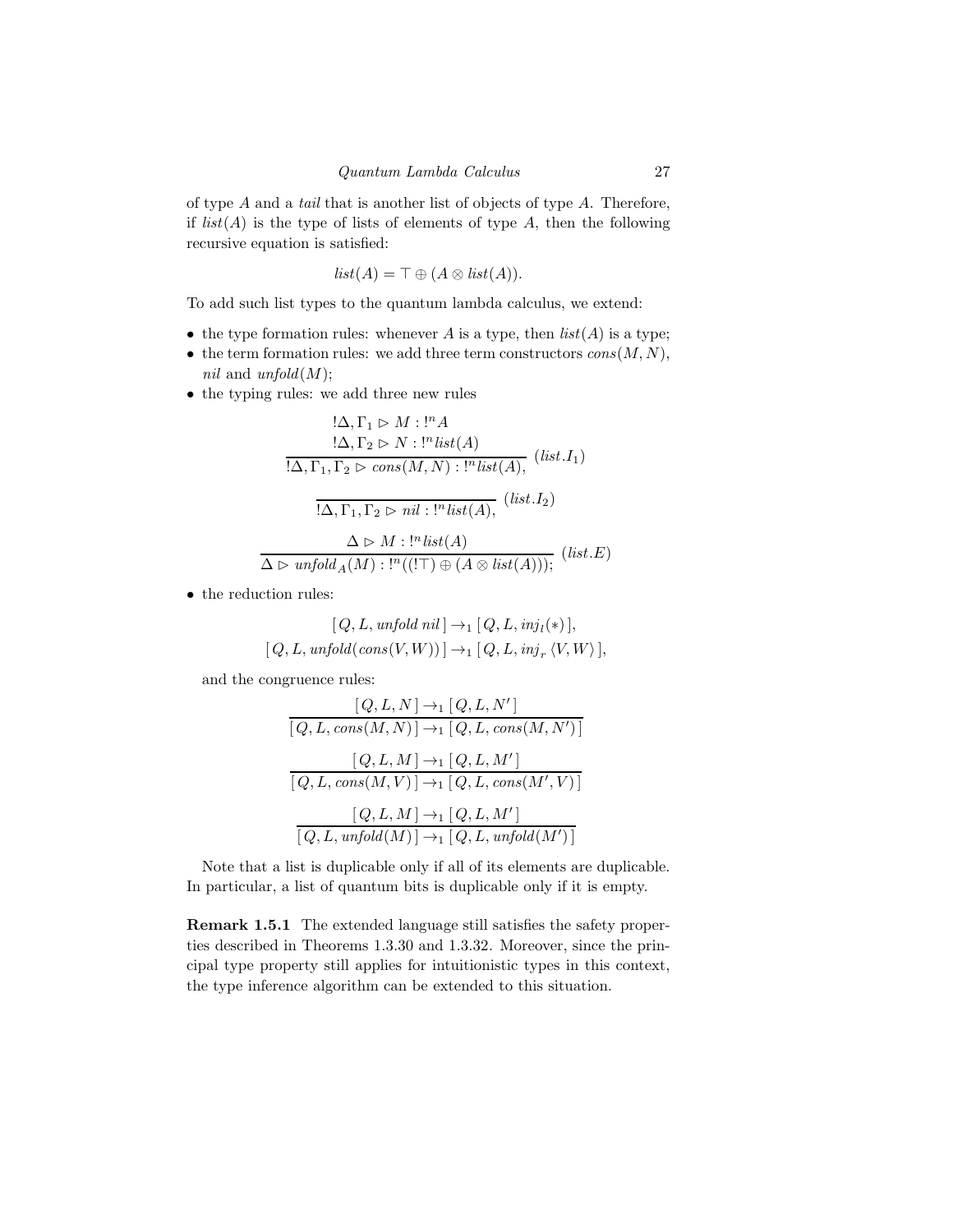#### *1.5.2 Implementing the Quantum Fourier Transform*

From the list type, we can define a data type of natural numbers  $Nat =$ *list*(⊤). Then we define the closed terms succ : *Nat*⊸*Nat* and two : *Nat* as follows:

*let* succ  $n = \text{cons}(*, n)$ , *let* two = succ (succ *nil*).

Assume that  $\mathbf{rn}$  : *Nat*  $\multimap$  (*qbit*  $\otimes$  *qbit*  $\leadsto$  *qbit*  $\otimes$  *qbit*) is a term such that *n* **computes the gate** 

$$
\begin{pmatrix} 1 & 0 & 0 & 0 \\ 0 & 1 & 0 & 0 \\ 0 & 0 & 1 & 0 \\ 0 & 0 & 0 & e^{2\pi i/2^n} \end{pmatrix}.
$$

Then one can define the term **rotate** :  $qbit \sim qlist \sim Nat \sim (qbit \otimes qlist)$ :

let rec **rotate** h t n = match 
$$
unfold(t)
$$
 with  
\n $x \mapsto nil$   
\n $b \mapsto let \langle x, y \rangle = b$  in  
\nlet  $\langle x, h \rangle = (\mathbf{r} \mathbf{n} n) \langle x, h \rangle$  in  
\nlet  $\langle h, y \rangle = \mathbf{rotate} h y (\mathbf{succ} n)$  in  
\n $\langle h, cons(x, y) \rangle$ ,

and the term  $\mathbf{QFT}: \textit{qlist} \multimap \textit{qlist}:$ 

let rec **QFT** 
$$
l = match \; \text{unfold}(l) \; \text{with}
$$
  
\n $x \mapsto nil$   
\n $b \mapsto let \; \langle h, t \rangle = b \; in$   
\nlet  $\langle h, t \rangle = \text{rotate } h \; t \; \text{two } in$   
\nlet  $t = \text{QFT } t \; in$   
\n $cons(h, t)$ .

The QFT term implements the quantum Fourier algorithm but does not reverse the order of the qubits in the output list. Reversing the order of the elements in a list can be efficiently implemented as a map rev :  $list(A) \rightarrow list(A)$ , defined using an auxiliary map **aux** :  $list(A) \otimes$  $list(A) \rightarrow list(A)$ :

let rec **aux** 
$$
l_1
$$
  $l_2$  = match  $unfold(l_1)$  with  
\n $x \mapsto l_2$   
\n $b \mapsto let \langle x, y \rangle = b$  in **aux** y  $cons(x, l_2)$ ,  
\nlet **rev**  $l =$ **aux**  $l$  *nil*.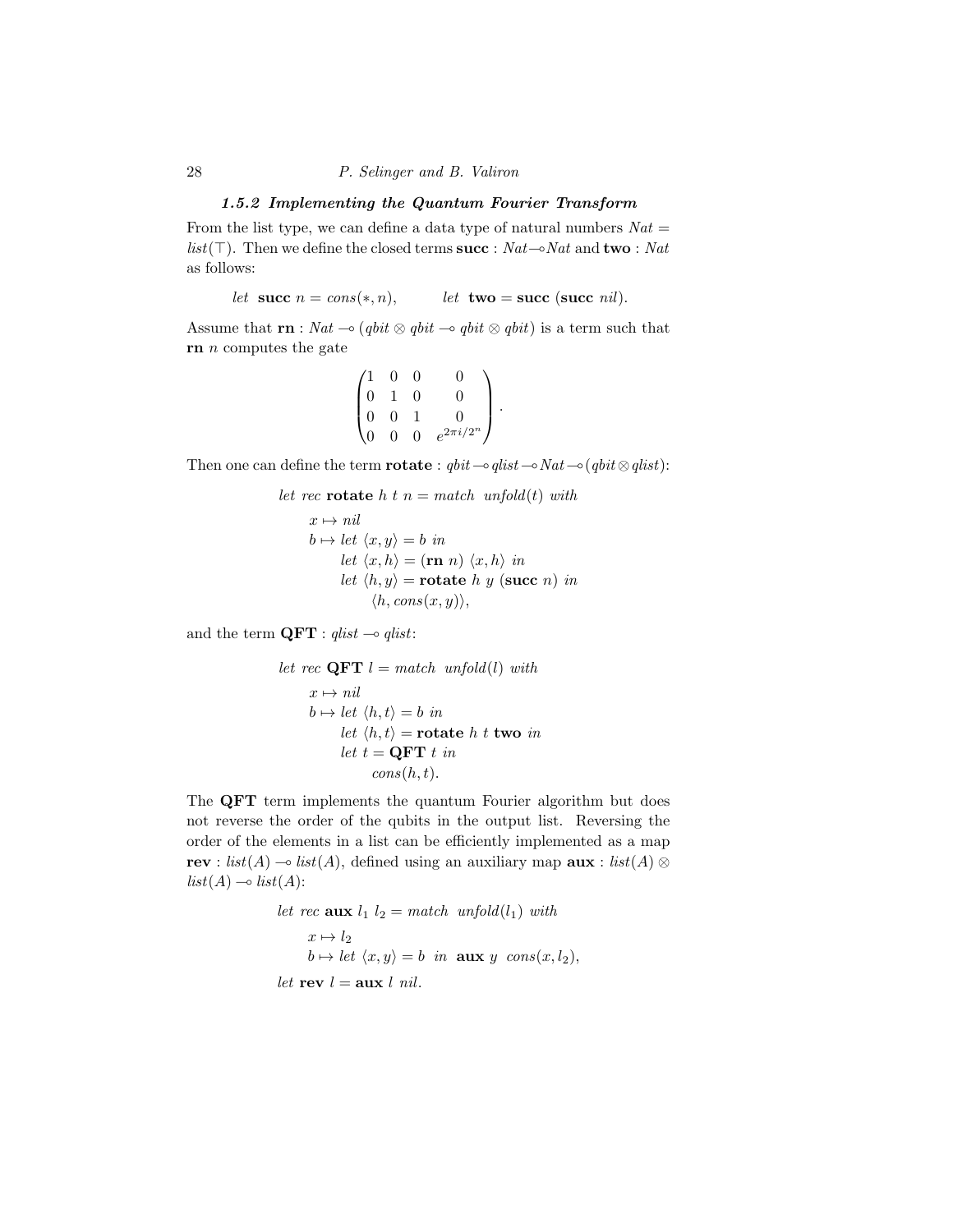Note that these functions are linear: the function rev can therefore be used to reverse the order of a list of quantum bits to implement the end of the QFT algorithm.

Remark 1.5.2 Unlike the examples of Section 1.2, the implementation of the quantum Fourier transform does not use higher-order structures.

#### 1.6 Categorical semantics

In this section, we present some more advanced material on categorical models for the quantum lambda calculus. The mathematical area of category theory (Mac Lane, 1971) is well-suited for the study of programming languages, as it reveals the structure of programming language features, such as higher-order functions, computational effects, or linearity, at a more abstract level.

For example, there is a well-known connection between higher order functions and the theory of cartesian-closed categories (Lambek and Scott, 1986). Moggi (1991) has given a general theory of computational effects (such as probabilistic programs) in terms of the categorical concept of a strong monad. Finally, Seely (1989), Bierman (1993), and Benton et al. (1993b,a) have given categorical models of linear logic. In this section, we show how to combine these models to obtain a categorical description of the higher-order probabilistic linear features of the quantum lambda calculus.

Categorical semantics is fundamentally a theory of equations between programs. In investigating the equational theory of the quantum lambda calculus, we find that the equations can be divided into two classes: *structural equations*, such as  $(\lambda x.M)V = M[V/x]$ , which derive from the higher-order type and term constructors, and *ground equations*, such as  $meas(H(H(new 0))) = 0$ , which encode special properties of the chosen set of elementary operators.

The ground operations for quantum computation are already well understood: they are given by state preparation, unitary operations, and measurements, and they satisfy precisely the equations that hold in the usual formalism of finite-dimensional Hilbert spaces, density matrices, and superoperators (see e.g. Selinger, 2004).

In constructing a concrete model for a programming language, one usually first focuses on the structural equations, i.e., without fixing a particular set of ground operations. This allows one to identify a whole class of categories that possess the required higher-order structure. In a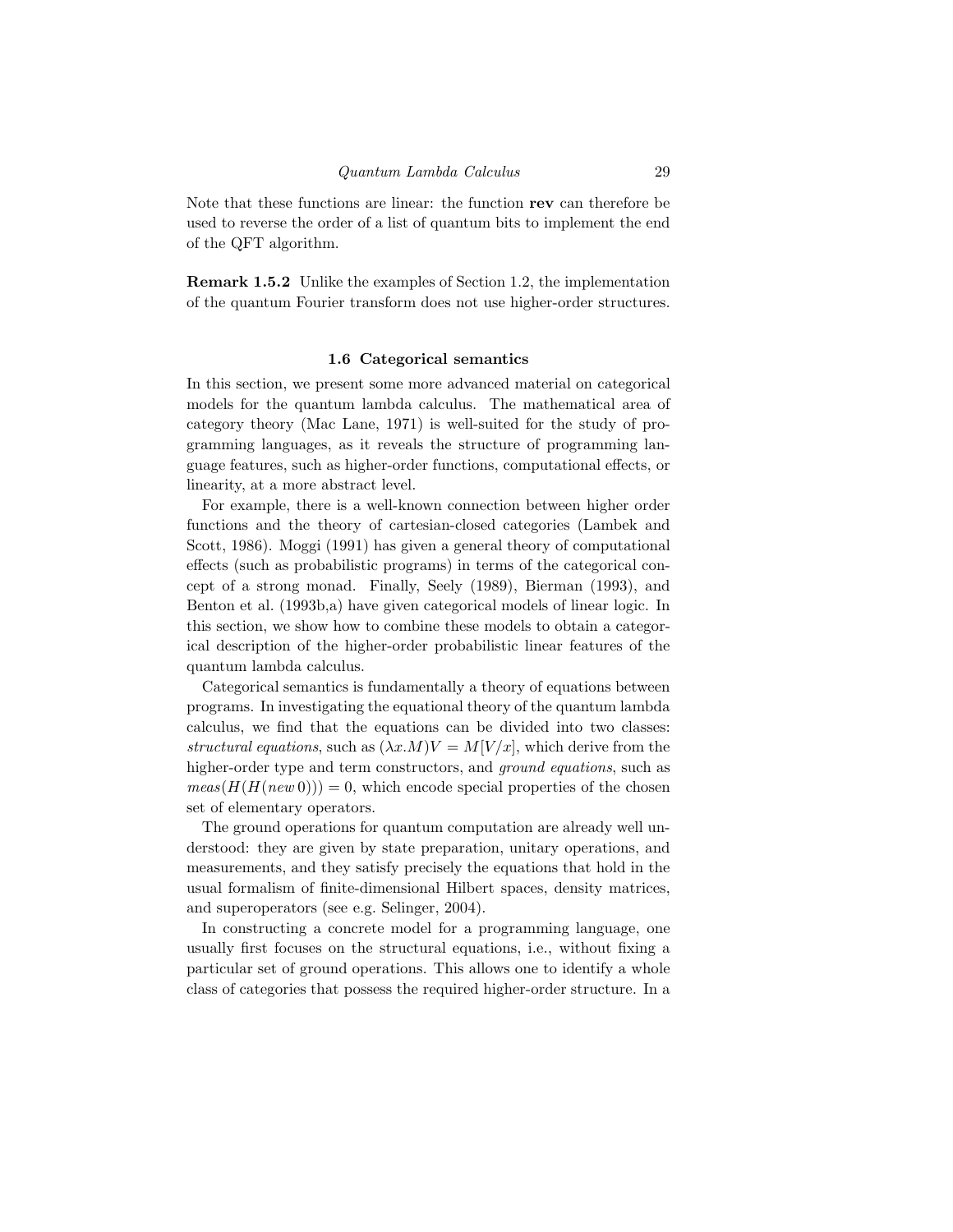second step, one may then look for a particular member of this class of categories that also supports the required ground operations.

We will focus exclusively on the first step, i.e., we will work relative to an unspecified, but fixed set of ground types (denoted  $\alpha$ ), ground operations (denoted  $c$ ), and ground equations. The construction of a concrete model of higher-order quantum computation, i.e., a specific model that supports both the ground operations and the higher-order structure, is an open problem.

To keep the presentation reasonably simple, we restrict ourselves to the subset of the quantum lambda calculus without union types or recursive function definitions. We call this the "core fragment" of the quantum lambda calculus. The results presented here can be easily extended to the full language.

#### *1.6.1 Equational description of the core fragment*

Definition 1.6.1 The core fragment of the linear lambda calculus is defined as follows:

Type A, B 
$$
::= \alpha |!A | A \neg B | \top | A \otimes B
$$

\nValue V  $::= x | c | * | \lambda x.M | \langle V, V' \rangle$ 

\nTerm M, N ::= V | \langle M, N \rangle | (MN) | let  $\langle x, y \rangle = M$  in N.

Definition 1.6.2 We define an equivalence relation on typing judgements as being the smallest equivalence relation  $\approx_{ax}$  satisfying the axioms in Table 1.7, and satisfying the usual congruence relations, stating that if M is a term of the form  $C[N]$ , i.e. with a subterm N, such that  $N \approx_{ax} N'$ , then M is equivalent to  $C[N']$ . We use the notations  $\Box$ ,  $\Box$  and as place holders for x and  $\langle x, y \rangle$  (not respectively). We also assume that  $V$  is a value.

Note that the relation  $\approx_{ax}$  is on typing judgements, and not on untyped terms. We write  $\Delta \supset M \approx_{ax} M'$ : A if we want to make the typing context explicit, but we also often write  $M \approx_{ax} M'$  when the typing information is implicit.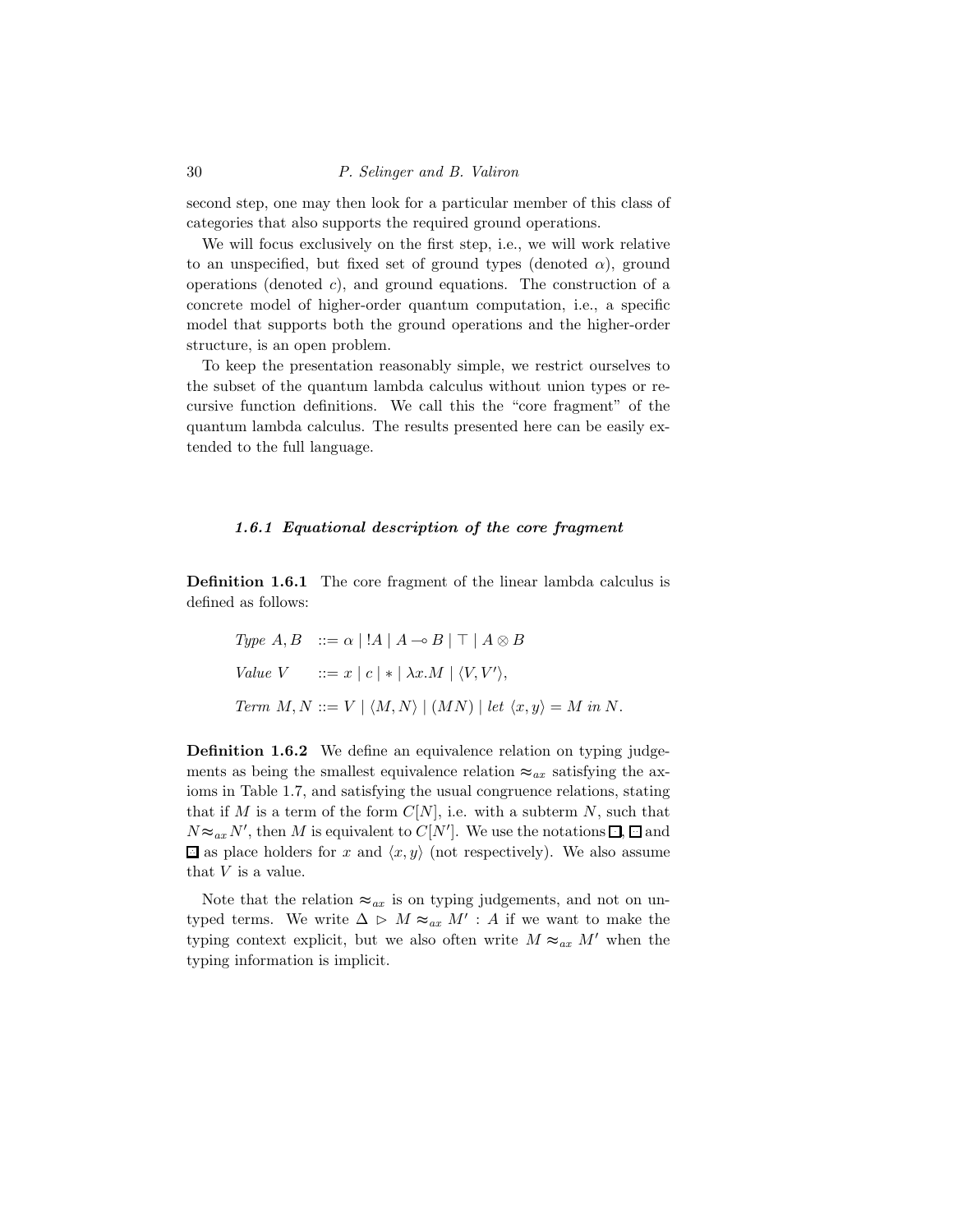$$
\begin{array}{llll}\n(\beta_{\lambda}) & let & x = V \text{ in } M & \approx_{ax} M[V/x], \\
(\beta_{\otimes}) & let & \langle x, y \rangle = \langle V, W \rangle \text{ in } M & \approx_{ax} M[V/x, W/y], \\
(\beta_{\star}) & let & * = * \text{ in } M & \approx_{ax} M, \\
(\eta_{\lambda}) & \lambda x. Vx & \approx_{ax} N, \\
(\eta_{\otimes}) & let & x = N \text{ in } x & \approx_{ax} N, \\
(\eta_{\star}) & let & x = N \text{ in } x & \approx_{ax} N, \\
(\eta_{\star}) & let & * = N \text{ in } \star & \approx_{ax} N, \\
(\text{let}^{app}) & let & x = M \text{ in } let & y = N \text{ in } xy & \approx_{ax} MN, \\
(\text{let}^{\lambda}) & let & x = V \text{ in } \lambda y. M & \approx_{ax} \lambda y. let & x = V \text{ in } M, \\
(\text{let}^{\otimes}) & let & x = M \text{ in } let & y = N \text{ in } \langle x, y \rangle \approx_{ax} \langle M, N \rangle, \\
(\text{let}^{\lambda}) & let & \square = (\text{let } \square = M \text{ in } N) \text{ in } P & \approx_{ax} \text{ let } \square = N \text{ in } P, \\
(\text{let}^{\lambda}) & let & \square = V \text{ in } let & \square = W \text{ in } M & \approx_{ax} \text{ let } \square = V \text{ in } M, \\
\end{array}
$$

Table 1.7. *Axiomatic equivalence*

## *1.6.2 The term model*

Having an equivalence relation on typing judgements, it is possible to define categories from axiomatic equivalence classes of typing judgements, as in (Lambek and Scott, 1986).

Definition 1.6.3 We define the notion of *extended value* as follows:

*ExtValue*  $E, E' ::= V \mid \langle E, E' \rangle \mid let x = E \text{ in } E' \mid let \langle x, y \rangle = E \text{ in } E',$ 

where  $V$  is a value. To distinguish between the two sorts of values we also call the values of Definition 1.6.1 *core values*.

The relationship between extended values and core values is explained by the following lemma.

Lemma 1.6.4 *Suppose that no constant term* c *has a type of the form*  $\mathbb{P}^n(A \otimes B)$ . Then for every extended value E such that  $\triangleright E : A$ , there *exists a core value*  $V$  *with*  $\triangleright E \approx_{ax} V : A$ *.* 

*Proof* The proof is done by induction on the size of E.

Remark 1.6.5 The restriction on constants in Lemma 1.6.4 is not a serious one: if a constant c of type  $!^n(A \otimes B)$  were ever needed, one could instead use two constants  $c_1$ :  $\binom{n}{A}$  and  $c_2$ :  $\binom{n}{B}$ .

 $\Box$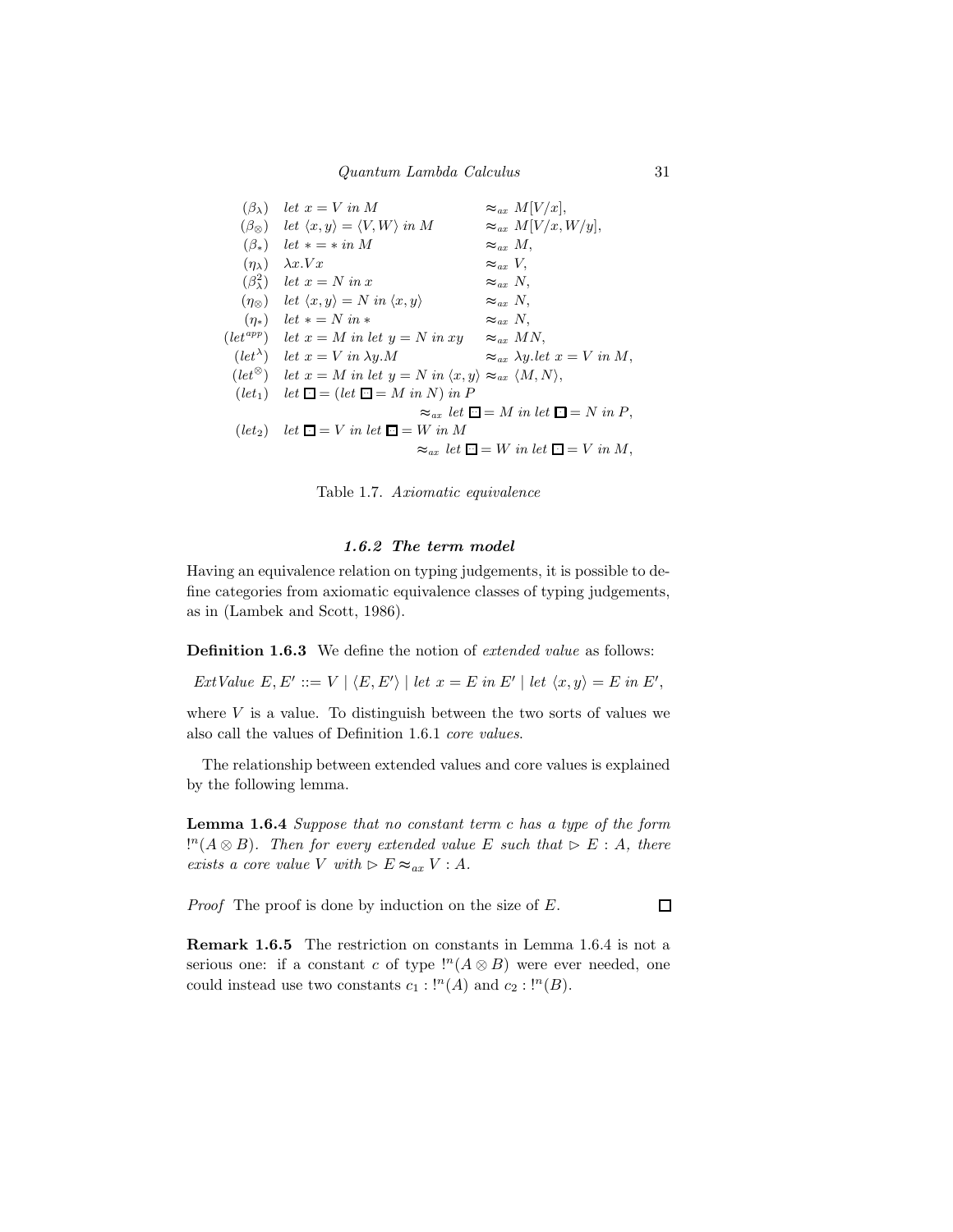Definition 1.6.6 We define three categories:

- The category  $D$  of computations. Objects are types and arrows of the form  $A \to B$  are valid typing judgements  $x : A \rhd M : B$ . The composition of  $x : A \rhd M : B$  and  $y : B \rhd N : C$  is  $x : A \rhd$ *let*  $y = M$  *in*  $N : C$  and the identity on  $A$  is  $x : A \triangleright x : A$ .
- The category C of values. Objects are types and arrows  $A \rightarrow B$  are valid typing judgements of the form  $x : A \triangleright E : B$ , where E is an extended value. Composition and identity are defined in the same way as for D.
- The category  $\beta$  of classical values. Objects are types and arrows  $A \rightarrow B$  are valid typing judgements of the form  $x : A \triangleright E : B$ , where  $E$  is an extended value. Composition and identity are defined in the same way as for D.

The category  $D$  represents the class of quantum computations, i.e., terms that must still be evaluated and can result in a probability distribution of values. The category  $\mathcal C$  stands for the category of quantum values. The category  $\beta$  is more specific: it is composed of the duplicable values with only duplicable free variables. We therefore call it the category of classical values.

Lemma 1.6.7 *The structures defined in Definition 1.6.6 are categories.* 口

The remainder of this section is devoted to a study of the abstract properties of the categories  $\mathcal{B}, \mathcal{C}$ , and  $\mathcal{D}$ .

# *1.6.3 Structure of the tensor operator "* ⊗*"*

The first structural element coming from the type system is the tensor ⊗. As suggested by the notation, the tensor possesses the structure of a symmetric monoidal category.

**Definition 1.6.8** A *monoidal category*  $\mathcal{E}$  is a tuple  $(\mathcal{E}, \otimes, \top, \alpha, \lambda, \rho)$ where  $\mathcal E$  is a category,  $\otimes : \mathcal E \times \mathcal E \to \mathcal E$  is a functor,  $\top$  is an object of  $\mathcal E$ and  $\alpha$ ,  $\lambda$ ,  $\rho$  are three natural isomorphisms

$$
\alpha_{A,B,C}: A \otimes (B \otimes C) \to (A \otimes B) \otimes C,
$$
  

$$
\lambda_A: \top \otimes A \to A, \qquad \rho_A: A \otimes \top \to A
$$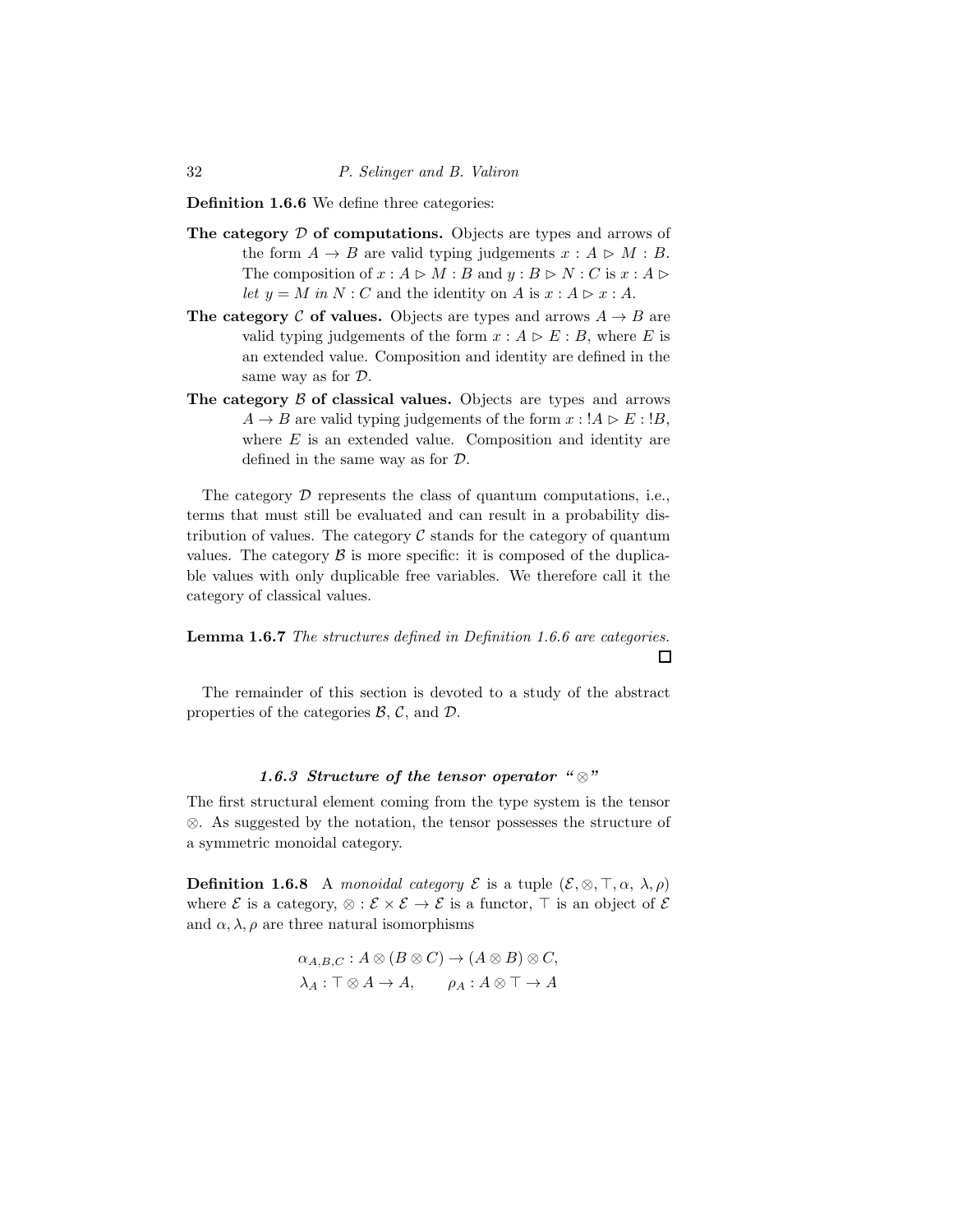such that the diagrams

(1.1)  
\n
$$
A \otimes (B \otimes (C \otimes D))
$$
  
\n $\xrightarrow{id \otimes \alpha} A \otimes ((B \otimes C) \otimes D) \xrightarrow{\alpha} (A \otimes (B \otimes C)) \otimes D$   
\n $A \otimes ((B \otimes C) \otimes D) \xrightarrow{\alpha} (A \otimes (B \otimes C)) \otimes D,$ 

(1.2) 
$$
A \otimes (\top \otimes C) \xrightarrow{id \otimes \lambda^*} (A \otimes \top) \otimes C
$$
  $\top \otimes \top \quad (1.3)$   
\n $id \otimes \lambda^* A \otimes C$ ,  $\sim \infty$   $\uparrow \downarrow \downarrow$   $\uparrow$   $\downarrow \downarrow \downarrow$   $\uparrow$ 

commute. A monoidal category is said to be *symmetric* when it is equipped with a natural isomorphism  $\sigma_{A,B}$ :  $A \otimes B \rightarrow B \otimes A$  such that the diagrams

(1.4) 
$$
A \otimes B \xrightarrow{\sigma_{A,B}} B \otimes A
$$
,  $B \otimes T \xrightarrow{\sigma_{B,T}} T \otimes B \xrightarrow{\lambda_B} B$ , (1.5)

(1.6) 
$$
A \otimes (B \otimes C) \xrightarrow{\alpha} (A \otimes B) \otimes C \xrightarrow{\sigma} C \otimes (A \otimes B)
$$
  
\n $\downarrow \alpha$   
\n $A \otimes (C \otimes B) \xrightarrow{\alpha} (A \otimes C) \otimes B \xrightarrow{\sigma \otimes id} (C \otimes A) \otimes B$ 

commute.

#### Lemma 1.6.9 *Equipped with the morphisms*

|                  | $\alpha_{A,B,C} = x : A \otimes (B \otimes C) \triangleright let \langle y, z \rangle = x \text{ in }$    |
|------------------|-----------------------------------------------------------------------------------------------------------|
|                  | let $\langle t, u \rangle = z$ in $\langle \langle y, t \rangle, u \rangle : (A \otimes B) \otimes C$ ,   |
| $\lambda_A =$    | $x: \top \otimes A \rhd let \langle y, z \rangle = x \text{ in } let * = y \text{ in } z : A,$            |
| $\rho_A =$       | $x: A \otimes \top \rhd let \langle y, z \rangle = x \text{ in } let * = z \text{ in } y: A,$             |
| $\sigma_{A,B} =$ | $x: A \otimes B \rightarrow let \langle y, z \rangle = x \text{ in } \langle z, y \rangle : B \otimes A,$ |

*and with the map of arrows*  $(x : A \triangleright V : B) \otimes (y : C \triangleright W : D) = z$ :  $A \otimes B \supset \text{let } \langle x, y \rangle = z \text{ in } \langle V, W \rangle : C \otimes D$ , the category C is symmetric monoidal. *monoidal.*

Like the category  $C$ , the category  $B$  is also a category of values. One expects it to be symmetric monoidal too. This turns out to be the case, but in fact, the category  $\beta$  has more structure: it is cartesian.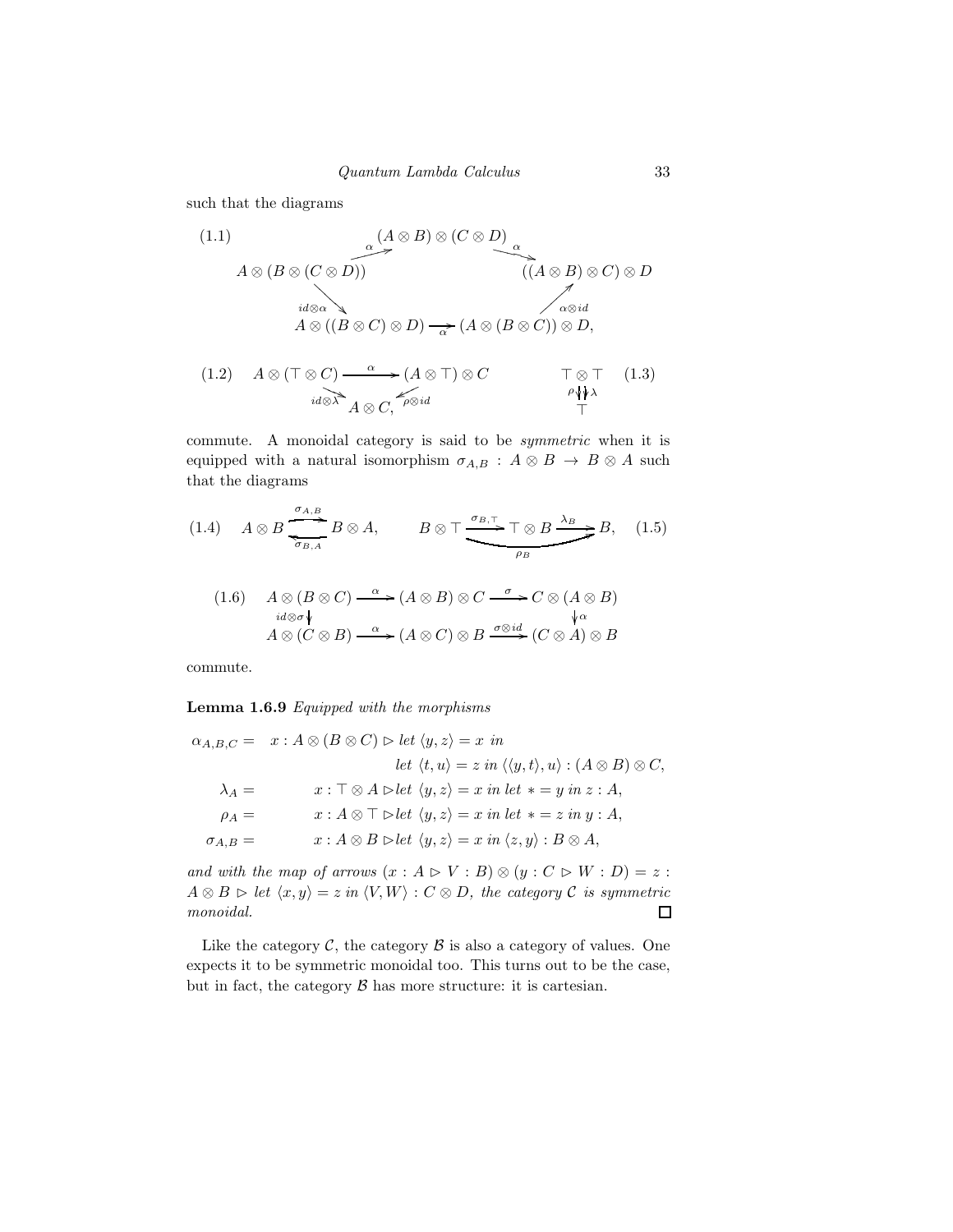**Definition 1.6.10** Given a category  $\mathcal{E}$  and two objects A and B, the *cartesian product* of A and B is, if it exists, the data consisting of an object  $A \times B$  and two maps  $\pi_{A,B}^1 : A \times B \to A$  and  $\pi_{A,B}^2 : A \times B \to B$ , such that for any pair of maps  $f: C \rightarrow A$  and  $g: C \rightarrow B$ , there exists a unique map  $\langle f, g \rangle : C \to A \times B$  satisfying  $\langle f, g \rangle; \pi_{A,B}^1 = f$  and  $\langle f, g \rangle$ ;  $\pi_{A,B}^2 = g$ . Note that uniqueness is equivalent to the equation  $\langle h; \pi^1_{A,B}, h; \pi^2_{A,B} \rangle = h$  for all  $h: C \to A \times B$ .

We say that the category  $\mathcal E$  *has binary products* if there is a cartesian product for all A and B. We say that it is *cartesian* if it also has a terminal object  $T$ .

**Lemma 1.6.11** *The category*  $(\mathcal{B}, \otimes, \top)$  *is cartesian.* 

*Proof* Consider A and B any types. One constructs  $\pi_{A,B}^1$  and  $\pi_{A,B}^2$ respectively as follows:

$$
x:!(A \otimes B) \rhd let \langle y, z \rangle = x \text{ in } y: !A,
$$
  

$$
x:!(A \otimes B) \rhd let \langle y, z \rangle = x \text{ in } z: !B.
$$

In this case, given two maps f and g respectively of the form  $x : C \triangleright$ U : !A and  $x : !C \triangleright V : !B$ , one constructs the map  $\langle f, g \rangle : C \to A \otimes B$ simply as  $x : !C \triangleright \langle U, V \rangle : !A \otimes B$ .  $\Box$ 

**Remark 1.6.12** Note that, although the maps  $\pi_{A,B}^1$  and  $\pi_{A,B}^2$  can be similarly defined in C and although  $\top$  is terminal in C, the map  $\langle f, g \rangle$ cannot in general be defined due to linearity: for instance, there is no diagonal map for the type *qbit*.

# *1.6.4 Structure of the function operator "* ⊸*"*

Before explaining the nature of the function operator "⊸", we must briefly comment on the distinction between *computations* and *values*, which is reflected in the definitions of the categories  $\mathcal C$  and  $\mathcal D$ . This distinction holds in any call-by-value programming language, including the quantum lambda calculus.

A computation is an arbitrary term  $M$ , i.e., something that must be evaluated to obtain a result. On the other hand, a value V represents the result of a computation. Because of the probabilistic nature of the quantum lambda calculus, a computation  $M$  in general does not yield a value, but a probability distribution of values. In the presence of recursive function definitions, a computation  $M$  may also diverge with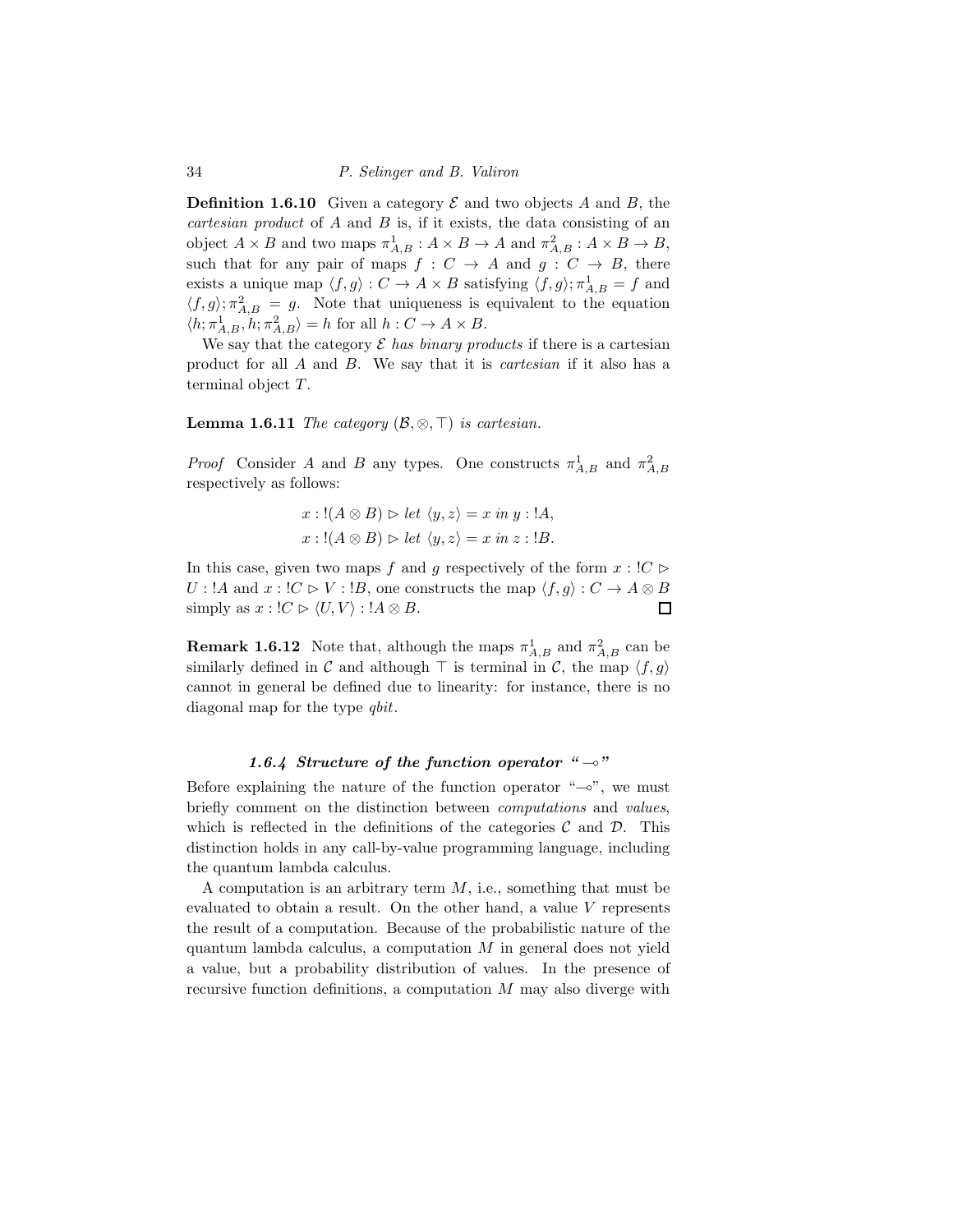non-zero probability. It is therefore natural to think of a value  $V : A$ as an "element" of type  $A$ , and to think of a computation  $M : A$  as a sub-probability distribution of such elements. We informally write  $T(A)$ for the set of sub-probability distributions on a set of values A.

In the context of higher-order computation, computations of type A can be identified with values of type  $\top \neg A$ . Indeed, given any computation  $M : A$ , we can form the value  $\lambda * M : \top \multimap A$  (called a "thunk"); and conversely, given any value  $V : \top \neg A$ , we can form a computation  $V^*$ : A. The two constructions are mutually inverse modulo the axioms in Table 1.7. We can therefore identify  $T(A)$  with  $\top \multimap A$ .

Moggi (1991) has established a general framework for dealing with values and computations in the context of side-effects (such as probability and non-termination), in terms of the concept of strong monad.

**Definition 1.6.13** A *monad* over a category  $\mathcal{E}$  is a tuple  $(T, \eta, \mu)$ , where  $T : \mathcal{E} \to \mathcal{E}$  is a functor,  $\eta : id \to T$  and  $\mu : T^2 \to T$  are natural transformations and the diagrams (1.7) and (1.8) in Table 1.8 commute. The natural transformation  $\mu$  is called the *multiplication* of the monad and η the *unit* of the monad.

A monad over a monoidal category  $(\mathcal{E}, \otimes, \top)$  is *strong* if moreover there exists a natural transformation  $t_{A,B}$ :  $A \otimes TB \rightarrow T(A \otimes B)$ , called the *tensorial strength*, such that the diagrams (1.9), (1.10), (1.11) commute.

The category  $\mathcal C$  described in Definition 1.6.6 does admit a strong monad:

Lemma 1.6.14 *In* C*, define the following maps:*

$$
\eta_A = x : A \rhd \lambda * .x : \top \neg A,
$$
  
\n
$$
\mu_A = x : \top \neg \circ (\top \neg A) \rhd \lambda * .(x*) * : \top \neg A,
$$
  
\n
$$
t_{A,B} = z : A \otimes (\top \neg B) \rhd let \langle x, y \rangle = z \text{ in } \lambda * . \langle x, y * \rangle : \top \neg \circ (A \otimes B),
$$

*and define a functor* T *as follows: for every object*  $A$ *,*  $TA = \top \neg A$  *and for every morphism*  $f : A \rightarrow B$  *of the form*  $x : A \triangleright V : B$ *, the image*  $Tf:TA\to TB$  is

$$
y: \mathsf{T} \mathbin{-\hspace{-0.2ex}\circ} A \mathbin{\triangleright} \lambda \ast . \mathit{let} \ x = (y \ast) \ \mathit{in} \ V : \mathsf{T} \mathbin{-\hspace{-0.2ex}\circ} B.
$$

*Then*  $(T, \eta, \mu, t)$  *is a strong monad on*  $\mathcal{C}$ *.* 

**Definition 1.6.15** Given a monad  $(T, \eta, \mu)$  over  $\mathcal{E}$ , the *Kleisli category*  $\mathcal{E}_T$  is defined as follows: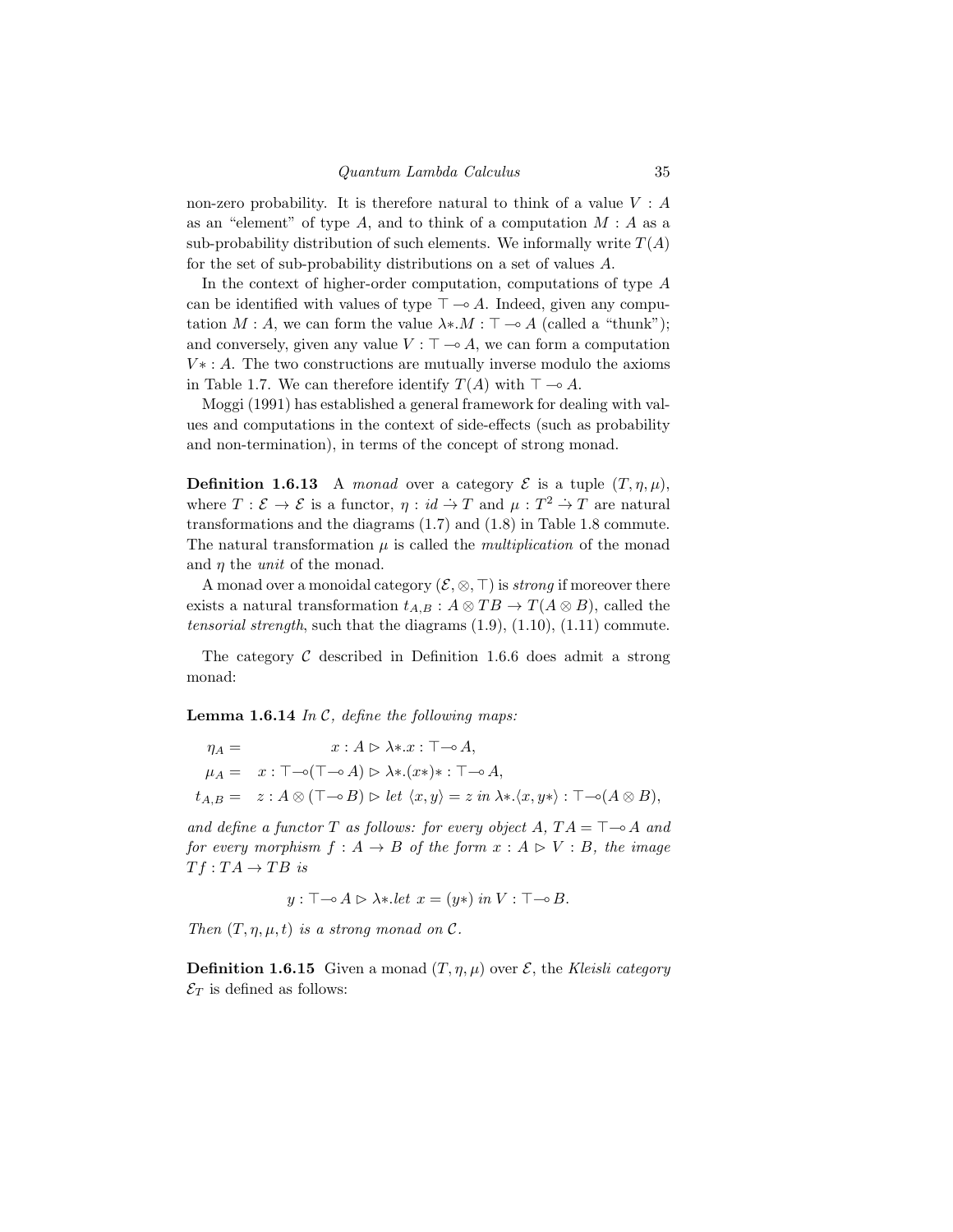

Table 1.8. *Equations for a strong monad*

- the objects of  $\mathcal{E}_T$  are the objects of  $\mathcal{E},$
- the set  $\mathcal{E}_T(A, B)$  of morphisms from A to B in  $\mathcal{E}_T$  is  $\mathcal{E}(A, TB)$ ,
- the identity on A is  $\eta_A : A \to TA$ ,
- The composition of  $f \in \mathcal{E}_T(A,B)$  and  $g \in \mathcal{E}_T(B,C)$  in  $\mathcal{E}_T$  is  $f; Tg; \mu_C: A \to TC.$

**Remark 1.6.16** The category  $D$  of computations is the Kleisli category  $\mathcal{C}_T$  over the category of values  $\mathcal{C}$ , where  $(T, \mu, \eta)$  is the monad described in Lemma 1.6.14.

The operator ⊸ has more structure than "just" providing a monad.

**Definition 1.6.17** A symmetric monoidal category  $(\mathcal{E}, \otimes, \top)$  together with a strong monad  $(T, \eta, \mu)$  is said to have T-exponentials (Moggi, 1991), or *Kleisli exponentials*, if it is equipped with a bifunctor ⊸ :  $\mathcal{E}^{op} \times \mathcal{E} \rightarrow \mathcal{E}$ , and a natural isomorphism

$$
\Phi : \mathcal{E}(A, B \multimap C) \xrightarrow{\cong} \mathcal{E}(A \otimes B, TC).
$$

**Lemma 1.6.18** *Consider the functor*  $\multimap : C^{op} \times C \rightarrow C$ *, defined on*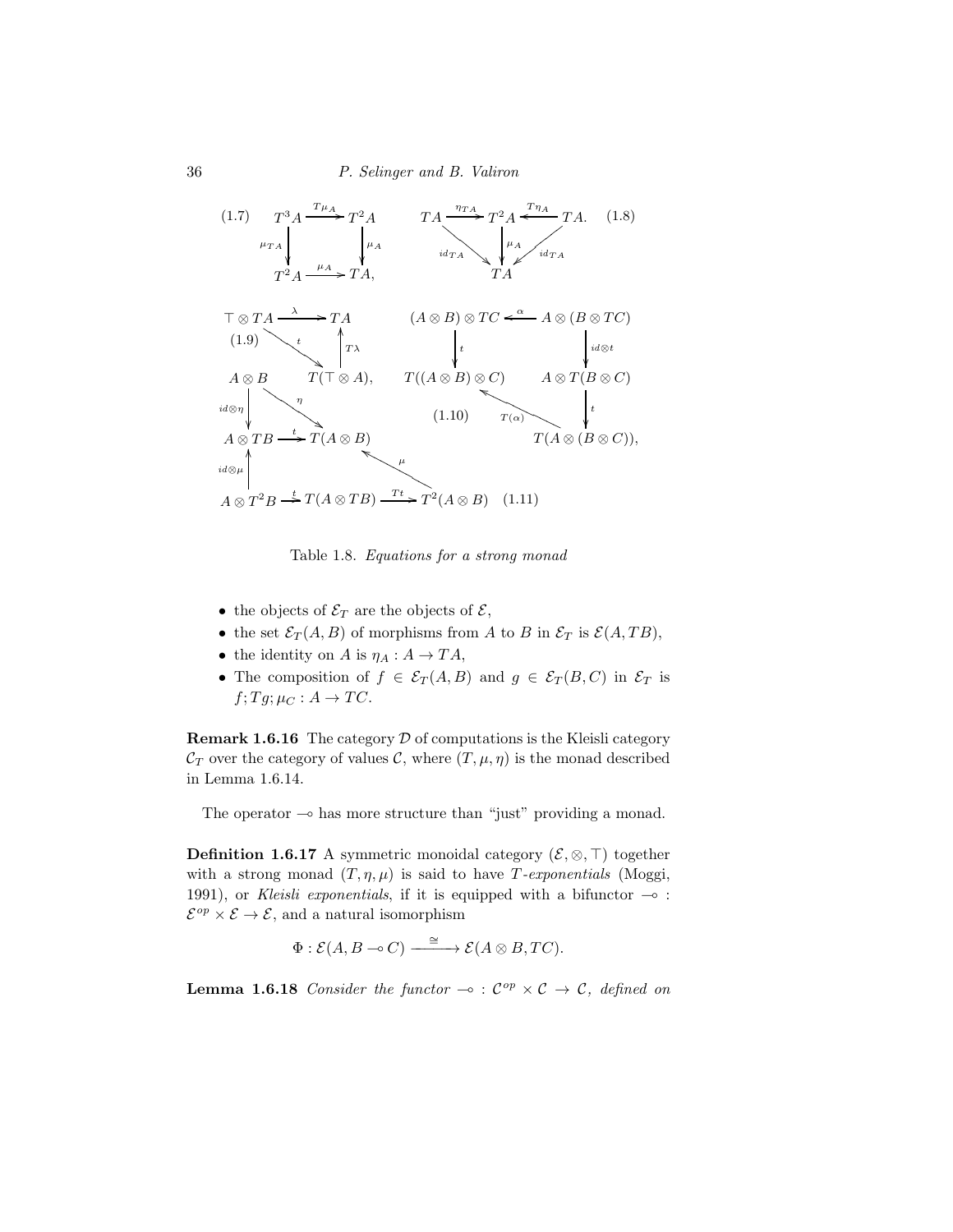*arrows by*

$$
A \rightarrow (x : B \rhd V : C) = y : A \rightarrow B \rhd \lambda z. let x = yz in V : A \rightarrow C,
$$
  

$$
(x : A \rhd V : B) \rightarrow C = y : B \rightarrow C \rhd \lambda x. yV : A \rightarrow C,
$$

*and the map*  $\Phi_{A,B,C} : \mathcal{C}(A, B \multimap C) \to \mathcal{C}(A \otimes B, \top \multimap C)$ *, sending the*  $morphism x : A \triangleright V : B \multimap C$  *to* 

$$
t: A \otimes B \rhd \lambda * . \text{let } \langle x, y \rangle = t \text{ in } Vy : \top \multimap C.
$$

*Together with these structures, C has T*-*exponentials, where*  $(T, \mu, \eta)$  *is the monad described in Lemma 1.6.14. the monad described in Lemma 1.6.14.*

#### *1.6.5 Structure of the exponential operator "* !*"*

The type operator "!" is first dealt with using a subtyping relation. Using this relation, one can construct a comonad for the category  $C$ .

**Definition 1.6.19** A *comonad* in a category  $\mathcal{E}$  is a tuple  $(L, \epsilon, \delta)$ , where  $L : \mathcal{E} \to \mathcal{E}$  is a functor and  $\epsilon : L \to I$  and  $\delta : L \to L^2$  are natural transformations such that the following diagrams commute:

(1.12) 
$$
LA \xrightarrow{\delta_A} L^2 A
$$
  
\n $\delta_A$   
\n $L^2 A \xrightarrow{\delta_{LA}} L^3 A$ ,  $LA \xrightarrow{\mathrm{id}_{LA}} L^2 A \xrightarrow{\mathrm{id}_{LA}} LA$ .  
\n $LA \xrightarrow{\mathrm{id}_{LA}} L^2 A \xrightarrow{\mathrm{id}_{LA}} LA$ .

A comonad is said to be *idempotent* if the comultiplication  $\delta$  is an isomorphism.

Lemma 1.6.20 *Consider the map* ! *sending* A *to* !A *and sending* x :  $A \supset V : B$  *to*  $x : A \supset V : B$  *(which is well-typed by Lemmas 1.3.24 and 1.3.25). Also consider the arrows*

$$
\epsilon_A = x : !A \rhd x : A, \qquad \delta_A = x : !A \rhd x : !^2A.
$$

*Then*  $(l, \epsilon, \delta)$  *is an idempotent comonad in*  $\mathcal{C}$ *.* 

The goal of the type operator "!" is to indicate when and how an object is duplicable. Besides being an idempotent comonad, it has additional properties, which we will detail below. As we have already remarked, the operator "!" is taken from intuitionistic linear logic (Girard, 1987). It is therefore not surprising that its categorical semantics closely follows

 $\Box$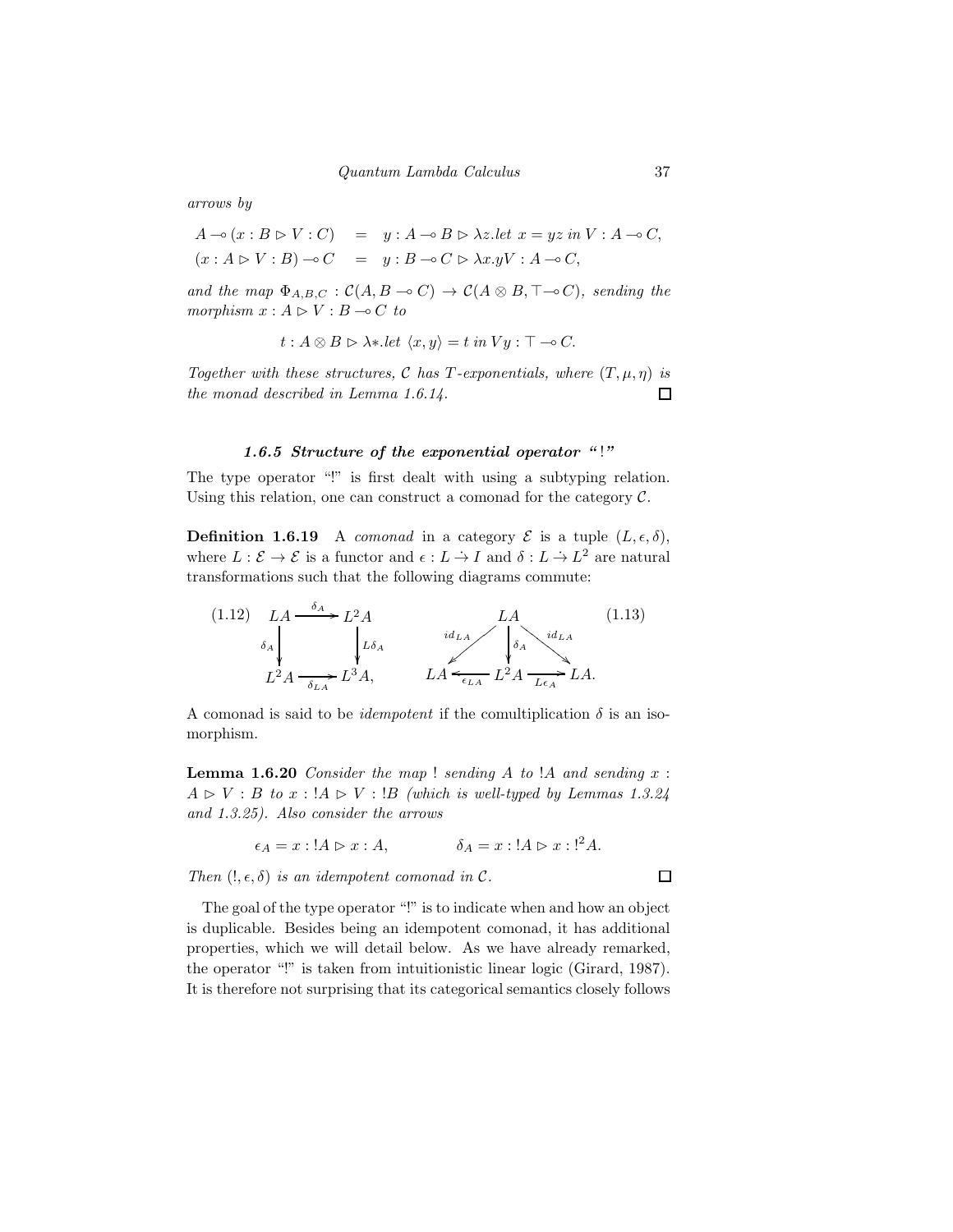the model of intuitionistic linear logic proposed by Bierman (1993), and later simplified by Benton et al. (1993b,a). Good additional references are Melliès  $(2003)$  and Maneggia  $(2004)$ . We will follow the terminology of Schalk (2004) and use the concept of *linear exponential comonad*.

Definition 1.6.21 (Benton et al., 1993a; Bierman, 1993) Let  $(\mathcal{E}, \otimes, \top)$ be a (symmetric) monoidal category. A *(symmetric) monoidal comonad* on  $\mathcal E$  is a comonad  $(L, \delta, \epsilon)$ :

- equipped with two natural transformations  $d_{A,B}: LA \otimes LB \rightarrow$  $L(A \otimes B)$  and  $d_{\top} : \top \to L\top$  making  $(L, d)$  a lax (symmetric) monoidal functor,
- such that  $\delta$  and  $\epsilon$  are monoidal natural transformations, i.e. such that the following diagrams commute:



$$
LA \otimes LB \xrightarrow{d_{A,B}} L(A \otimes B), \qquad \top \xrightarrow{d_{\top}} L \top.
$$
\n
$$
\begin{array}{ccc}\n\downarrow_{\delta_A \otimes \delta_A} & (1.16) & \downarrow_{\delta_{A \otimes B}} \\
L^2 A \otimes L^2 B \xrightarrow[d_{LA,LB} L(LA \otimes LB) \xrightarrow{Ld_{A,B}} L^2(A \otimes B) & L \top \xrightarrow[Ld_{\top}]{\longrightarrow} L^2 \top\n\end{array}
$$

**Definition 1.6.22** Let  $(\mathcal{E}, \otimes, \top, \alpha, \lambda, \rho, \sigma)$  be a symmetric monoidal category. Let  $(L, \delta, \epsilon, d^L, d^L)$  be a monoidal comonad. We say that L is a *linear exponential comonad* provided that

- (i) each object in  $\mathcal E$  of the form  $LA$  is equipped with a commutative comonoid  $(LA, \triangle_A, \diamondsuit_A)$ , where  $\triangle_A : LA \to LA \otimes LA$  and  $\diamondsuit_A :$  $LA \rightarrow \top;$
- (ii)  $\Delta_A$  and  $\Diamond_A$  are monoidal natural transformations, i.e. the fol-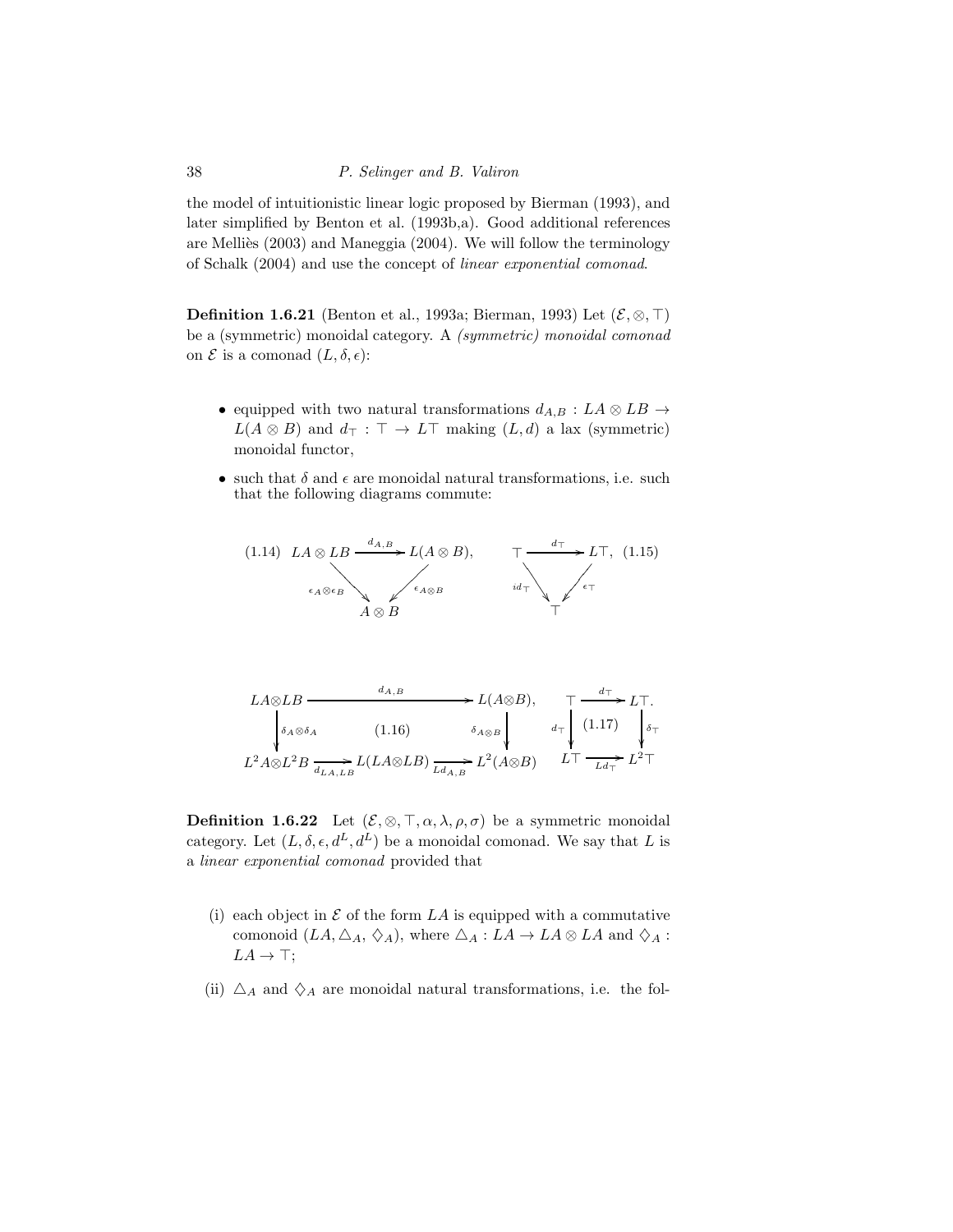lowing diagrams

$$
LA \otimes LB \xrightarrow{\triangle_A \otimes \triangle_B} (LA \otimes LA) \otimes (LB \otimes LB)
$$
\n
$$
d_{A,B}^L
$$
\n
$$
(LA \otimes LB) \otimes (LA \otimes LB)
$$
\n
$$
L(A \otimes B) \xrightarrow{\triangle_{A,B} \otimes d_{A,B}^L} L(A \otimes B) \longrightarrow L(A \otimes B) \otimes L(A \otimes B)
$$
\n
$$
(1.18)
$$

(1.19) 
$$
\mathsf{T} \xrightarrow{ \lambda_{\top}^{-1} } \mathsf{T} \otimes \mathsf{T} \qquad LA \otimes LB^{\Diamond A \otimes \Diamond B} \mathsf{T} \otimes \mathsf{T} \qquad (1.20)
$$

$$
d_{\mathsf{T}}^{L} \downarrow \qquad d_{\mathsf{T}}^{L} \otimes d_{\mathsf{T}}^{L} \qquad d_{\mathsf{A},B}^{L} \downarrow \qquad \qquad \downarrow \lambda_{\mathsf{T}}
$$

$$
LT \xrightarrow{\star} L \mathsf{T} \otimes LT \qquad L(A \otimes B) \xrightarrow{\diamond \qquad \diamond \qquad \searrow} \mathsf{T}
$$

$$
\mathsf{T} \xrightarrow{\qquad id} \qquad \qquad \downarrow \mathsf{T}; \qquad (1.21)
$$

commute.

(iii) The maps

$$
\Delta_A : (LA, \delta_A) \to (LA \otimes LA, (\delta_A \otimes \delta_A); d_A),
$$
  

$$
\diamondsuit_A : (LA, \delta_A) \to (\top, d^L)
$$

are L-coalgebra morphisms, i.e.

$$
(1.22) \quad\n\begin{array}{ccc}\n&LA & \triangle A & LA & \triangle A \\
& & \downarrow \delta_A \otimes \delta_A & \\
& & L^2 A \otimes L^2 A & \delta_A \\
& & \downarrow d_{L_A,LA}^L & \\
& & \downarrow d_{L_A,LA}^L & \\
& & L^2 A & \searrow L^2 A & \\
& & L^2 A & \searrow L^2 A & \\
& & L^2 A & \searrow L^2 A & \\
& & L^2 A & \searrow L^2 A & \\
& & L^2 A & \searrow L^2 A & \\
& & L^2 A & \searrow L^2 A & \\
& & L^2 A & \searrow L^2 A & \\
& & L^2 A & \searrow L^2 A & \\
& & L^2 A & \searrow L^2 A & \\
& & L^2 A & \searrow L^2 A & \\
& & L^2 A & \searrow L^2 A & \\
& & L^2 A & \searrow L^2 A & \\
& & L^2 A & \searrow L^2 A & \\
& & L^2 A & \searrow L^2 A & \\
& & L^2 A & \searrow L^2 A & \\
& & L^2 A & \searrow L^2 A & \\
& & L^2 A & \searrow L^2 A & \\
& & L^2 A & \searrow L^2 A & \\
& & L^2 A & \searrow L^2 A & \\
& & L^2 A & \searrow L^2 A & \\
& & L^2 A & \searrow L^2 A & \\
& & L^2 A & \searrow L^2 A & \\
& & L^2 A & \searrow L^2 A & \\
& & L^2 A & \searrow L^2 A & \\
& & L^2 A & \searrow L^2 A & \\
& & L^2 A & \searrow L^2 A & \\
& & L^2 A & \searrow L^2 A & \\
& & L^2 A & \searrow L
$$

(iv) Every map  $\delta_A$  is a comonoid morphism

$$
(LA, \diamondsuit_A, \triangle_A) \to (L^2A, \diamondsuit_{LA}, \triangle_{LA}),
$$

i.e. satisfying the diagrams

$$
(1.24) \quad\n\begin{array}{ccc}\n&LA \longrightarrow L^2A, & LA \longrightarrow L^2A. \\
&LA \otimes LA & \xrightarrow{\triangle_{AA}} L^2A \otimes L^2A & \wedge^A \longrightarrow L^2A. \\
&LA \otimes LA & \xrightarrow{\triangle_{A} \otimes \delta_A} L^2A \otimes L^2A & \wedge^A \longrightarrow \swarrow \wedge_{LA} \\
& (1.25)\n\end{array}
$$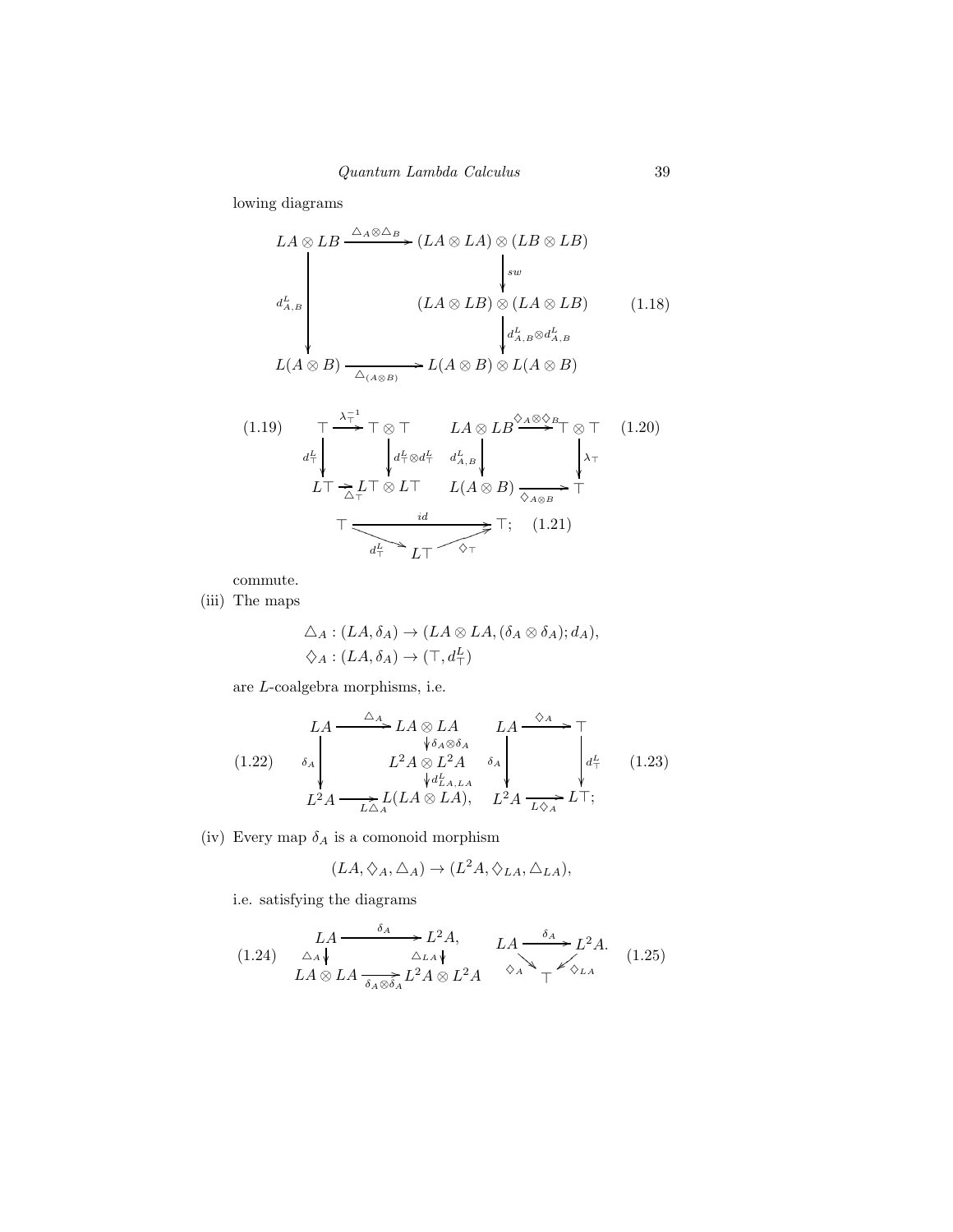Lemma 1.6.23 *If we define the maps*

$$
d_{A,B}^{\dagger} = z : A \otimes B \rhd let \langle x, y \rangle = z \text{ in } \langle x, y \rangle : !(A \otimes B),
$$
  
\n
$$
d_{\top}^{\dagger} = z : \top \rhd * : !\top,
$$
  
\n
$$
\triangle_A = x : !A \rhd \langle x, x \rangle : !A \otimes !A,
$$
  
\n
$$
\diamondsuit_A = x : !A \rhd * : \top,
$$

*the comonad*  $(l, \delta, \epsilon)$  *is an idempotent linear exponential comonad on the category* C*.*  $\Box$ 

**Lemma 1.6.24** *The category B is the co-Kleisli category of the comonad described in Lemma 1.6.23.* □ *described in Lemma 1.6.23.*

**Remark 1.6.25** Note that the map  $d_{A,B}^{\dagger}$  and  $d_{\top}^{\dagger}$  in Lemma 1.6.23 are isomorphisms of  $C$ . In other words, we require the monoidal comonad to be *strongly monoidal*. This is because, unlike the work of Bierman (1993) and Benton et al. (1993b), the types  $!(A \otimes B)$  and  $(A \otimes B)$  are isomorphic in the quantum lambda calculus (as explained in Section 1.3.8).

# *1.6.6 A linear category for duplication*

Putting together the features developed on the last three sections, we can abstract from the properties of the term categories  $\mathcal{B}, \mathcal{C}$ , and  $\mathcal{D}$ , and define a sound model for the core fragment of the linear lambda calculus of Section 1.6.1.

**Definition 1.6.26** A *linear category for duplication* is a category  $\mathcal{E}$ with the following structure:

- a symmetric monoidal structure  $(\otimes, \top, \alpha, \lambda, \rho, \sigma)$ ;
- an idempotent, strongly monoidal, linear exponential comonad  $(L, \delta, \epsilon, d^L, d^L, \diamondsuit, \triangle);$
- a strong monad  $(T, \mu, \eta, t)$ ;
- a Kleisli exponential ⊸, that is, a natural map of arrows

$$
\Phi : \mathcal{E}(A \otimes B, TC) \to \mathcal{E}(A, B \multimap C)
$$

and a bifunctor  $\multimap : \mathcal{E}^{op} \times \mathcal{E} \to \mathcal{E}$ .

A linear category for duplication  $\mathcal E$  is said to be *weak* if  $\top$  is a terminal object.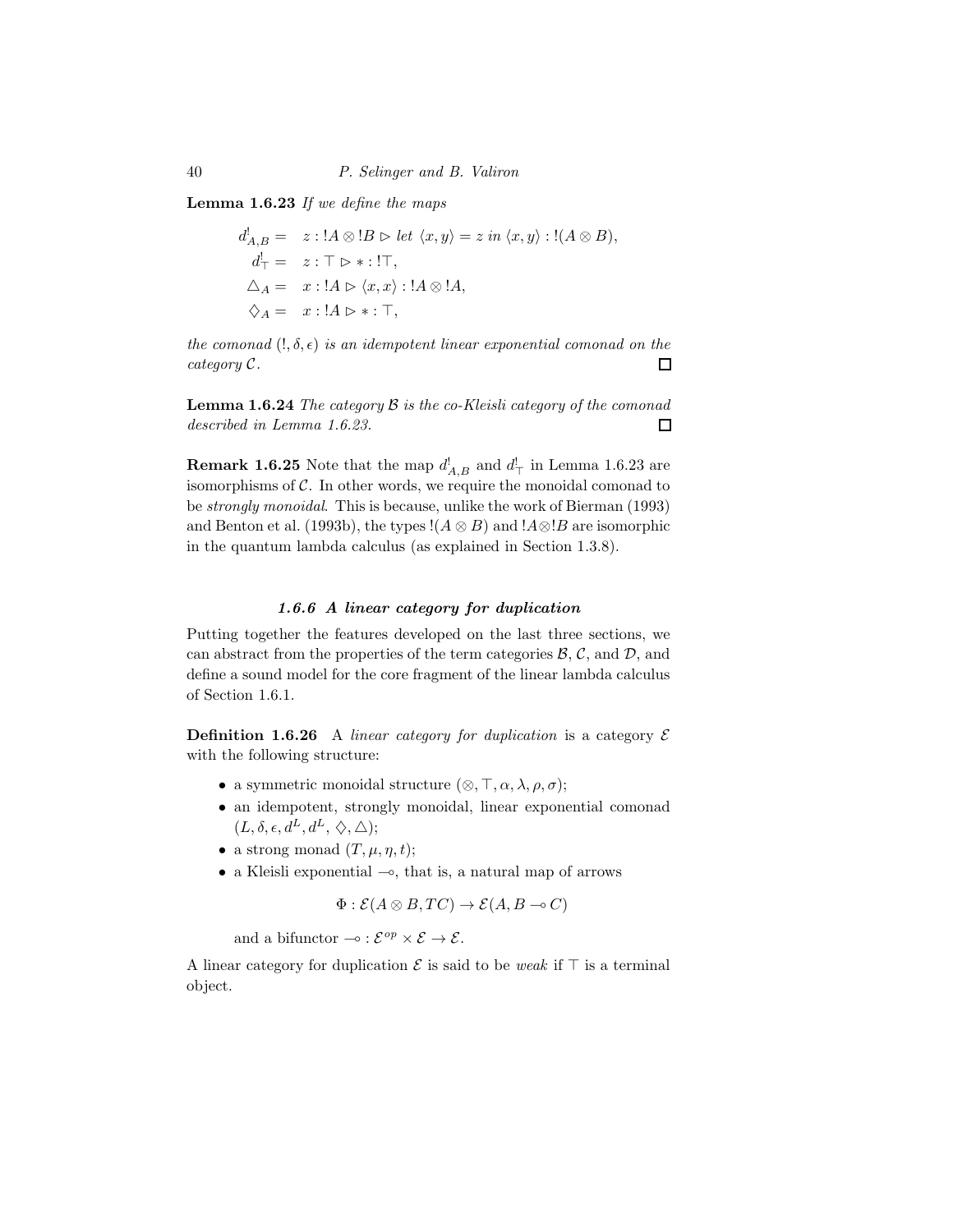**Theorem 1.6.27** *The category*  $C$  *(from Definition 1.6.6) is a weak linear category for duplication.*

*Proof* The proof uses Lemmas 1.6.9, 1.6.14, 1.6.18 and 1.6.23.

Remark 1.6.28 A linear category for duplication gives rise to a double adjunction



Here the left adjunction arises from the co-Kleisli category  $\mathcal{E}_L$  of the comonad L. It is a linear-non-linear model in the sense of Benton (1995). The right adjunction arises from the Kleisli category  $\mathcal{E}_T$  of the computational monad T.

#### *1.6.7 Interpretation of the core fragment*

The core fragment of linear lambda calculus, as given in Section 1.6.1, can be interpreted in any weak linear category for duplication  $\mathcal{E}$ .

Suppose that for each type constant  $\alpha$ , we are given an object  $\Theta(\alpha)$ of  $\mathcal E$ . Then we can recursively assign to each type A an object  $[[A]]$ via  $\llbracket \alpha \rrbracket = \Theta(\alpha)$ ,  $\llbracket !A \rrbracket = L \llbracket A \rrbracket$ ,  $\llbracket A \multimap B \rrbracket = \llbracket A \rrbracket \multimap \llbracket B \rrbracket$ ,  $\llbracket \top \rrbracket = \top$ , and  $[[A \otimes B] = [[A] \otimes [[B]].$  Moreover, for any valid subtyping  $A \leq B$ , there exists a canonical arrow  $I_{A,B} : [\![A]\!] \to [\![B]\!]$  in  $\mathcal{E}$ , definable from the structure of the comonad L. If  $\Delta = \{x_1 : A_1, \ldots, x_n : A_n\}$  is a typing context, we write  $[\![\Delta]\!] = [\![A_1]\!] \otimes \ldots \otimes [ \![A_n]\!]$ .

Further, suppose that for each constant  $c : A_c$ , we are given an interpretation as an arrow  $\Theta(c): \top \to [A_c]$  in  $\mathcal{E}$ . Then to each valid typing derivation, we can recursively assign an arrow of  $\mathcal E$  as follows:

- If  $\pi$  is a typing derivation of a value judgement  $x_1 : A_1, \ldots, x_n : A_n \triangleright$  $V: B$ , then  $[\![\pi]\!]^v$  is an arrow  $[\![A_1]\!] \otimes \ldots \otimes [\![A_n]\!] \to [\![B]\!]$ ;
- if  $\pi$  is a typing derivation of a general judgement  $x_1 : A_1, \ldots, x_n : A_n \rhd$  $M: A$ , then  $[\![\pi]\!]^c$  is an arrow  $[\![A_1]\!] \otimes \ldots \otimes [\![A_n]\!] \to T([\![B]\!]).$

The actual definition is by recursion on typing derivations, and consists of a large number of straightforward cases. We only give one of the cases as an example, and refer to (Selinger and Valiron, 2008a; Valiron, 2008)

 $\Box$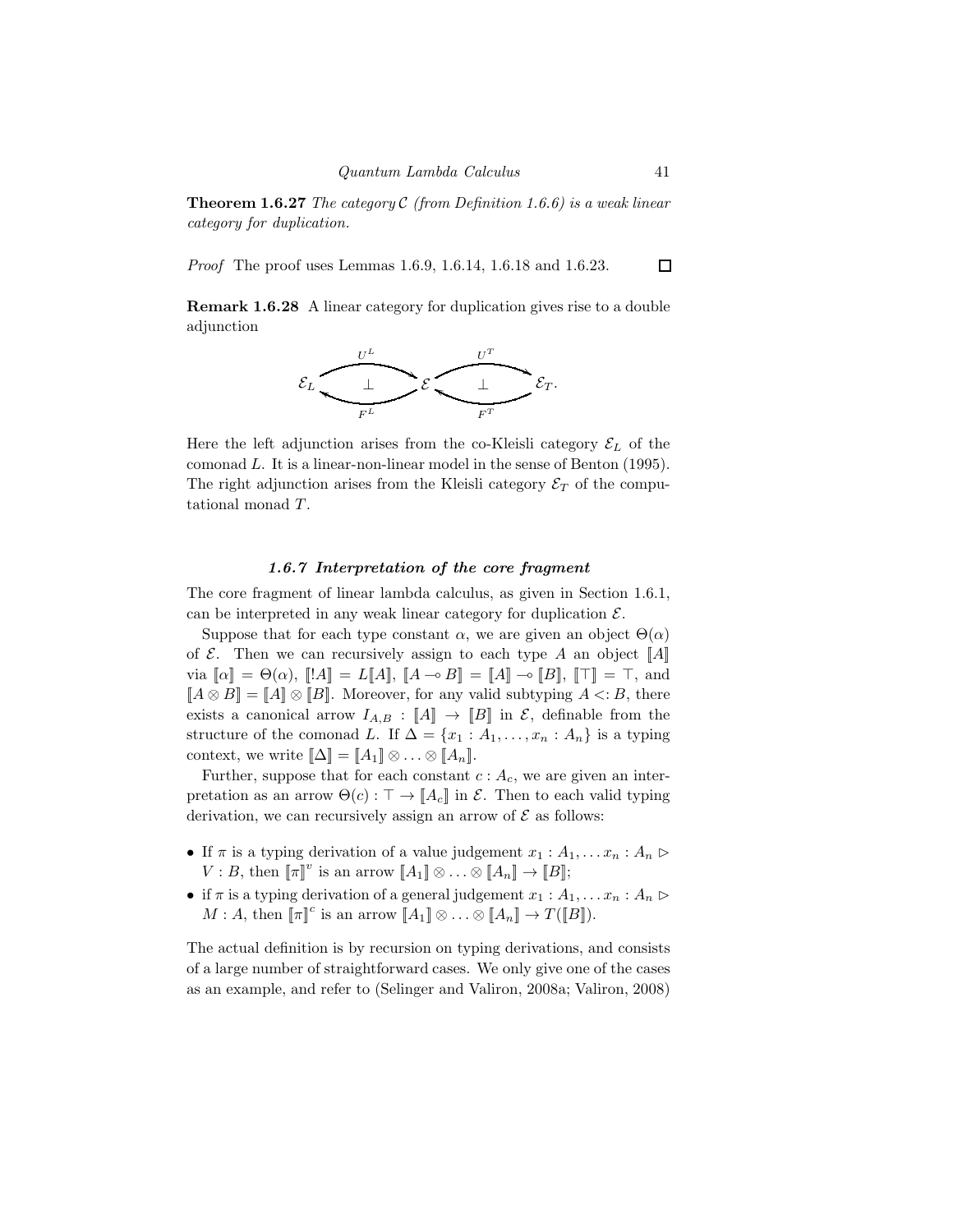for complete details. Consider a typing derivation ending in the rule

$$
\frac{\Gamma_1, \Delta \rhd M : A \multimap B \quad \Gamma_2, \Delta \rhd N : A}{\Gamma_1, \Gamma_2, \Delta \rhd MN : B}.
$$

If the two premises are interpreted, respectively, as morphisms

$$
f: [\![! \Delta]\!] \otimes [\![ \Gamma_1]\!] \to T([\![ A]\!] \multimap [\![ B]\!])
$$
  

$$
g: [\![! \Delta]\!] \otimes [\![ \Gamma_2]\!] \to T([\![ A]\!]),
$$

then the interpretation the conclusion is defined as

$$
\begin{aligned} [\![! \Delta]\!] \otimes [\![ \Gamma_1]\!] \otimes [\![ \Gamma_2]\!] &\xrightarrow{\tilde \Delta} [\![! \Delta]\!] \otimes [\![! \Delta]\!] \otimes [\![ \Gamma_1]\!] \otimes [\![ \Gamma_2]\!] \\ &\xrightarrow{\operatorname{id} \otimes \sigma \otimes \operatorname{id}} [\![! \Delta]\!] \otimes [\![ \Gamma_1]\!] \otimes [\![! \Delta]\!] \otimes [\![ \Gamma_2]\!] \\ &\xrightarrow{\,f \otimes g\,} T([\![ A]\!] \neg [\![ B]\!]) \otimes T([\![ A]\!]) \\ &\xrightarrow{\Psi_1} T(([\![ [ A]\!] \neg [\![ B]\!]) \otimes [\![ A]\!]) \\ &\xrightarrow{\,T(\varepsilon)} T(T([\![ B]\!])) \\ &\xrightarrow{\,H} T([\![ B]\!]), \end{aligned}
$$

where  $\tilde{\Delta} : \llbracket \Delta \rrbracket \to \llbracket \Delta \rrbracket \otimes \llbracket \Delta \rrbracket$  is the canonical map definable from  $\Delta_A$ :  $LA \to LA \otimes LA$  of the linear exponential comonad, and  $\varepsilon : (A \multimap B) \otimes$  $A \rightarrow TB$  is the canonical map arising from the Kleisli exponential.

Remark 1.6.29 Note that the interpretation is defined on typing derivations, and not on typing judgements. And indeed, a valid typing judgement can in general possess many different typing derivations. For example, consider the following two typing judgements, where V and  $\boldsymbol{W}$  are values:

$$
x: A \rhd V : !B, \qquad y: B \rhd W : C.
$$

Then the typing judgement  $x : A \triangleright let y = V$  *in*  $W : C$  has two distinct valid typing derivations:

$$
\frac{x:A \triangleright V: B \quad y: B \triangleright W:C}{x:A \triangleright let y = V \text{ in } W:C}, \qquad \frac{x:A \triangleright V:B \quad y:B \triangleright W:C}{x:A \triangleright let y = V \text{ in } W:C}.
$$

Therefore, a major complication in the proof of soundness of the interpretation is that we must first show that the interpretation is welldefined on typing judgements, and independent of the particular typing derivation used to derive it. This is the subject of the following theorem.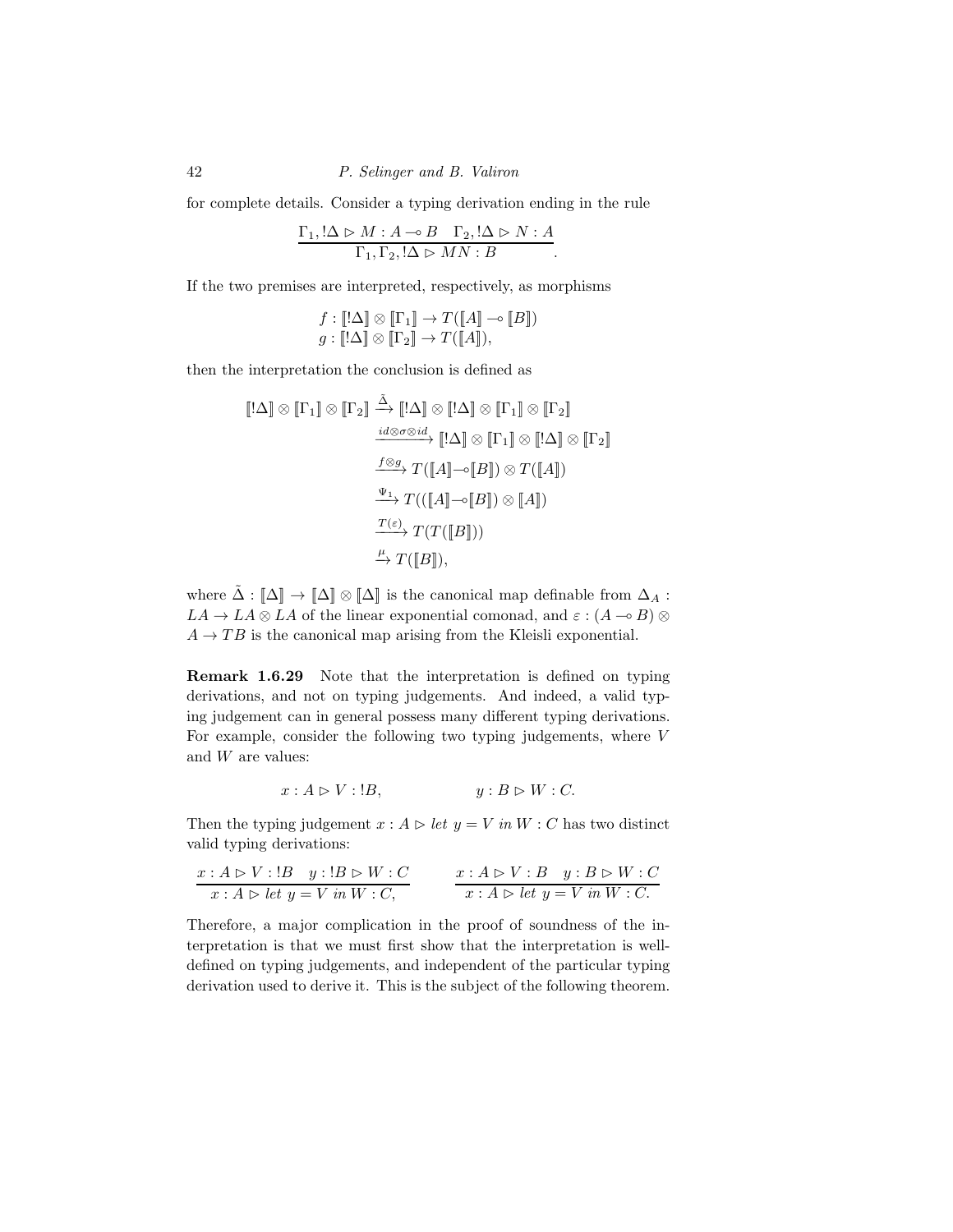Theorem 1.6.30 *Given a valid typing judgement with two typing derivations*  $\pi$  *and*  $\pi'$ , *for any interpretation*  $\Theta$  *we have the equality*  $[\![\pi]\!]_0^c =$  $[\![\pi']\!]_{{\Theta}}^{\circ}$  *(and*  $[\![\pi]\!]_{{\Theta}}^{\circ} = [\![\pi']\!]_{{\Theta}}^{\circ}$  *if the typing judgement is a value).* 

The proof of this theorem is technically complicated, and occupies almost three chapters of Valiron's Ph.D. thesis (see Valiron, 2008, Corollary 11.2.6).

Theorem 1.6.31 (Soundness) *If*  $\Delta \triangleright M \approx_{ax} M'$ : A *then we have*  $[\![\Delta \rhd M : A]\!]_{\Theta}^c = [\![\Delta \rhd M' : A]\!]_{\Theta}^c$  (and  $[\![\Delta \rhd M : A]\!]_{\Theta}^v = [\![\Delta \rhd M' : A]\!]_{\Theta}^v$ *if* M *and* M′ *are values) for every interpretation* Θ *in a weak linear category for duplication.*

*Proof* By induction on the definition of  $\approx_{ax}$ , using a substitution lemma.  $\Box$ 

Theorem 1.6.32 (Completeness) *If for every interpretation* Θ *in every weak linear category for duplication, the equality*  $[\Delta \triangleright M : A]_{\Theta}^c =$  $[\![\Delta \rhd M': A]\!]_{\Theta}^c$  holds, then  $\Delta \rhd M \approx_{ax} M': A$ .

*Proof* It suffices to consider the term model  $\mathcal C$  of Section 1.6.2, with  $\Theta$  the identity map. the identity map.

#### *1.6.8 Toward a concrete model*

In light of the results of the last few subsections, we can now say what it means to be a "concrete model of the quantum lambda calculus". Such a model should have the structure of a weak linear category for duplication, with the further property that the ground type operations (*new*, *meas*, and unitary operations) can be interpreted with their usual meanings. More precisely, a *concrete model of the quantum lambda calculus* is a weak linear category for duplication  $\mathcal E$  with distributive finite coproducts, preserved by L, together with an object  $qbit \in |\mathcal{E}|$ , such that the full monoidal subcategory of  $\mathcal{E}_T$  of objects of the form  $qbit^{n_1} \oplus \ldots \oplus qbit^{n_k}$  is equivalent to the category **Q** of tuples of finite dimensional Hilbert spaces and norm non-increasing completely positive maps (Selinger, 2004).

As mentioned in the introduction of Section 1.6, at the time of this writing, it is still an open problem to find such a concrete model (other than the term model).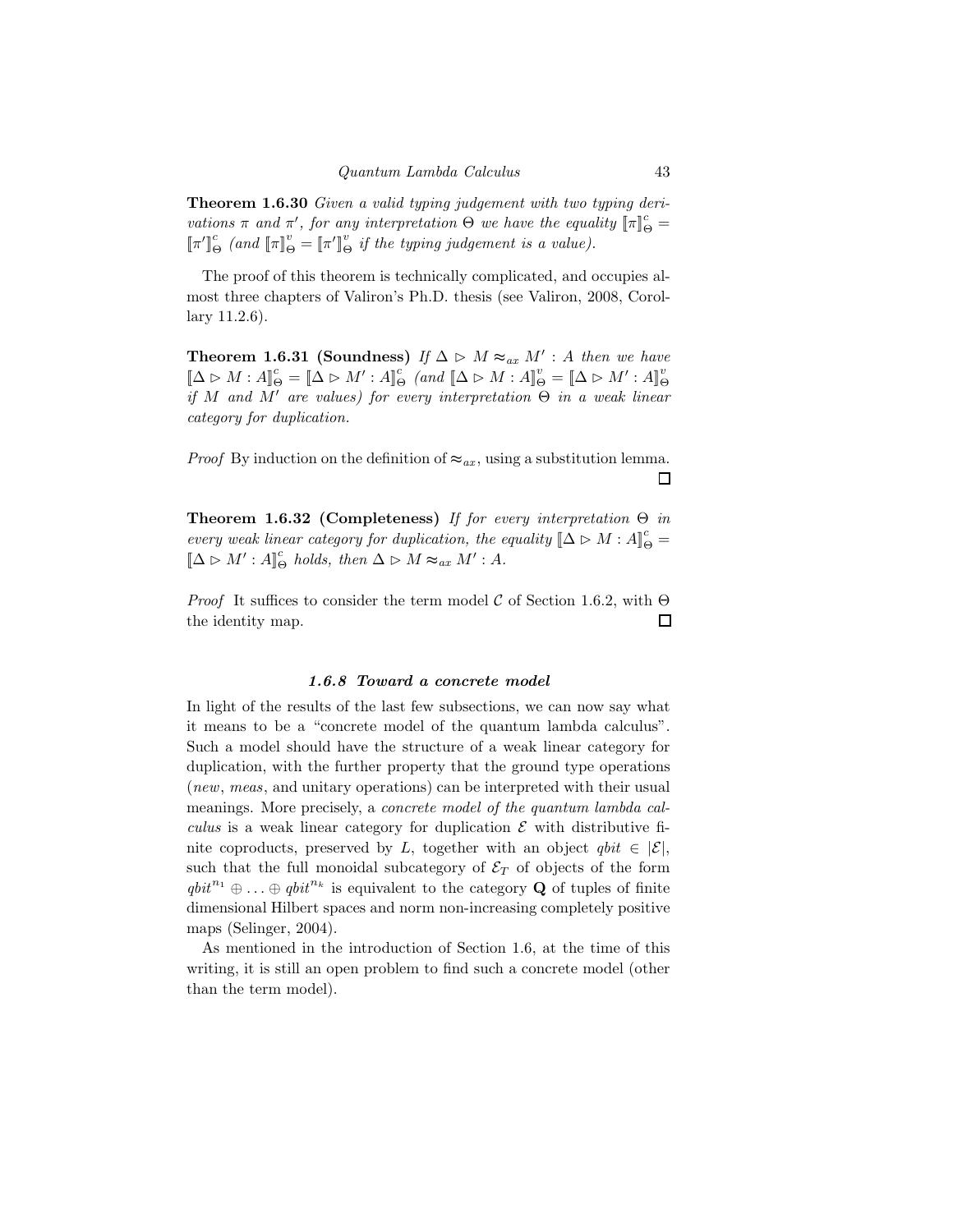The only partial result in this direction is a model for the strictly linear fragment of the quantum lambda calculus (i.e., without the !A operator, and without the possibility of duplication or erasure of either classical or quantum information). A fully abstract model for this fragment was given in (Selinger and Valiron, 2008b).

#### Bibliography

- Abramsky, S. (1993) Computational interpretations of linear logic. *Theoretical Computer Science* 111:3–57.
- Altenkirch, T. and Grattage, J. (2005) A functional quantum programming language. In *Proceedings of the 20th IEEE Symposium on Logic in Computer Science, LICS'05* , pages 249–258. IEEE Computer Society Press.
- Barendregt, H. P. (1984) *The Lambda Calculus: Its Syntax and Semantics*, volume 103 of *Studies in Logic and the Foundation of Mathematics*. North Holland, 2nd edition.
- Bell, J. S. (1964) On the Einstein Podolsky Rosen paradox. *Physics* 1:195–200.
- Bennett, C. H., Brassard, G., Crépeau, C., Jozsa, R., Peres, A. and Wootters, W. K. (1993) Teleporting an unknown quantum state via dual classical and Einstein-Podolsky-Rosen channels. *Physical Review Letters*  $70(13):1895-1899.$
- Bennett, C. H. and Wiesner, S. J. (1992) Communication via one- and twoparticle operators on Einstein-Podolsky-Rosen states. *Physical Review Letters* 69(20):2881–2884.
- Benton, N. (1995) A mixed linear and non-linear logic: Proofs, terms and models (extended abstract). In *Proceedings of the Eighth Workshop on Computer Science Logic, CSL'94, Selected Papers*, volume 933 of *Lecture Notes in Computer Science*, pages 121–135. Springer.
- Benton, N., Bierman, G., de Paiva, V. and Hyland, M. (1993a) Linear  $\lambda$ calculus and categorical models revisited. In *Proceedings of the Sixth Workshop on Computer Science Logic, CSL'92, Selected Papers*, volume 702 of *Lecture Notes in Computer Science*, pages 61–84. Springer.
- Benton, N., Bierman, G., de Paiva, V. and Hyland, M. (1993b) A term calculus for intuitionistic linear logic. In *Proceedings of the International Conference on Typed Lambda Calculi and Applications, TLCA'93* , volume 664 of *Lecture Notes in Computer Science*, pages 75–90. Springer.
- Benton, N. and Wadler, P. (1996) Linear logic, monads and the lambda calculus. In *Proceedings of the 11th IEEE Symposium on Logic in Computer Science, LICS'96* , pages 420–431. IEEE Computer Society Press.
- Bierman, G. (1993) *On Intuitionistic Linear Logic*. Ph.D. thesis, University of Cambridge Computer Laboratory, Cambridge, England. Available as Technical Report 346, August 1994.
- Deutsch, D. and Jozsa, R. (1992) Rapid solution of problems by quantum computation. *Proceedings of the Royal Society of London A* 439:553–558.
- Girard, J.-Y. (1987) Linear logic. *Theoretical Computer Science* 50(1):1–101.
- Hudak, P., Hughes, J., Peyton Jones, S. and Wadler, P. (2007) A history of Haskell: Being lazy with class. In *HOPL III: Proceedings of the Third ACM SIGPLAN Conference on History of Programming Languages*, pages 12.1–55. Association for Computing Machinery.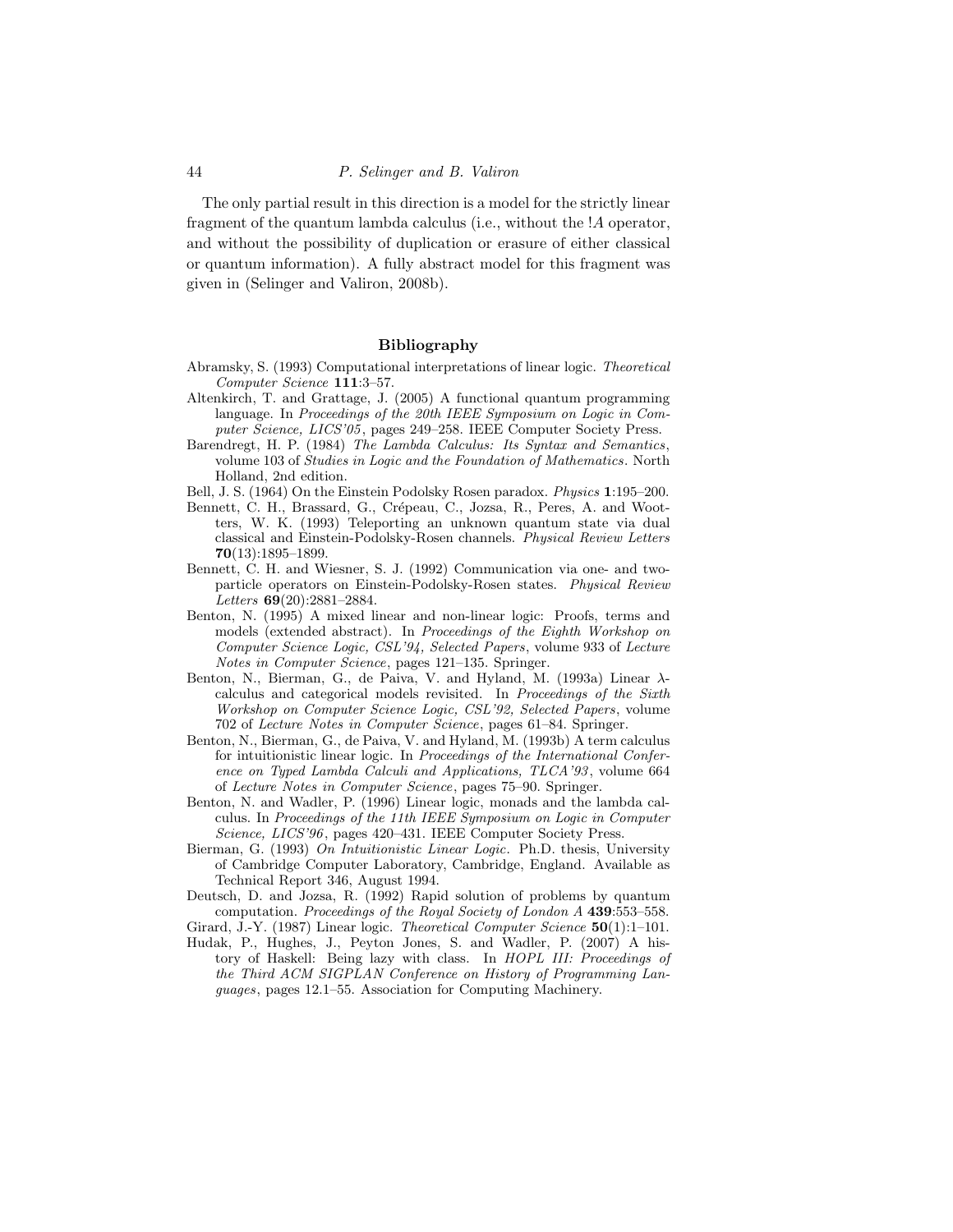- Knill, E. H. (1996) Conventions for quantum pseudocode. Technical Report LAUR-96-2724, Los Alamos National Laboratory.
- Lambek, J. and Scott, P. (1986) *Introduction to Higher Order Categorical Logic*, volume 7 of *Cambridge Studies in Advanced Mathematics*. Cambridge University Press.
- Mac Lane, S. (1971) *Categories for the Working Mathematician*, volume 5 of *Graduate Texts in Mathematics*. Springer.
- Maneggia, P. (2004) *Models of Linear Polymorphism*. Ph.D. thesis, School of Computer Science, University of Birmingham.
- McCarthy, J. (1960) Recursive functions of symbolic expressions and their computation by machine, part I. *Communications of the ACM* 3(4):184– 195.
- Melliès, P.-A. (2003) Categorical models of linear logic revisited. Technical Report 22, Laboratoire Preuves, Programmes et Systèmes, CNRS and Paris 7. To appear in *Theoretical Computer Science*.
- Milner, R. (1978) A theory of type polymorphism in programming. *Journal of Computer and System Sciences* 17:348–375.
- Moggi, E. (1991) Notions of computation and monads. *Information and Computation* 93(1):55–92.
- Pierce, B. C. (2002) *Types and Programming Languages*. MIT Press.
- Schalk, A. (2004) What is a categorical model of linear logic? Manuscript, available from http://www.cs.man.ac.uk/∼schalk/work.html.
- Seely, R. A. (1989) Linear logic, \*-autonomous categories and cofree coalgebras. In *Proceedings of Categories in Computer Science and Logic, Boulder, 1987* , volume 92 of *Contemporary Mathematics*, pages 371–382. American Mathematical Society.
- Selinger, P. (2004) Towards a quantum programming language. *Mathematical Structures in Computer Science* 14(4):527–586.
- Selinger, P. and Valiron, B. (2005) A lambda calculus for quantum computation with classical control. In *Proceedings of the Seventh International Conference on Typed Lambda Calculi and Applications, TLCA'05* , volume 3461 of *Lecture Notes in Computer Science*, pages 354–368. Springer.
- Selinger, P. and Valiron, B. (2006) A lambda calculus for quantum computation with classical control. *Mathematical Structures in Computer Science* 16(3):527–552.
- Selinger, P. and Valiron, B. (2008a) A linear-non-linear model for a computational call-by-value lambda calculus. In *Proceedings of the Eleventh International Conference on Foundations of Software Science and Computation Structures, FOSSACS 2008* , volume 4962 of *Lecture Notes in Computer Science*, pages 81–96. Budapest, Hungary.
- Selinger, P. and Valiron, B. (2008b) On a fully abstract model for a quantum linear functional language. In *Proceedings of the Fourth International Workshop on Quantum Programming Languages, QPL 2006* , volume 210 of *Electronic Notes in Theoretical Computer Science*, pages 123–137.
- Sussman, G. J. and Steele Jr, G. L. (1975) Scheme: An interpreter for extended lambda calculus. Technical Report AIM-349, MIT.
- Troelstra, A. S. (1992) *Lectures on Linear Logic*, volume 29 of *CSLI Lecture Notes*. University of Chicago Press, 2nd edition.
- Turing, A. M. (1937) On computable numbers, with an application to the Entscheidungsproblem. *Proceedings of the London Mathematical Society, Series 2* 42:230–265.